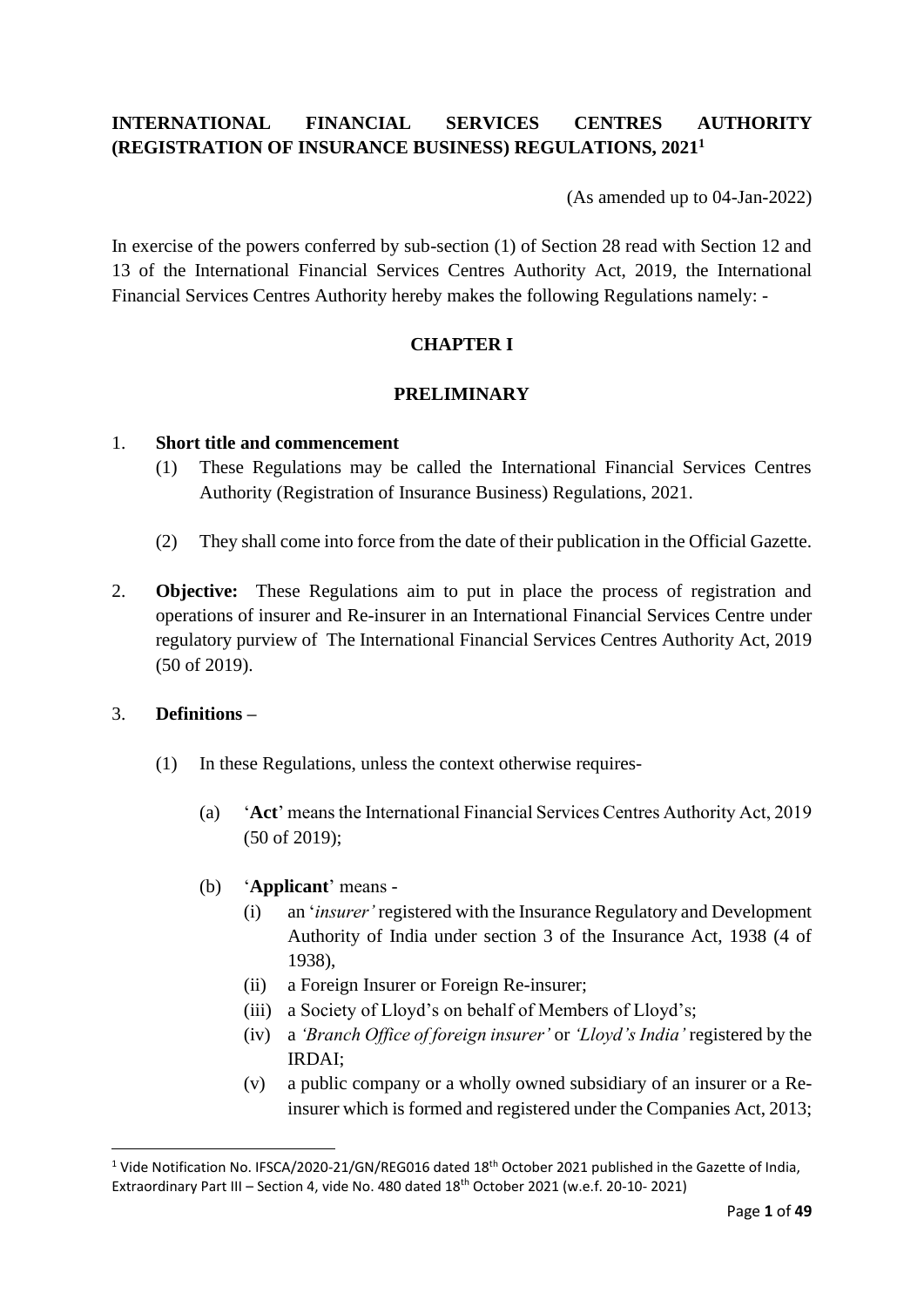- (vi) an insurance co-operative society registered under the Co-operative Societies Act, 1912 (2 of 1912) or under any other law for the time being in force in any State relating to co-operative societies or under the Multi-State Cooperative Societies Act, 1984 (51 of 1984);
- (vii) a body corporate incorporated under the law of any country outside India not being of the nature of a private company; or
- (viii) a Managing General Agent who has a valid binding agreement with a Foreign Insurer or Foreign Re-insurer.
- (c) '**Authority**' means the International Financial Services Centres Authority established under sub-section (1) of Section 4 of the Act;
- (d) **'binding agreement'** means an agreement between an MGA and a foreign insurer or foreign re-insurer, under which a foreign insurer or foreign reinsurer authorises an MGA to act as an agent and to enter into a contract of insurance on its behalf;
- (e) **'Board of the Applicant'** for the purposes of these Regulations means a 'Board' as defined under the Companies Act, 2013 or a body discharging equivalent functions, by whatever name called;
- (f) **'Certificate'** means a Certificate of Registration granted by the Authority under these Regulations;
- (g) **'Domestic Tariff Area'** or 'DTA' means the whole of India (including the territorial waters and continental shelf) but does not include the areas of the Special Economic Zones;
- (h) '**Foreign Insurer or Foreign Re-insurer**' means a body corporate incorporated under the law of any country outside India and duly registered with its home country regulatory or supervisory authority for transacting insurance or re-insurance business, or both;
- (i) **'Indian Insurer**' for the purpose of these Regulations means an insurer defined under section 2 (9) (a), (b) and (c) of the Insurance Act, 1938;
- (j) '**International Financial Services Centre**' or '**IFSC'** shall have the same meaning as assigned to it under section clause (g) of sub-section (1) of section 3 of the Act;
- (k) '**International Financial Service Centre Insurance Office**' or '**IIO'** means a financial institution under clause (c) of sub-section (1) of Section 3 of the Act that is registered with the Authority to undertake permissible activities under these Regulations;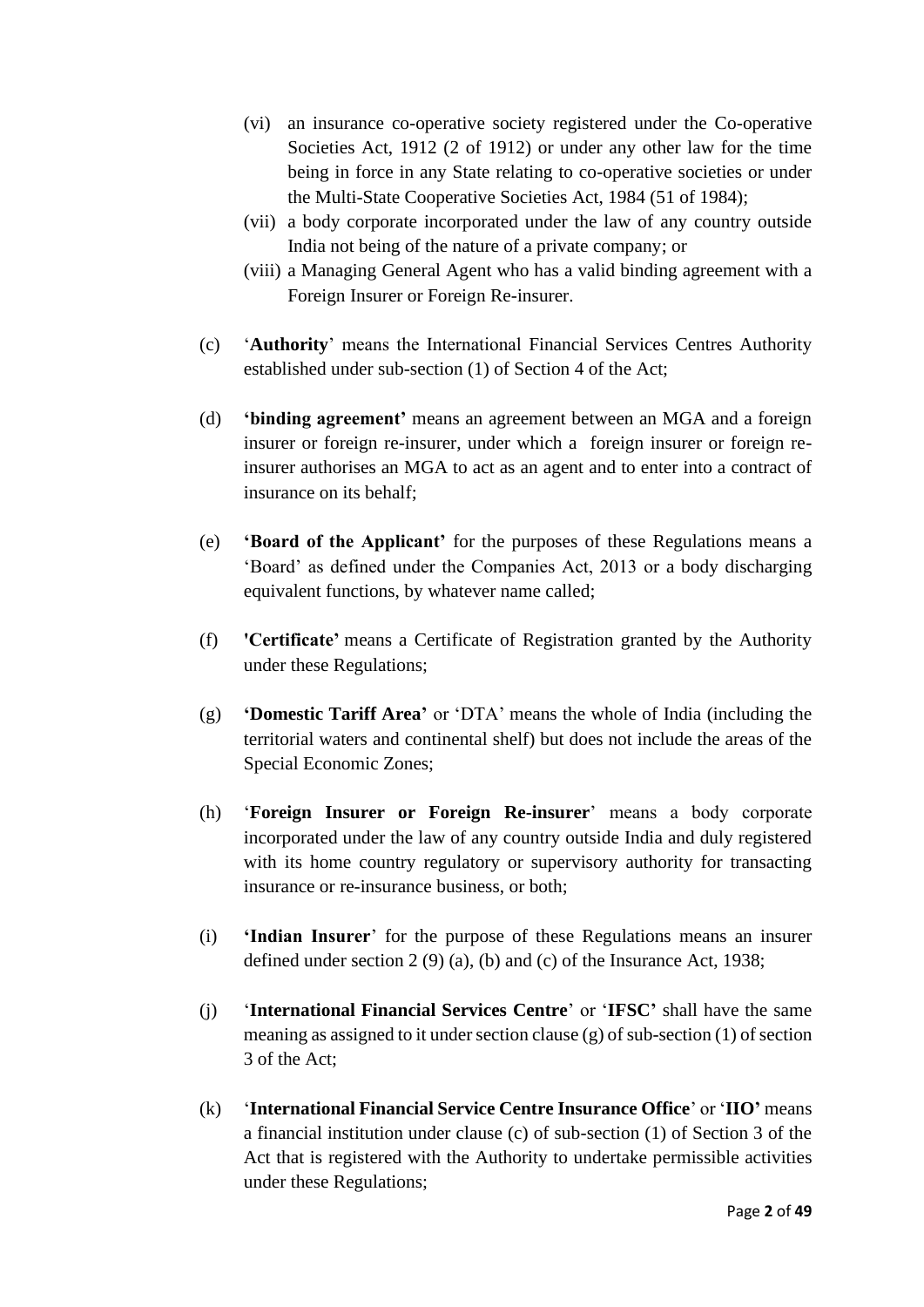- (l) **'INR'** means the Indian currency called Indian Rupee;
- (m) **'IRDAI'** means The Insurance Regulatory and Development Authority of India constituted under the Insurance Regulatory and Development Authority Act, 1999 (41 of 1999);
- (n) **'Lloyd's'** means the society of underwriters known in the United Kingdom as Lloyd's and incorporated by the Lloyd's Act 1871 of the United Kingdom;
- (o) **'Lloyd's IFSC'** means the branch office of the Lloyd's granted certificate of registration by the Authority under these Regulations to transact insurance or re-insurance business;
- (p) **'Managing General Agent**' or **'MGA'** means:
	- (i) a body corporate incorporated outside India that is authorized to undertake insurance or re-insurance or both pursuant to a binding agreement with a Foreign Insurer or Foreign Re-insurer; or
	- (ii) a company incorporated under the Companies Act, 2013 that is authorized to undertake business of insurance or re-insurance or both pursuant to a binding agreement with a Foreign Insurer or Foreign Reinsurer.
- (q) **'Parent Entity' or 'Head Office'** means the Applicant as defined under clause (b) of this sub-regulation or such other affiliate of the Applicant that has been designated as 'Head Office', with the approval of the Authority;
- (r) **'Private company'** and **'public company'** have the meanings respectively assigned to them in clause (68) and clause (71) of Sec. 2 of the Companies Act, 2013 (18 of 2013);
- (s) '**Net Owned Fund' or 'NOF'** means the sum of paid-up equity capital, free reserves and securities premium account reduced by accumulated losses and book value of intangible assets;

*Explanation: NOF should be computed based on last audited Balance Sheet. Any capital raised after date of the Balance Sheet, should not be accounted for calculating NOF;*

- (t) **'Regulations'** means International Financial Services Centres Authority (Registration of Insurance Business) Regulations, 2021; and
- (u) **'USD'** means United States Dollar.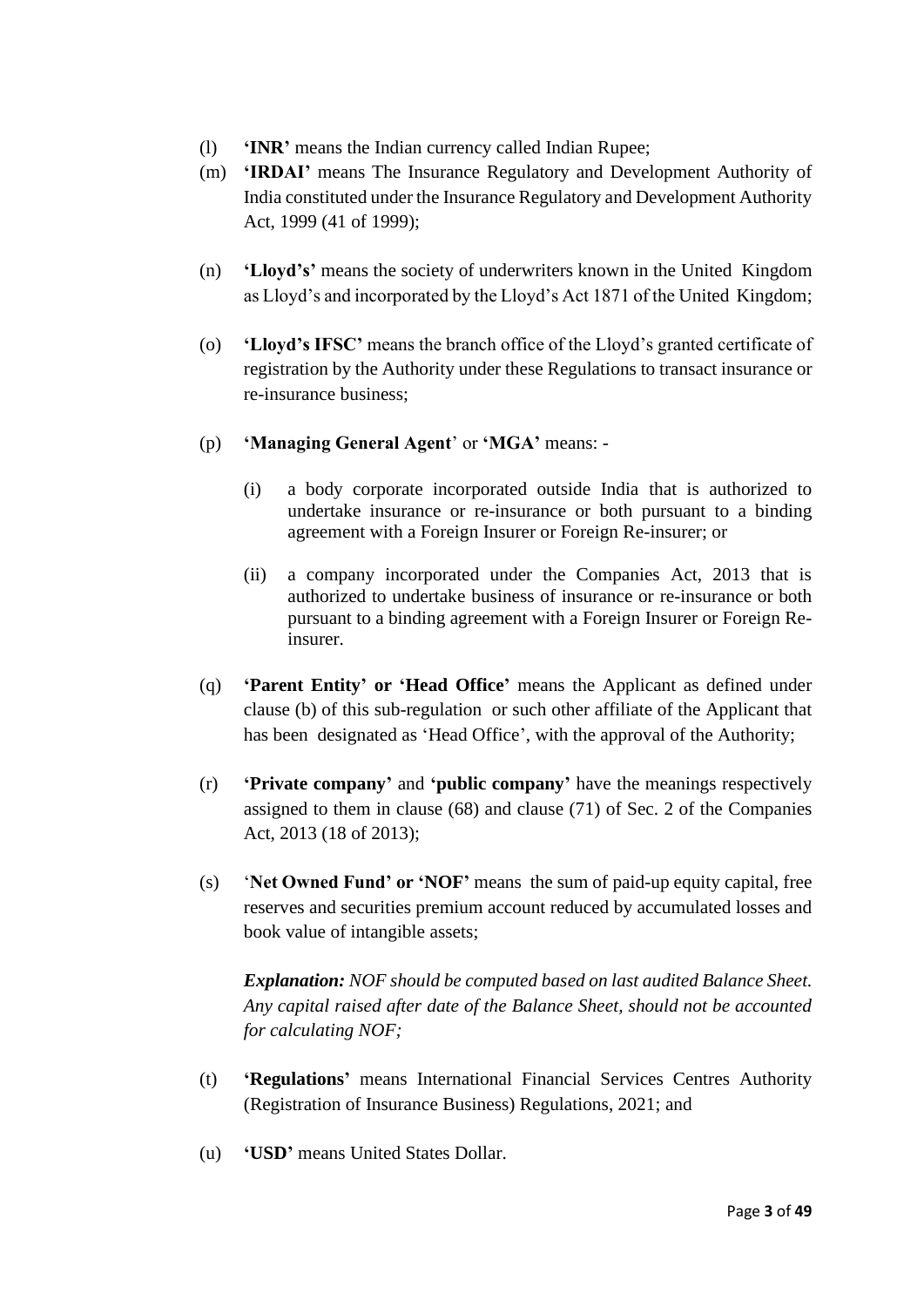(2) Words and expressions used and not defined in these Regulations but defined in the Act or Acts mentioned in the First Schedule to the Act or any rules, regulations made thereunder, shall have the same meanings respectively assigned to them in those Acts, rules or regulations or any statutory modification or re-enactment thereto, as the case may be.

## **CHAPTER II**

## **SETTING UP OF A IFSC INSURANCE OFFICE**

#### 4. **Registration -**

- (1) No person shall commence the business of insurance or re-insurance in an IFSC without obtaining registration from the Authority in accordance with these Regulations;
- (2) An Applicant including Lloyd's seeking registration shall make application in the forms as specified in FIRST SCHEDULE of these Regulations and in the manner as specified by the Authority.

#### **Explanation:**

- (i) The provisions related to Lloyd's, Lloyd's IFSC and registration of Service Company of Lloyd's IFSC are specified at SECOND SCHEDULE of these Regulations;
- (ii) The provisions related to MGA and relevant Foreign insurer or Foreign reinsurer and its registration are specified at THIRD SCHEDULE of these Regulations.

## 5. **Eligibility Conditions for Registration:**

- (1) An Indian insurer or re-insurer, as the case may be, desirous of setting up a place of business in an unincorporated form in an IFSC, shall meet with the following requirements -
	- (a) the Applicant is duly registered with IRDAI for undertaking the business of insurance or re-insurance in India;
	- (b) The Applicant has been granted a No Objection Certificate by the IRDAI to set up place of business in an IFSC.
	- (c) the Board of the Applicant shall submit reporting structure of the officials as mentioned at sub-regulation (7) of regulation 17 of these Regulations;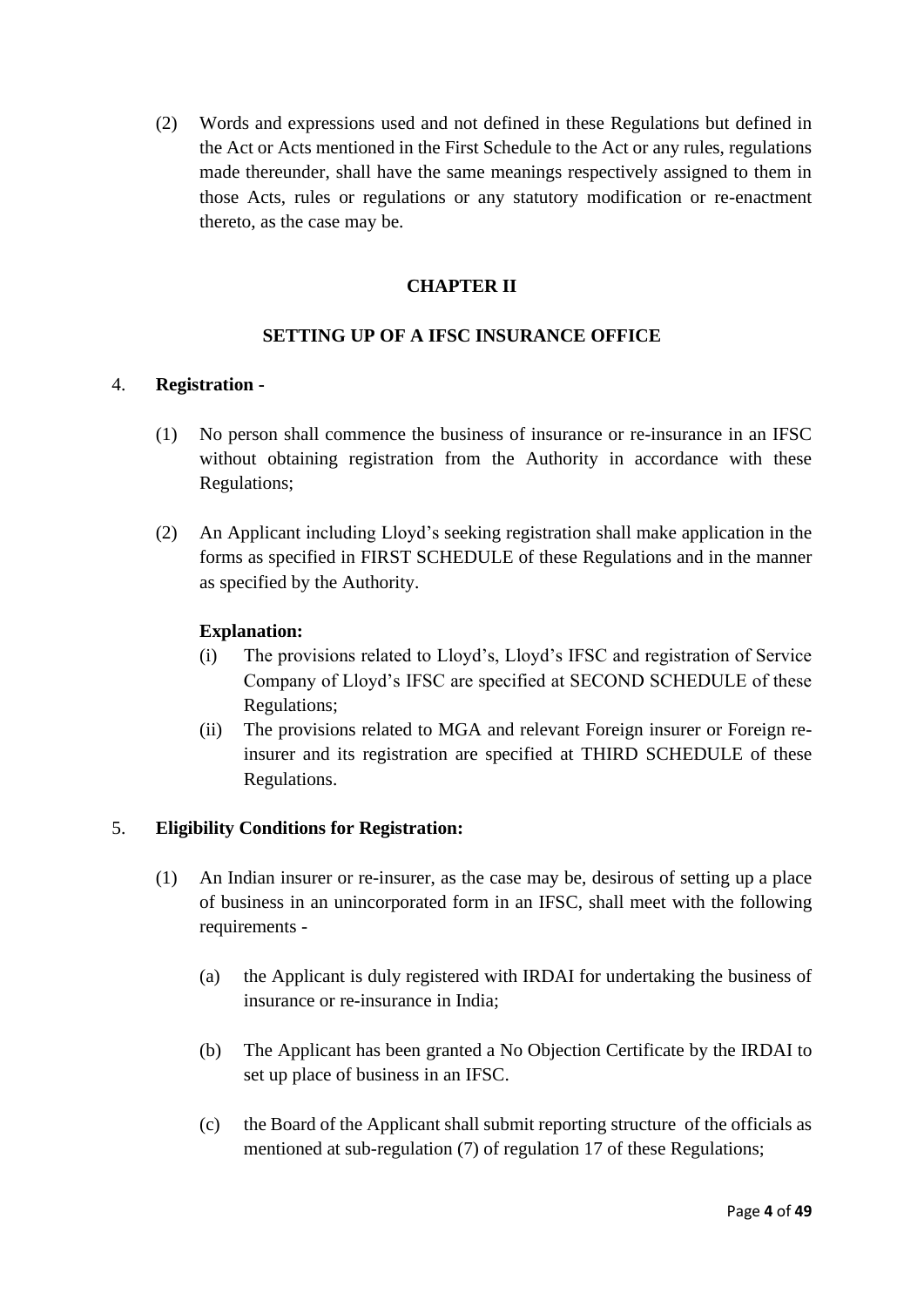- (d) The Applicant has satisfactory track record in respect of regulatory and supervisory compliance;
- (e) the Board of the Applicant undertakes to meet all liabilities arising out of IIOs insurance or re-insurance business, as the case may be;
- (f) The Board of the Applicant undertakes to comply with the assigned capital, solvency and other requirements as may be specified by the Authority from time to time.
- (2) A foreign insurer or foreign re-insurer or MGA or Lloyd's, as the case may be, desirous of setting up branch in an unincorporated form in an IFSC, shall meet with the following requirements -
	- (a) the Applicant is registered or licensed for transacting insurance or reinsurance business, or both, in its home country or country of its incorporation or domicile;
	- (b) the Applicant has been granted No Objection Certificate by the regulatory or supervisory authority of its home country or country of its incorporation or domicile, to set up an IIO in an IFSC;
	- (c) the Applicant desirous to transact re-insurance business, shall comply with Net Owned Fund requirement specified under sub-section (3) of section 6 of the Insurance Act, 1938;
	- (d) the Board of the Applicant undertakes to comply with the assigned capital, solvency and other requirements as may be specified by the Authority from time to time;
	- (e) the Board of the Applicant undertakes to meet all liabilities arising out of IIO insurance or re-insurance business, as the case may be;
	- (f) the Applicant has satisfactory track record in respect of regulatory or supervisory compliance in its home country or country of incorporation or domicile and also in any other country in which it is functioning;
	- (g) the Applicant is registered or certified in a national regulatory environment with whom the Government of India has signed Double Taxation Avoidance Agreement;
	- (h) the Board of the Applicant shall submit reporting structure of the officials as mentioned at sub-regulation (7) of regulation 17 of these Regulations;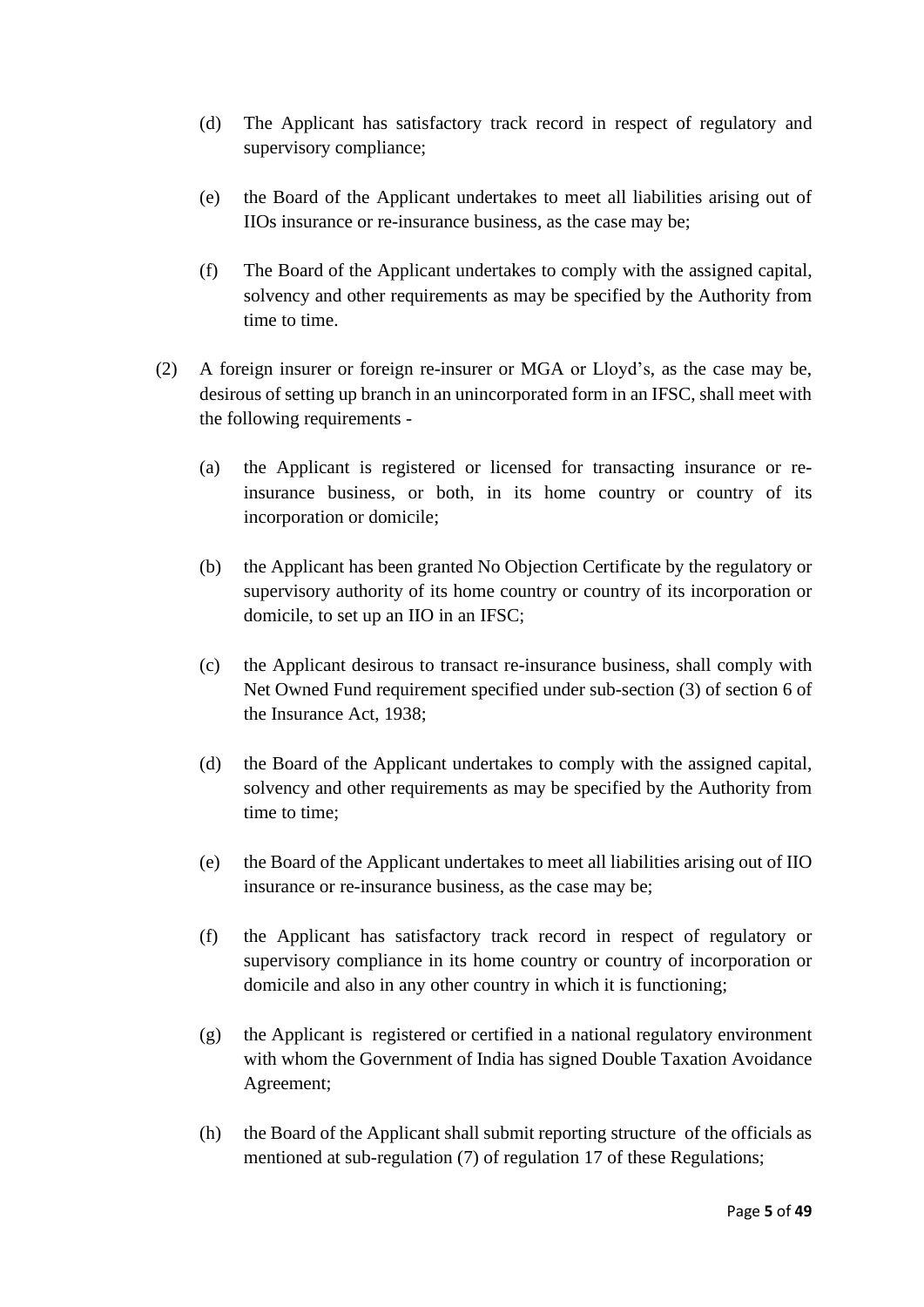- (i) the Applicant has a minimum credit rating having at least good financial security characteristics from any of the internationally renowned credit rating agencies for the last three years.
- (j) the Applicant shall submit all the details and information as may be required and shall comply with any additional requirements as may be specified by the Authority.

**Explanation:** In case where the Applicant is an MGA and the relevant Foreign Insurer or Foreign Re-insurer, the Authority may advice, to comply with applicable requirements.

- (3) *'Branch Office of foreign insurer'* or *'Lloyd's India'* registered by the IRDAI and desirous of setting up an office in an unincorporated form in an IFSC, shall meet with the following requirements:-
	- (a) the Applicant of the *'Branch Office of foreign insurer'* or *'Lloyd's India'* has been granted No Objection Certificate by the regulatory or supervisory authority of its country of incorporation, to set up an IIO in India;
	- (b) the Board of the Applicant of the *'Branch Office of foreign insurer'* or *'Lloyd's India'* shall undertakes to comply with the assigned capital, solvency and other requirements as may be specified by the Authority from time to time;
	- (c) the Board of the Applicant of the *'Branch Office of foreign insurer'* or *'Lloyd's India'* undertakes to meet all liabilities arising out of business undertaken by the IIO;
	- (d) the Board of the Applicant of the *'Branch Office of foreign insurer'* or '*Lloyd's India'* shall submit to the Authority reporting structure of the officials as mentioned at sub-regulation (7) of regulation 17 of these Regulations;
	- (e) the Applicant shall submit all the details and information as may be required and shall comply with additional conditions as may be specified by the Authority.
- (4) A public company or a wholly owned subsidiary of an insurer or a re-insurer, desirous of setting up an IIO in an IFSC, shall be a company limited by shares, which is formed and registered under the Companies Act, 2013;
- (5) An insurance co-operative society desirous of setting up an IIO in an IFSC shall be a co-operative society registered under the Co-operative Societies Act, 1912 (2 of 1912), or under any other law for the time being in force in any State relating to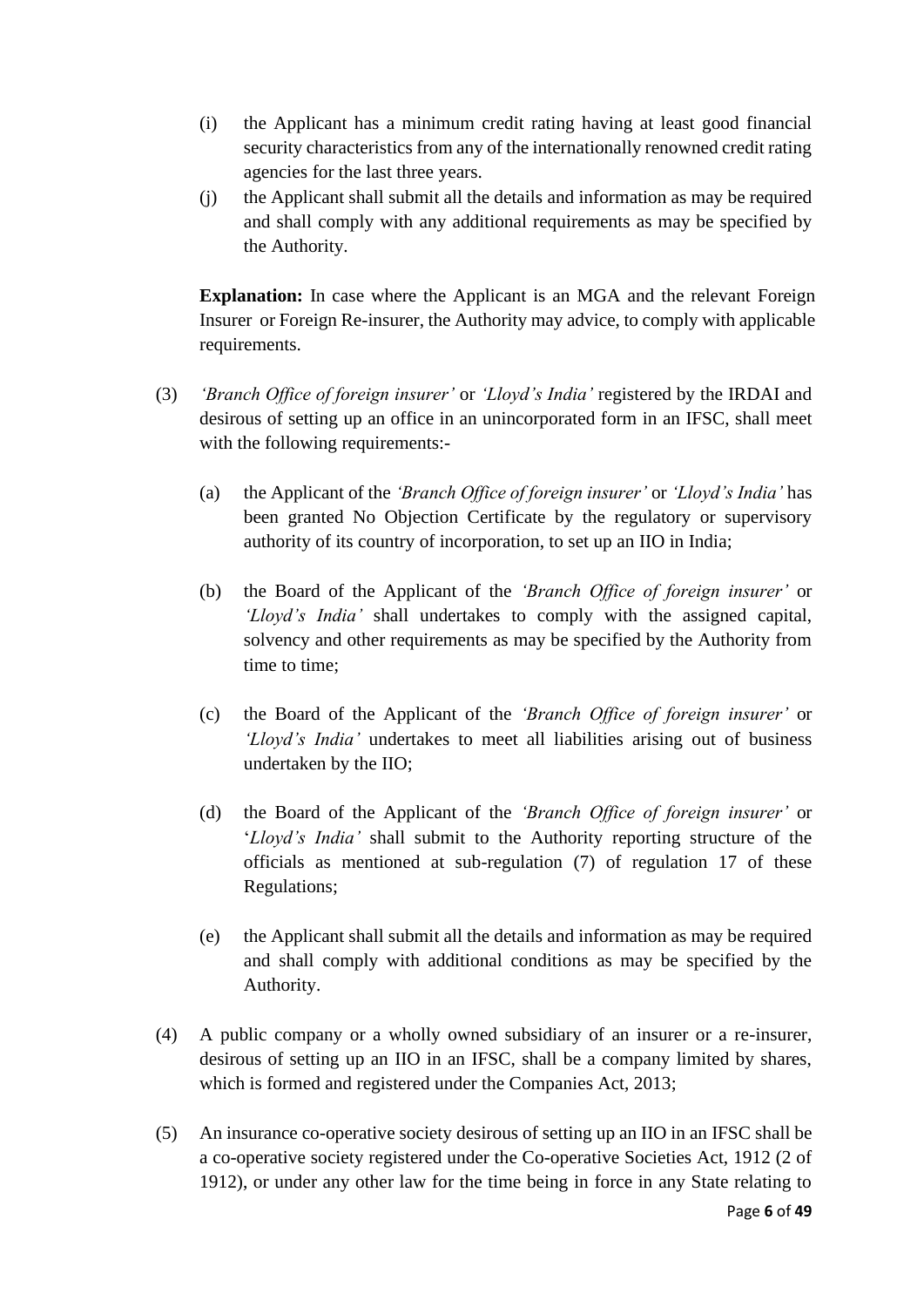co-operative societies or under the Multi-State Cooperative Societies Act, 1984 (51 of 1984);

- (6) A Body corporate incorporated under the law of any country outside India, not being of the nature of a private company, desirous of setting up its place of business in an IFSC shall meet with the following requirements:
	- (a) it establishes its place of business in an IFSC, under the provisions of the Companies Act, 2013; and
	- (b) it is registered or certified in a national regulatory environment with whom the Government of India has signed Double Taxation Avoidance Agreement.
- (7) The Authority, before granting registration may satisfy itself that the Applicant, its Promoters, Principal Officer, Directors, Partners, Designated Partners or any other Key Managerial Personnel (KMPs) are fit and proper persons;
- (8) The Applicant entity and its promoters, partners or controlling shareholders shall be from a FATF compliant jurisdiction and comply with international standards set by the Financial Action Task Force to combat money laundering and terrorist financing.
- (9) Notwithstanding anything contained in these Regulations, the Authority may, specify such additional eligibility conditions and may require additional details and information to be submitted by a particular class of Applicants as it deems fit or may relax any of these eligibility conditions stated in these regulations, for reasons recorded in writing.

## **CHAPTER – III**

## **PROCEDURE FOR REGISTRATION**

- 6. An Applicant including Lloyd's seeking registration as an IIO may make an application in the relevant FORM as specified in the FIRST SCHDULE of these Regulations;
- 7. (1) After considering the application the Authority, if satisfied, may grant certificate of registration in the relevant FORM as specified at FOURTH SCHEDULE of these Regulations, to the Applicant subject to the conditions as specified under these Regulations or such other additional conditions as it may deem fit.
	- (2) The registration granted under sub-regulation (1) shall remain valid unless it is revoked or cancelled by the Authority .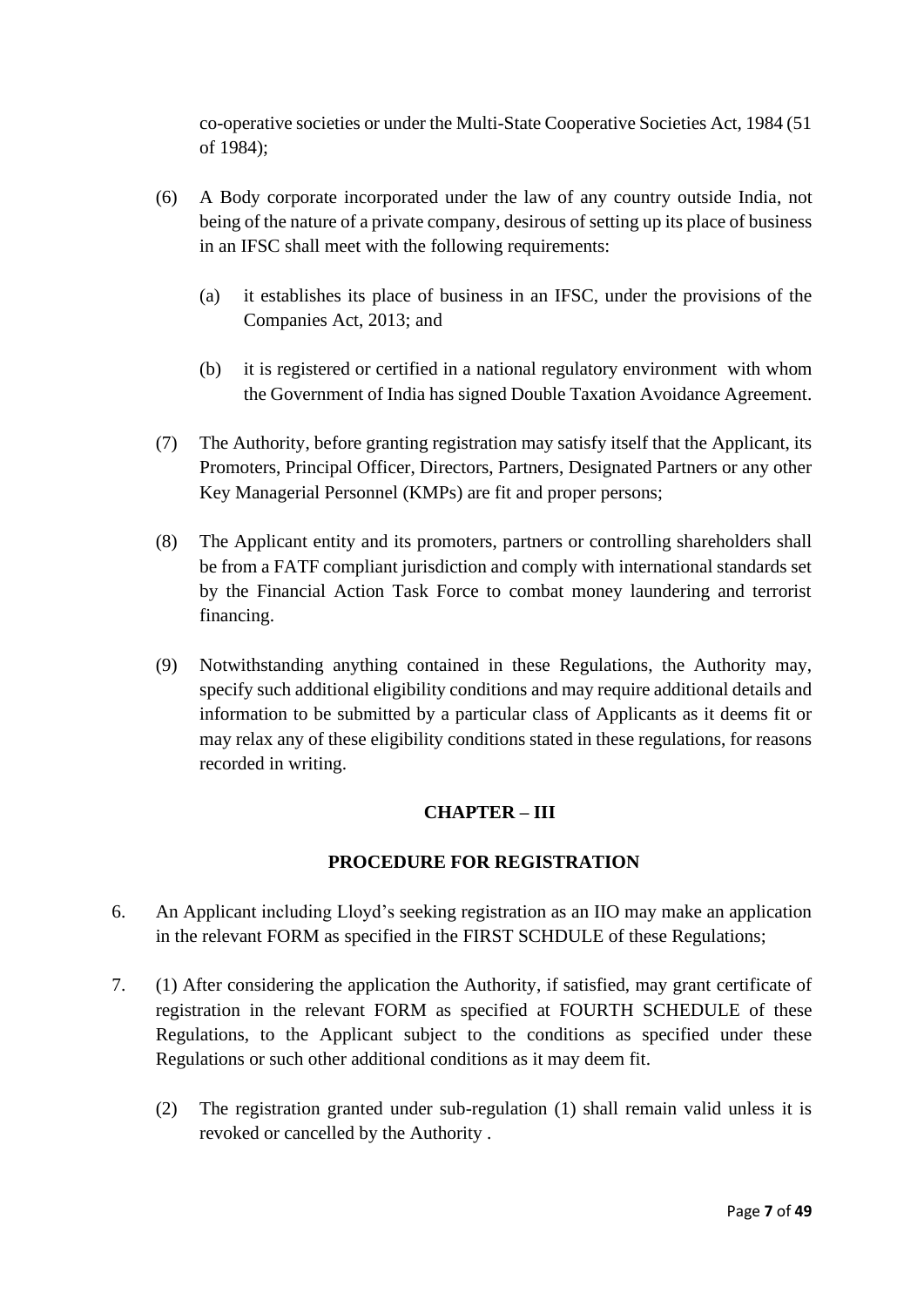- 8. If, after considering the application, the Authority is of the opinion that registration cannot be granted, it shall communicate the deficiencies to the Applicant giving it thirty days' time to rectify them.
- 9. If the Applicant fails to rectify such deficiencies to the satisfaction of the Authority within the specified time, the Authority may refuse to grant registration and shall communicate the same to the Applicant, giving reasons for such refusal.

*Provided* that no such refusal shall be made by the Authority without giving the Applicant an opportunity to make written submissions on the grounds on which the registration is proposed to be refused.

## **CHAPTER - IV**

## **PERMISSIBLE ACTIVITES**

- 10. An IIO registered with the Authority may carry any of the following class of businesses as may be permitted by the Authority subject to such conditions as may be specified:-
	- (a) Life Insurance Business;
	- (b) General Insurance Business;
	- (c) Health Insurance Business; or
	- (d) Re-insurance Business.

*Provided* that the IIO registered as place of business of Indian Insurer or Branch Office of Foreign Insurer or Re-insurer shall be permitted to transact such class of business which is permitted to the Applicant by its home country regulatory or supervisory authority.

- 11. An IIO shall conduct its business in any freely convertible foreign currencies other than INR, with such persons, whether resident in India or otherwise, as may be permitted by the Authority.
- 12. An IIO shall not engage itself in any business other than for which the registration has been granted by the Authority.
- 13. An IIO registered to transact direct insurance business may be permitted to do so within the IFSC, from other SEZs and also from outside India.
- 14. The IIO registered to transact direct insurance business shall not write direct insurance business from the DTA except in accordance with Section 2CB of the Insurance Act, 1938.
- 15. In case of re-insurance business, the IIO -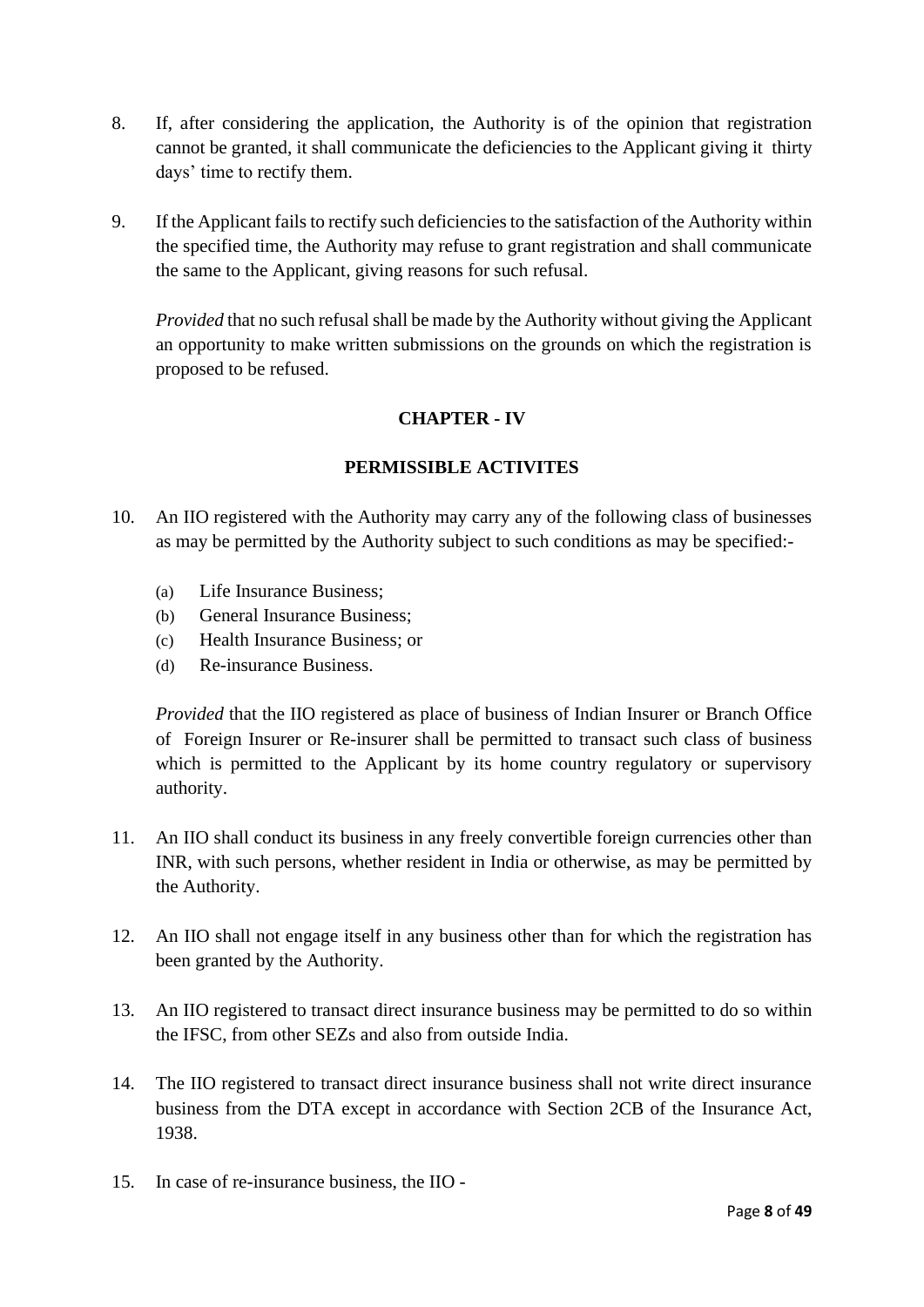- (1) may accept re-insurance business from the cedents based in the IFSC, in relation to risk emanating from other SEZs and re-insurance business from outside India;
- (2) may accept re-insurance business from the insurers operating in DTA in accordance with the order of preference for cession specified in the IRDAI (Re-insurance) Regulations, 2018.
- 16. An IIO may render such other insurance or re-insurance business related services as may be specified by the Authority;

*Provided* that the applicant shall obtain prior approval of the Authority for rendering of such services, subject to such conditions as may be specified.

## **CHAPTER – V**

## **BASIC REGULATORY AND GOVERNANCE REQUIREMENTS**

17. An IIO shall follow following basic regulatory requirements or such other requirements as may be specified by the Authority -

## (1) **Net Owned Funds (NOF):**

- (i) an Applicant, being a foreign company engaged in re-insurance business through a branch established in an IFSC shall comply with Net Owned Funds requirement prescribed under sub-section (3) of section 6 of the Insurance Act, 1938;
- (ii) an Applicant may demonstrate compliance with NOF requirement in any freely convertible foreign currency; and
- (iii) The NOF shall be maintained by the Applicant at all times during the subsistence and validity of certificate.

Provided that where the Applicant is an MGA, the relevant Foreign Insurer or Foreign Re-insurer shall comply with the NOF requirements;

*Provided further* that where the Applicant is other than public company, the NOF shall be as specified by the Authority.

(2) **Assigned Capital:** An Indian Insurer desirous of setting up place of business, a Foreign Insurer, a Foreign Re-insurer or MGA or Lloyd's desirous of setting up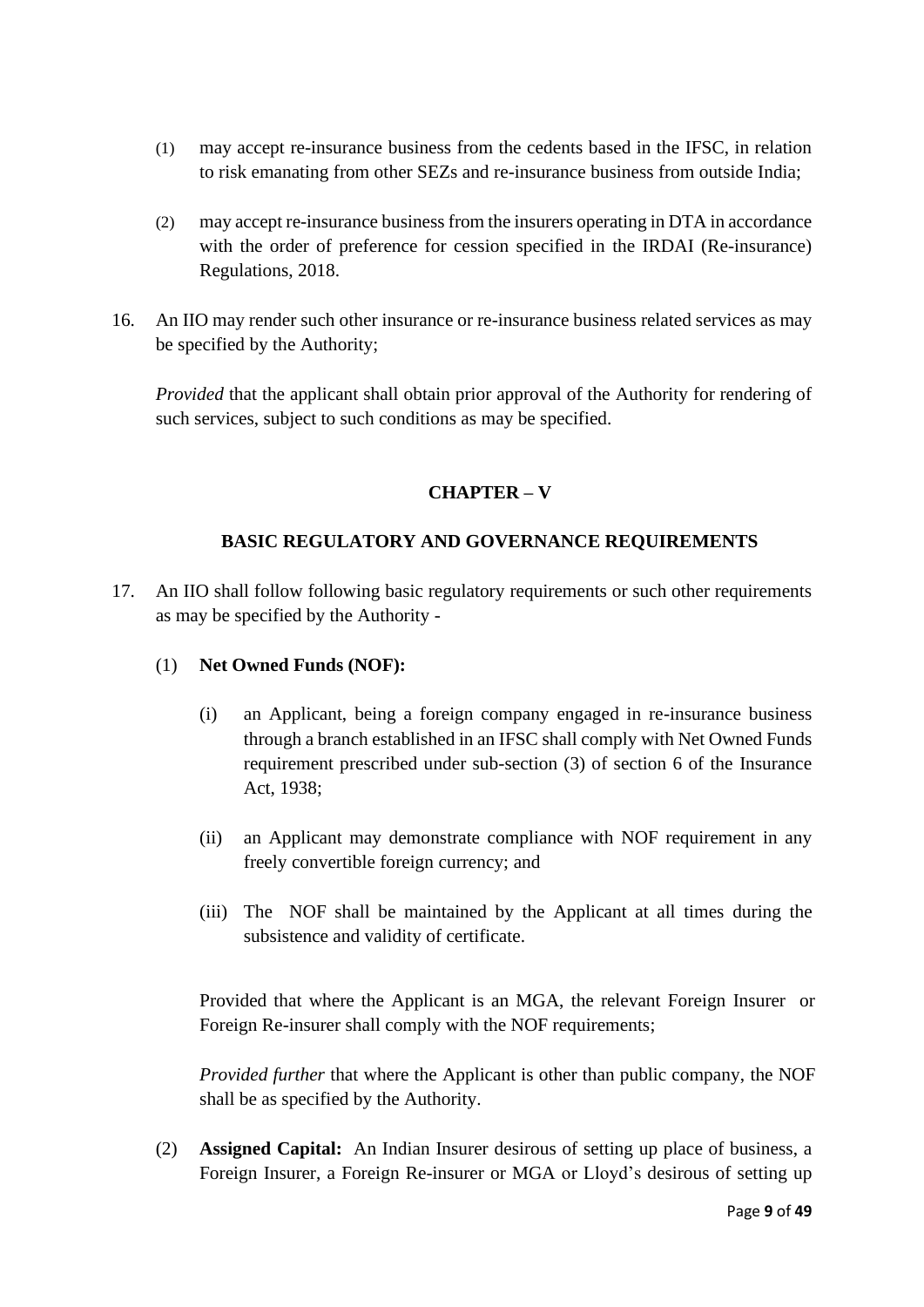branch office in an IFSC shall maintain a minimum assigned capital in any freely convertible foreign currency equivalent to USD 1.5 million:

## *Provided that -*

- (a) The assigned capital shall be earmarked and held by the Applicant in the home country, country of its incorporation or domicile;
- (b) Such assigned capital shall be invested as per the requirements of its home country regulatory or supervisory authority; and
- (c) The assigned capital including additional assigned capital, if any, as mandated by the Authority, shall be maintained by the Applicant at all times during the subsistence and validity of registration of IIO.

*Provided further* that where the Applicant is an MGA, the relevant Foreign Insurer or Foreign Re-insurer shall comply with the Assigned Capital requirements.

#### (3) **Paid-up Equity Capital:**

A Public Company, a Wholly Owned Subsidiary of an insurer or a re-insurer, an insurance co-operative society or a Body Corporate seeking registration from the Authority shall comply with paid-up equity capital requirements as prescribed under sub-section (1) of section 6 of the Insurance Act, 1938.

#### (4) **Solvency Margin Requirement:**

(i) An Applicant registering an IIO as 'place of business' of Indian Insurer, 'branch office' of the foreign insurer, foreign re-insurance, MGA or Lloyd's shall maintain such solvency margin for its IIO, as stipulated by its home country regulatory or supervisory authority;

## *Provided* that -

- (a) Such solvency margin may be maintained in the home country, country of its incorporation or domicile;
- (b) The assets backing such solvency margin shall be invested as per the requirements of its home country regulatory or supervisory authority;
- (c) The assets backing such solvency margin shall remain unencumbered at all times during the subsistence and validity of certificate; and
- (d) The IIO shall furnish a quarterly certificate issued by the Appointed Actuary of the Applicant, to the effect that assets, liabilities and solvency margin on behalf of IIO are being maintained at Head Office of the Applicant.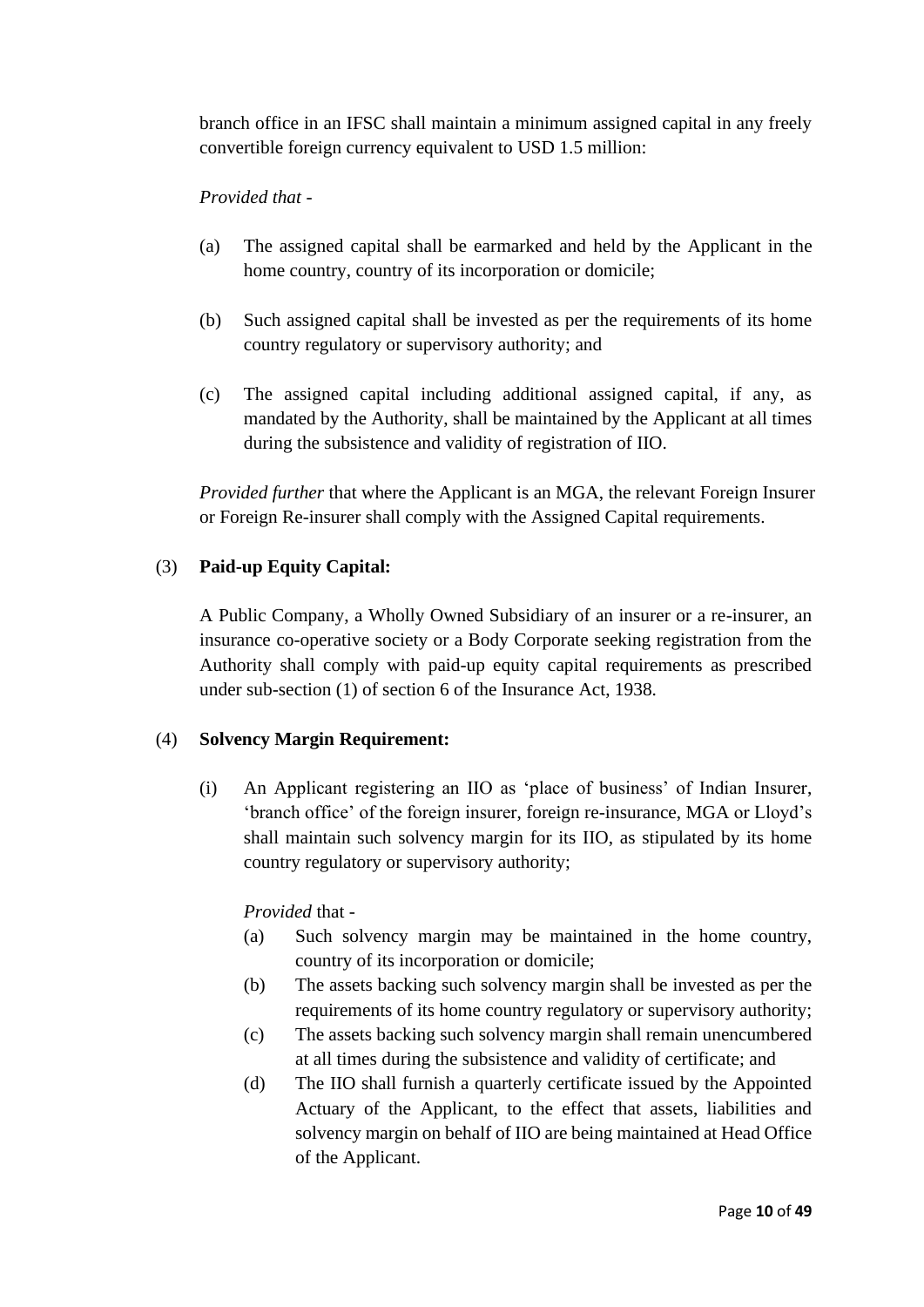*Provided further* that where the Applicant is an MGA, the relevant Foreign Insurer or Foreign Re-insurer shall comply with the Solvency Margin requirements.

- (ii) A public company, a wholly owned subsidiary of an insurer or a re-insurer, an insurance co-operative society or a body corporate registering an IIO in an IFSC shall maintain such solvency margin as may be specified by the Authority.
- (5) An IIO shall comply with provisions of the Act rules, regulations, circulars and guidelines issued thereunder.

## (6) **Commencement of Business Operations -**

(i) An IIO shall commence business, for which it has been registered, within twelve (12) months from the date of grant of Certificate of Registration by the Authority;

*Provided* that if an IIO is not able to commence business within the specified period of twelve (12) months, it can, before the time limit expires, but at least thirty days in advance, shall make an application, for extension of time, to the Chairperson of the Authority.

(ii) On receipt of the application, the Chairperson of the Authority, shall examine it and communicate the decision thereon, in writing;

*Provided* that no extension of time shall be granted by the Chairperson of the Authority beyond eighteen (18) months from the date of grant of certificate of registration.

- (7) An Applicant desirous of setting up a place of business or branch as the case may be, including Applicant of Service Company of Lloyd's IFSC or MGA shall, with prior permission of the Authority, appoint a Principal Officer for the IIO or Service Company of Lloyd's IFSC, as the case may be, who shall be responsible for the day to day administration of the IIO as well as for its regulatory compliances -
	- (i) An Applicant, other than Lloyd's, for its IIO shall appoint
		- (a) Principal Officer;
		- (b) An Officer in-charge of underwriting of risk having relevant experience; and
		- (c) An officer in-charge of finance and accounts having relevant experience.
	- (ii) An Applicant of Lloyd's IFSC shall appoint –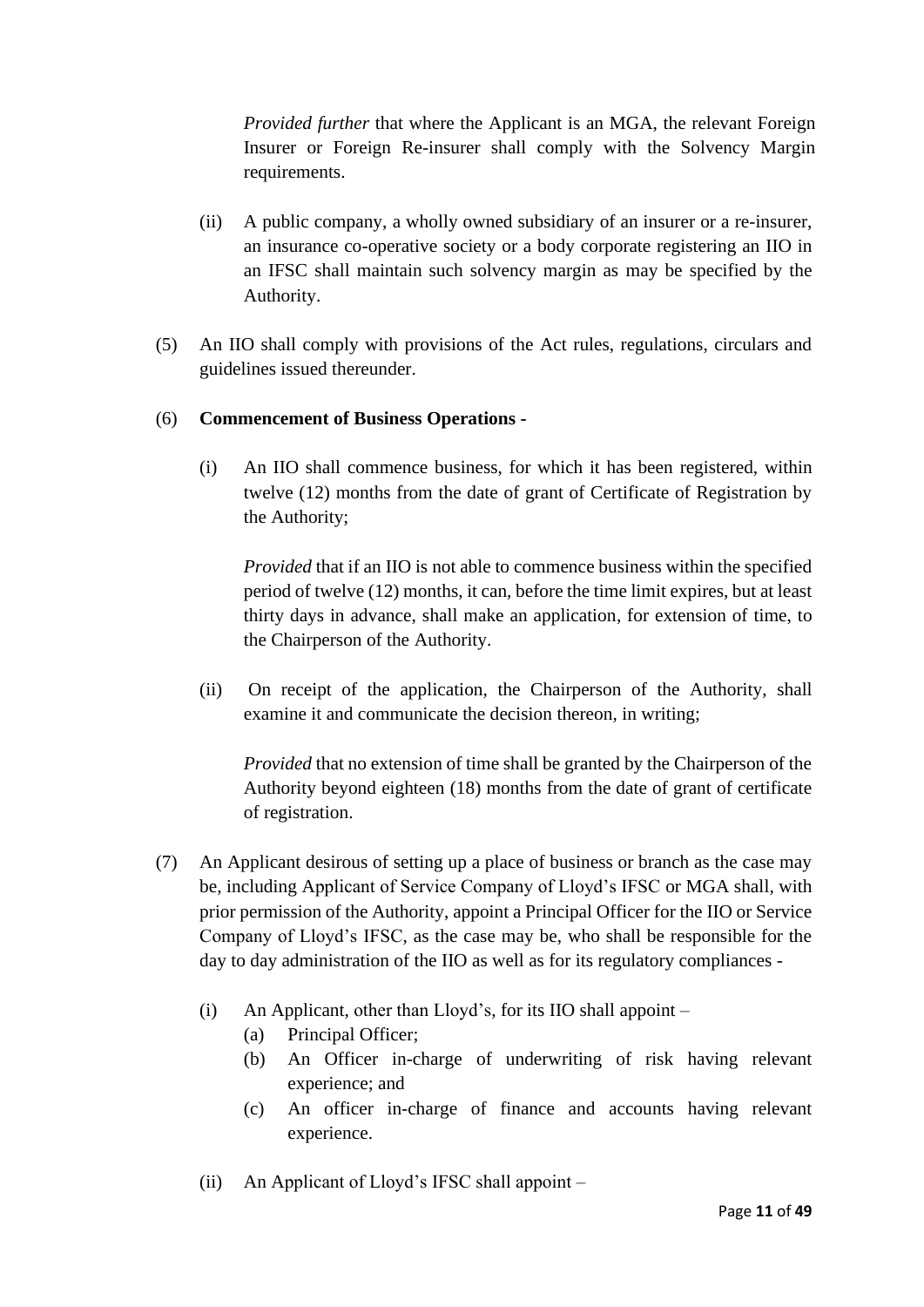- (a) Principal Officer, and
- (b) An officer in-charge of finance and accounts having relevant experience.

*Provided* that an officer in-charge of finance and accounts of Lloyd's IFSC shall also be responsible for finance and accounts related matters of Service Companies of Lloyd's IFSC;

- (iii) An Applicant of Service Company of Lloyd's IFSC shall appoint
	- (a) Principal Officer, and
	- (b) An Officer in-charge of underwriting of risk having relevant experience.
- (iv) The above-mentioned officers shall
	- (i) be in direct employment of the IIO or the Service Company of Lloyd's IFSC as the case may be, and shall be resident in India; and
	- (ii) satisfy the *'fit and proper'* criteria as specified by the Authority.
- (8) The Applicant other than those mentioned in sub-regulation (7) of Regulation 17, with prior permission of the Authority, shall :-
	- (a) appoint at least the following Key Managerial Persons (KMP) who shall be responsible for the day to day administration and regulatory compliance of the IIO:-
		- (i) a Chief Executive Officer;
		- (ii) a Chief Finance Officer; and
		- (iii) a Chief Underwriting Officer,
	- (b) the IIO shall appoint such additional Key Managerial Persons as may be specified by the Authority from time to time;
	- (v) The above-mentioned Key Managerial Persons shall:
		- (i) be in direct employment of the IIO and resident in India, and
		- (ii) satisfy the '*fit and proper'* criteria as specified by the Authority.
- (9) The IIOsshall comply with such re-insurance and retrocession related requirements as may be specified by the Authority from time to time.
- (10) An IIO shall maintain its books of accounts, records and documents in such form and manner as may be specified by the Authority;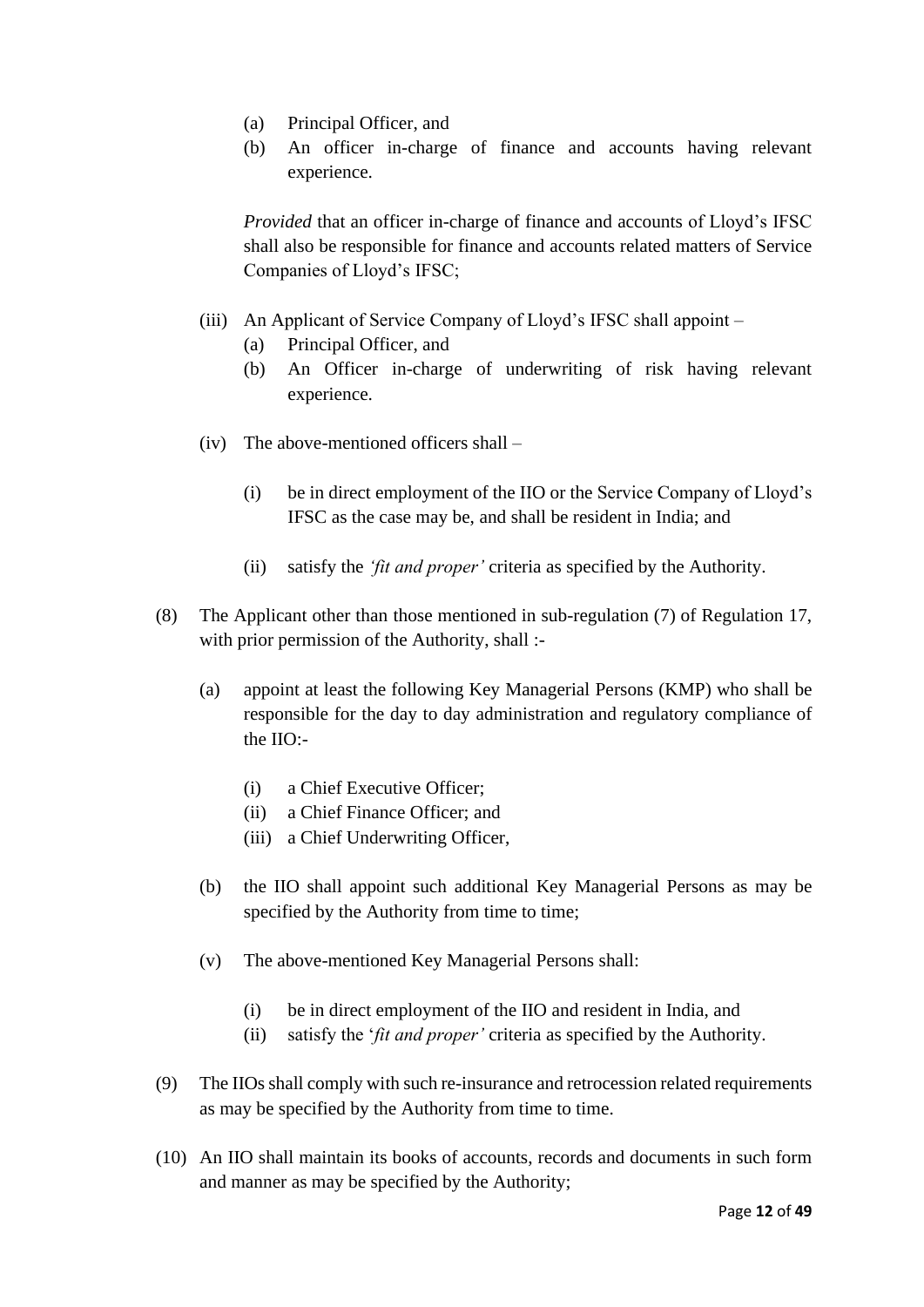(11) An IIO shall comply with the Know Your Customer (KYC) and Anti-Money Laundering (AML) guidelines as may be issued by the Authority from time to time.

#### (12) **Reporting requirements:**

- (i) Every IIO shall furnish information relating to its operations to the Authority, in such manner, interval and in such FORM, as may be specified by the Authority;
- (ii) Every financial reporting by a IIO to the Authority shall be in USD, unless otherwise specified by the Authority.

## (13) **Operational Requirements:**

- (i) An IIO shall pay such fee and charges, as may be specified by the Authority;
- (ii) An IIO may be permitted to have an INR account out of the freely convertible foreign currency to defray its administrative, statutory expenses and for such other purposes as may be specified by the Authority.
- (14) **Change in shareholding:** A public company granted registration as an IIO shall seek prior approval of the Authority for any change in the shareholding exceeding five *per cent.* of its paid-up equity share capital, whether by way of transfer of existing shares or by way of fresh issue of shares to either new or existing shareholder.

*Provided* that any change in shareholding which is less than five *per cent.* of its paid-up equity share capital shall be done with the prior intimation to the Authority.

(15) Beside those requirements, an IIO shall follow such prudential norms, as may be specified by the Authority.

## **Chapter VI**

#### **MISCELLANEOUS**

18. **Power to specify procedures and issue clarification:** For the purpose of implementation of these Regulations and matter incidental thereto, or in order to facilitate and regulate financial services related to insurance and re-insurance in an IFSC, the Authority may specify such norms, procedures, processes, manners or provide clarification and relaxations, by way of guidelines or circulars, as it may deem fit.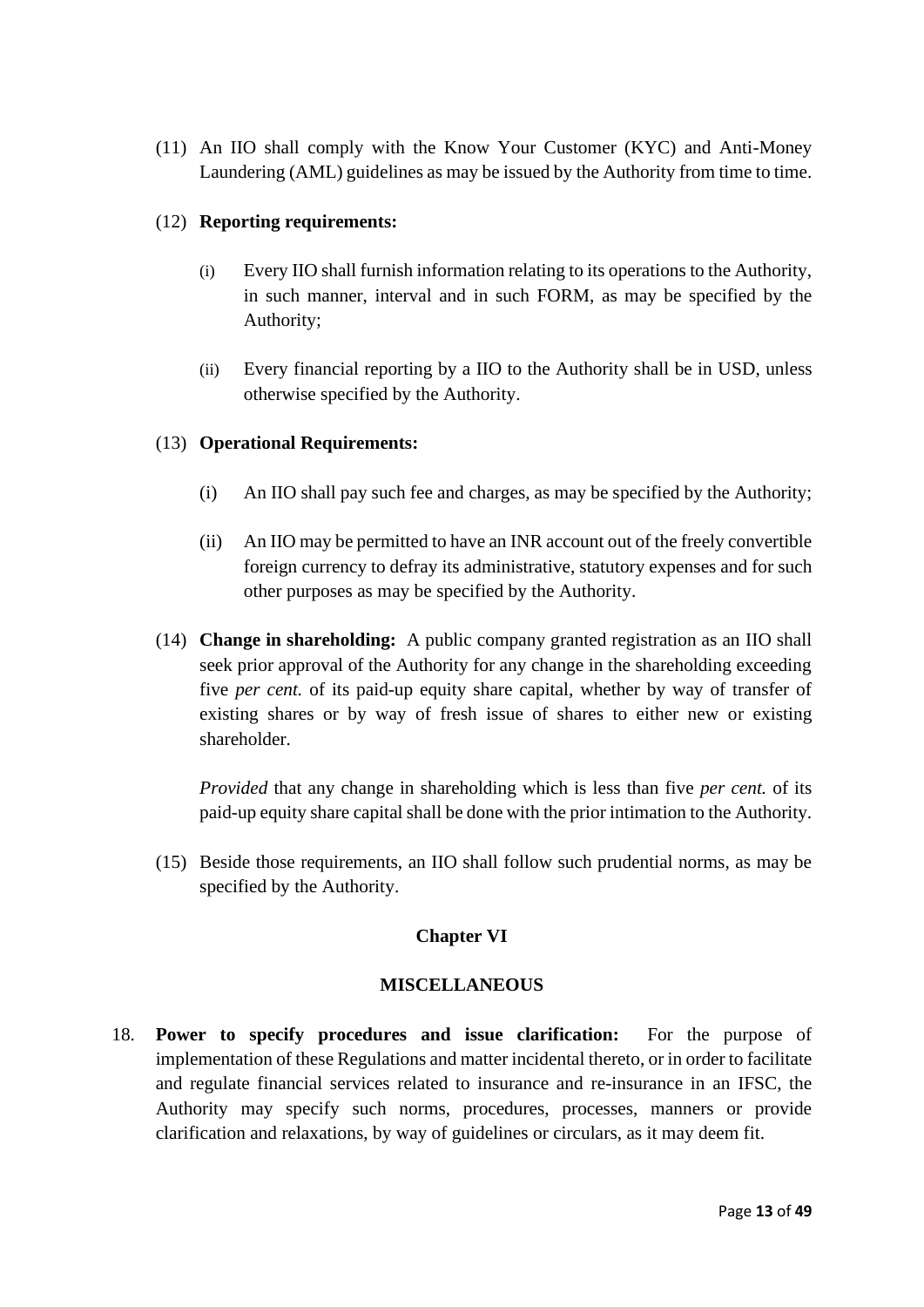19. **Inspection, Investigation and Information:** The Authority shall have the power to inspect and/or investigate the affairs of the IIO including calling for the information from the IIO, its employees and the Applicant, so far as it relates to its activities as an IIO.

### 20. **Action in case of Default:**

- (1) If pursuant to an inspection and/or investigation or otherwise, the Authority is of the opinion that the operations of an IIO are not being conducted in accordance with the provisions of the Act, rules or regulations made or circulars and guidelines issued thereunder or its activities are not in the interests of the insurance market or in the public interest, the Authority may take appropriate disciplinary action against it including but not limited to suspension or cancellation of certificate of registration, after giving an opportunity to the IIO of making its submissions.
- (2) Without prejudice to the above, the Authority may take any other action as it deems fit, under the Act and other applicable laws.
- 21. **Surrender of Certificate of Registration**: An Applicant may be allowed to close its IIO and surrender its Certificate of registration only with the prior approval of the Authority and subject to such conditions as may be specified by the Authority.

## 22. **Repeals and saving:**

- (1) From the date of publication of these Regulations in the official gazette, the provisions of the Insurance Regulatory and Development Authority of India Guideline No. IRDA/RI/GDL/SEZ/269/12/2017dated 21<sup>st</sup> December, 2017, shall stand repealed;
- (2) Notwithstanding the above, anything done or any action taken or purported to have been done or taken in respect of the guidelines mentioned in sub-regulation (1) shall be deemed to have been done or taken under the corresponding provisions of these Regulations;
- (3) An IIO operating in the IFSC prior to the notification of these Regulations, shall comply with additional requirements, if any, introduced through these Regulations, within a period of three months from the date of notification of these Regulations or within such extended time as may be permitted by the Authority.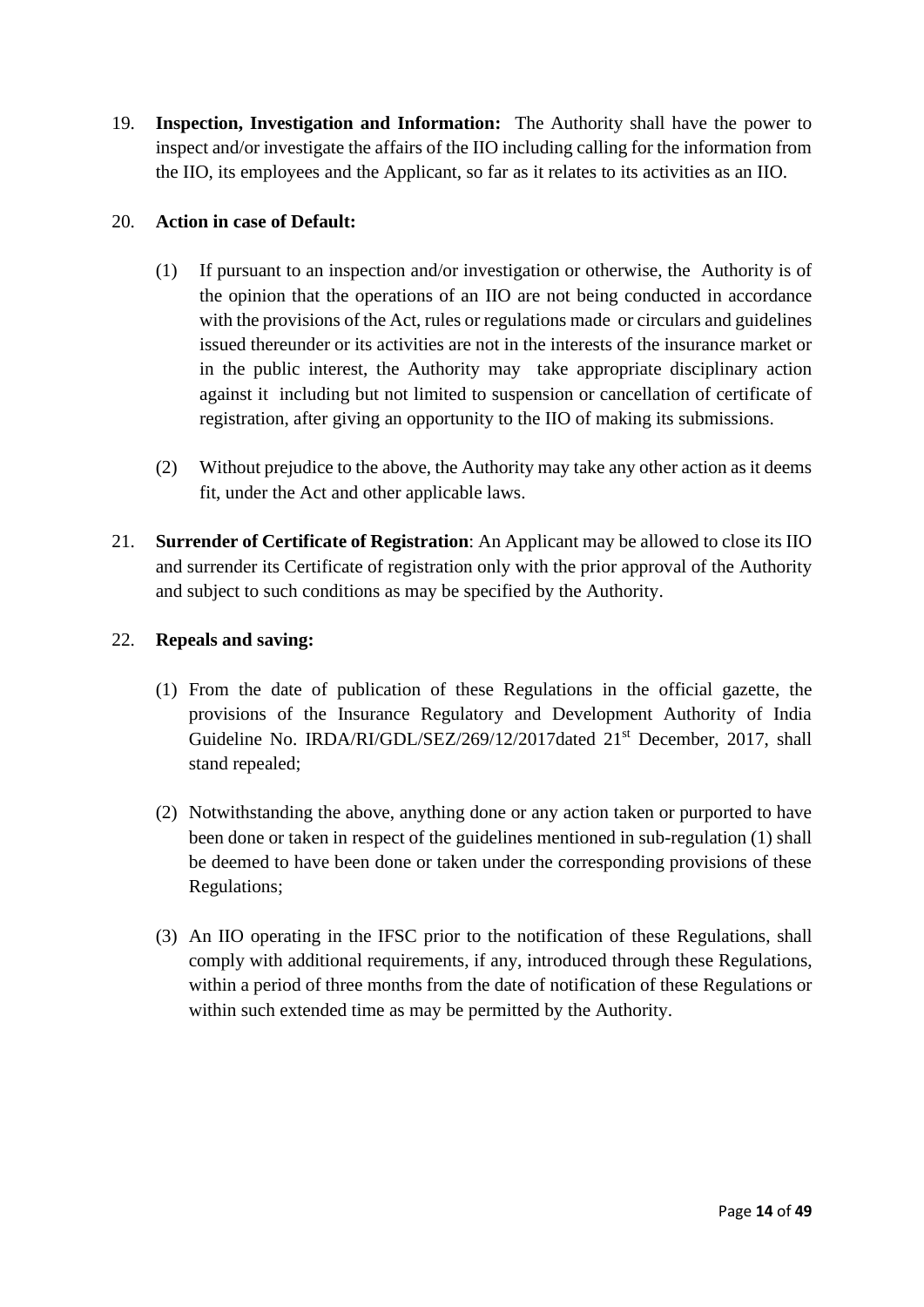#### **FIRST SCHEDULE**

## **[Refer Regulations 4 (2)]**

## **FORM – A**

### **APPLICATION BY AN INDIAN INSURER OR INDIAN RE-INSURER FOR GRANT OF CERTIFICATE OF REGISTRATION AS IIO**

| Sr.            | <b>Particulars</b>                        | <b>Applicant's Response</b>       | <b>Remarks</b>           |
|----------------|-------------------------------------------|-----------------------------------|--------------------------|
| No.            |                                           |                                   |                          |
|                |                                           | <b>Section A: Company Profile</b> |                          |
|                |                                           |                                   |                          |
| 1              | Name of the Applicant                     |                                   |                          |
| $\overline{2}$ | Address of its registered office          |                                   |                          |
| 3              | Date of incorporation:                    |                                   |                          |
|                | [DD/MM/YYYY]                              |                                   |                          |
| $\overline{4}$ | Registration No. and date of first        |                                   | Copy of the              |
|                | registration [DD/MM/YYYY]                 |                                   | registration certificate |
| 5              | Line of business currently handled        |                                   |                          |
|                | a. Lines of Insurance or Re-insurance     |                                   |                          |
|                | Business as the case may be               |                                   |                          |
|                | Countries of operation<br>$\mathbf{b}$ .  |                                   |                          |
| 6              | Amount of Authorised capital,             |                                   |                          |
|                | Subscribed capital, Issued capital &      |                                   |                          |
|                | Face value of shares and their numbers    |                                   |                          |
| $\overline{7}$ | <b>Board Resolution</b>                   |                                   | Annexure -               |
|                | Provide a copy of the resolution by the   |                                   |                          |
|                | Applicant's board in support of the       |                                   |                          |
|                | commitment to set up an IIO.              |                                   |                          |
| 8              | Name, Address and contact details of      |                                   | Provide a certified      |
|                | the person responsible for the affairs of |                                   | copy of the board        |
|                | the proposed IIO                          |                                   | resolution appointing    |
|                |                                           |                                   | the person responsible   |
|                |                                           |                                   | for affairs of IIO       |
| 9              | <b>Regulatory approvals</b>               |                                   | Annexure -               |
|                | Provide copies of regulatory approvals    |                                   |                          |
|                | for opening of an office in SEZ for       |                                   |                          |
|                | conducting insurance business in the      |                                   |                          |
|                | SEZ.                                      |                                   |                          |
| 10             | <b>Annual Reports</b>                     |                                   | Annexure -               |
|                | Annual reports for the past 3 years.      |                                   |                          |
| 11             | Details of the Office proposed to be      | Name of the office:<br>a.         |                          |
|                | opened:                                   | office Address:<br>$\mathbf b$ .  |                          |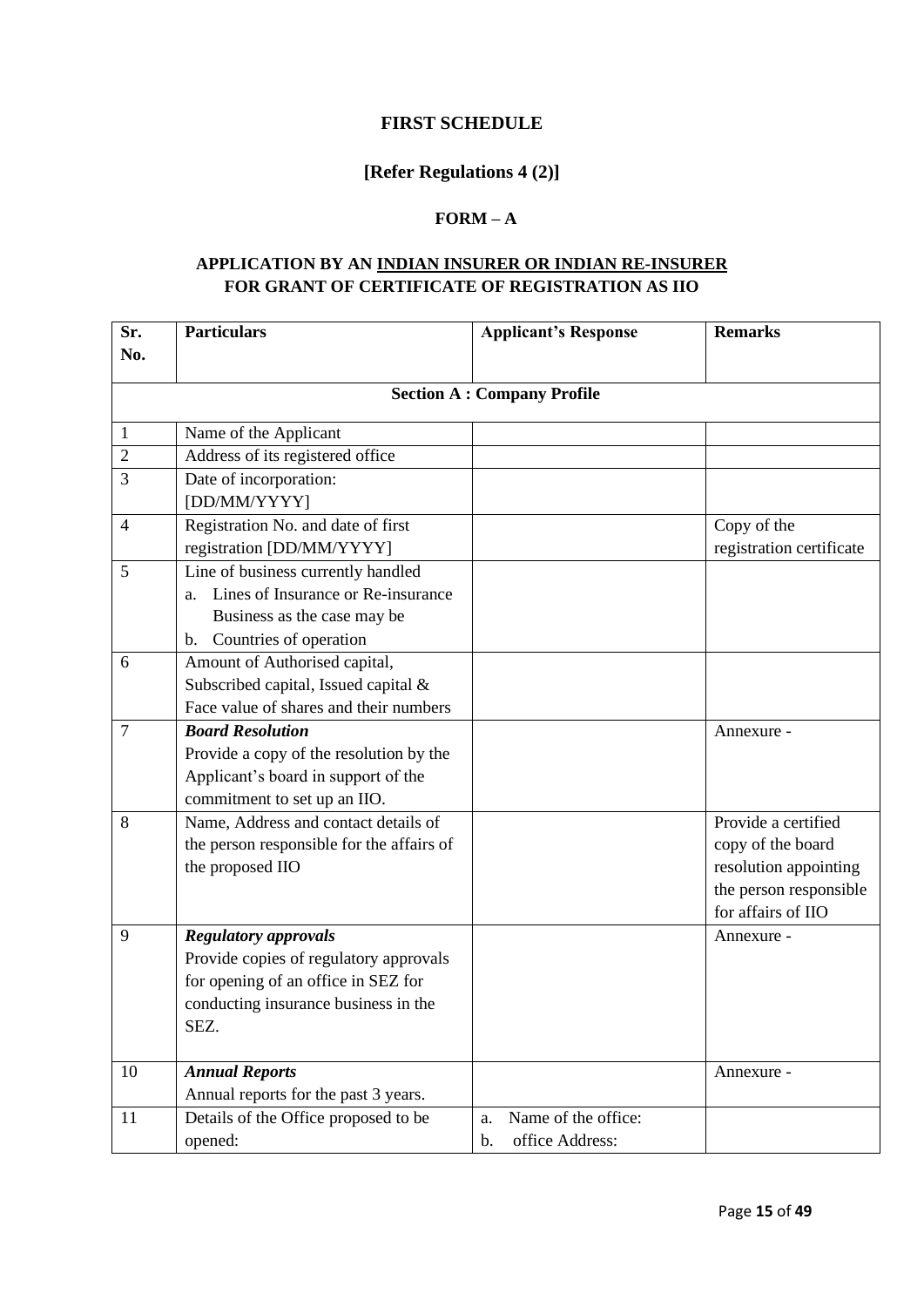|    |                                                                                    | $C_{\bullet}$ | Address for<br>Communications (state the<br>name of the Principal<br>Officer, telephone<br>numbers, fax numbers,<br>mobile number, e-mail<br>address and such other |            |
|----|------------------------------------------------------------------------------------|---------------|---------------------------------------------------------------------------------------------------------------------------------------------------------------------|------------|
|    |                                                                                    | d.            | details:<br>Principle Officer for IIO &                                                                                                                             |            |
|    |                                                                                    |               | Key Management                                                                                                                                                      |            |
|    |                                                                                    |               | Personnel and allocation of                                                                                                                                         |            |
|    |                                                                                    |               | responsibilities.(Proposed):                                                                                                                                        |            |
|    |                                                                                    | e.            | Organizational structure.<br>Reporting relationships of                                                                                                             |            |
|    |                                                                                    |               | the IIO to the insurer:                                                                                                                                             |            |
|    |                                                                                    | f.            | Planned infrastructure at                                                                                                                                           |            |
|    |                                                                                    |               | proposed office                                                                                                                                                     |            |
| 12 | Details of payment of fee                                                          |               |                                                                                                                                                                     |            |
| 13 | Solvency margin of the Indian insurer                                              |               |                                                                                                                                                                     |            |
|    | for three years preceding the date of                                              |               |                                                                                                                                                                     |            |
|    | application                                                                        |               |                                                                                                                                                                     |            |
|    |                                                                                    |               | <b>Section B: IIO Business Strategy</b>                                                                                                                             |            |
| 14 | <b>Types of Insurance or Re-insurance</b>                                          |               |                                                                                                                                                                     | Annexure - |
|    | arrangements to be offered, as the case                                            |               |                                                                                                                                                                     |            |
|    | may be                                                                             |               |                                                                                                                                                                     |            |
|    | The Applicant may give detail of the<br>types of insurance or re-insurance         |               |                                                                                                                                                                     |            |
|    | arrangements that it will offer to the                                             |               |                                                                                                                                                                     |            |
|    | Indian and other markets.                                                          |               |                                                                                                                                                                     |            |
| 15 | <b>Underwriting</b>                                                                |               |                                                                                                                                                                     | Annexure   |
|    | This section should describe the                                                   |               |                                                                                                                                                                     |            |
|    | approach used for underwriting of                                                  |               |                                                                                                                                                                     |            |
|    | proposals, etc. Please also state the                                              |               |                                                                                                                                                                     |            |
|    | nature of support to be provided in                                                |               |                                                                                                                                                                     |            |
|    | underwriting and in training of<br>underwriters and upgradation of skills of       |               |                                                                                                                                                                     |            |
|    | the local persons by the head office.                                              |               |                                                                                                                                                                     |            |
| 16 | <b>Recruitment and Training</b>                                                    |               |                                                                                                                                                                     | Annexure - |
|    | Different areas of the company require                                             |               |                                                                                                                                                                     |            |
|    | personnel with different skill sets.                                               |               |                                                                                                                                                                     |            |
|    | Some of the special technical skills                                               |               |                                                                                                                                                                     |            |
|    | would require special focus. The                                                   |               |                                                                                                                                                                     |            |
|    | company may submit a detailed write-<br>up on its plans to impart technical skills |               |                                                                                                                                                                     |            |
|    | and knowledge locally.                                                             |               |                                                                                                                                                                     |            |
|    |                                                                                    |               |                                                                                                                                                                     |            |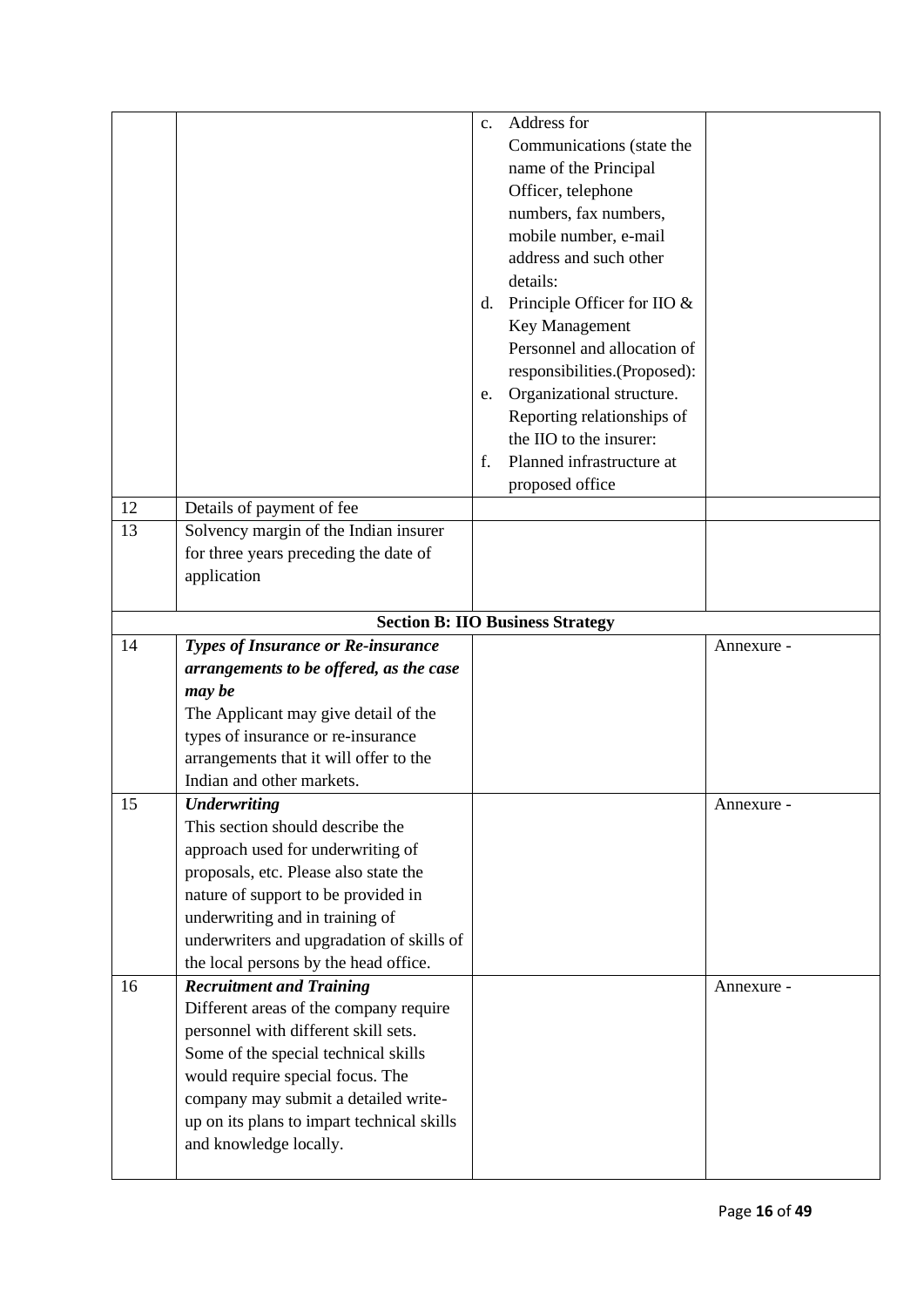| 17 | <b>Internal Controls</b>                   |                                       | Annexure - |
|----|--------------------------------------------|---------------------------------------|------------|
|    | The company will need to establish a set   |                                       |            |
|    | of procedures and norms for various        |                                       |            |
|    | activities. The manner in which these      |                                       |            |
|    | will be monitored should be described.     |                                       |            |
|    |                                            |                                       |            |
| 18 | <b>Expenses of Administration</b>          |                                       | Annexure - |
|    | The proposed expenses as a per cent of     |                                       |            |
|    | premium.                                   |                                       |            |
|    |                                            |                                       |            |
| 19 | <b>Technical skills</b>                    |                                       | Annexure - |
|    | The technical skills of the people who     |                                       |            |
|    | will work in the IIO and plan for          |                                       |            |
|    | imparting knowledge for skill              |                                       |            |
|    | upgradation at local level.                |                                       |            |
| 20 | <b>Financial Projections</b>               | Amount of business.<br>a.             | Annexure - |
|    | A description of the model used for        | Size of support and<br>$\mathbf{b}$ . |            |
|    | financial projections should be            | administrative staff.                 |            |
|    | provided, based on assumptions, for a      | Premium income.<br>$c_{\cdot}$        |            |
|    | period of 5 years, for each year from the  | Investment income.<br>d.              |            |
|    | start. Please provide details against      | Commissions and other<br>e.           |            |
|    | each of the items listed in the next cell. | sales related expenses.               |            |
|    | (Amount should be in USD)                  | Expenses of<br>f.                     |            |
|    |                                            | administration.                       |            |
|    |                                            | Statutory reserves.<br>g.             |            |
|    |                                            | Required solvency<br>h.               |            |
|    |                                            | margins.                              |            |
|    |                                            | Profit and loss accounts<br>i.        |            |
|    |                                            | and balance sheets.                   |            |
|    |                                            | First year and renewal<br>j.          |            |
|    |                                            | expense ratios.                       |            |
|    |                                            | k.<br>Capital needs                   |            |
|    |                                            | Break-even periods and the<br>1.      |            |
|    |                                            | Return on Capital.                    |            |
|    |                                            | m. Retrocession with group            |            |
|    |                                            | companies                             |            |
|    |                                            | Retrocession with others<br>n.        |            |
|    |                                            | This section should also              |            |
|    |                                            | discuss the manner in which           |            |
|    |                                            | the future capital needs will be      |            |
|    |                                            | met.                                  |            |
| 21 | <b>Conclusion</b>                          |                                       |            |
|    | In conclusion, please discuss the          |                                       |            |
|    | viability of the operations. Any           |                                       |            |
|    | special issues or concerns should          |                                       |            |
|    | also be indicated                          |                                       |            |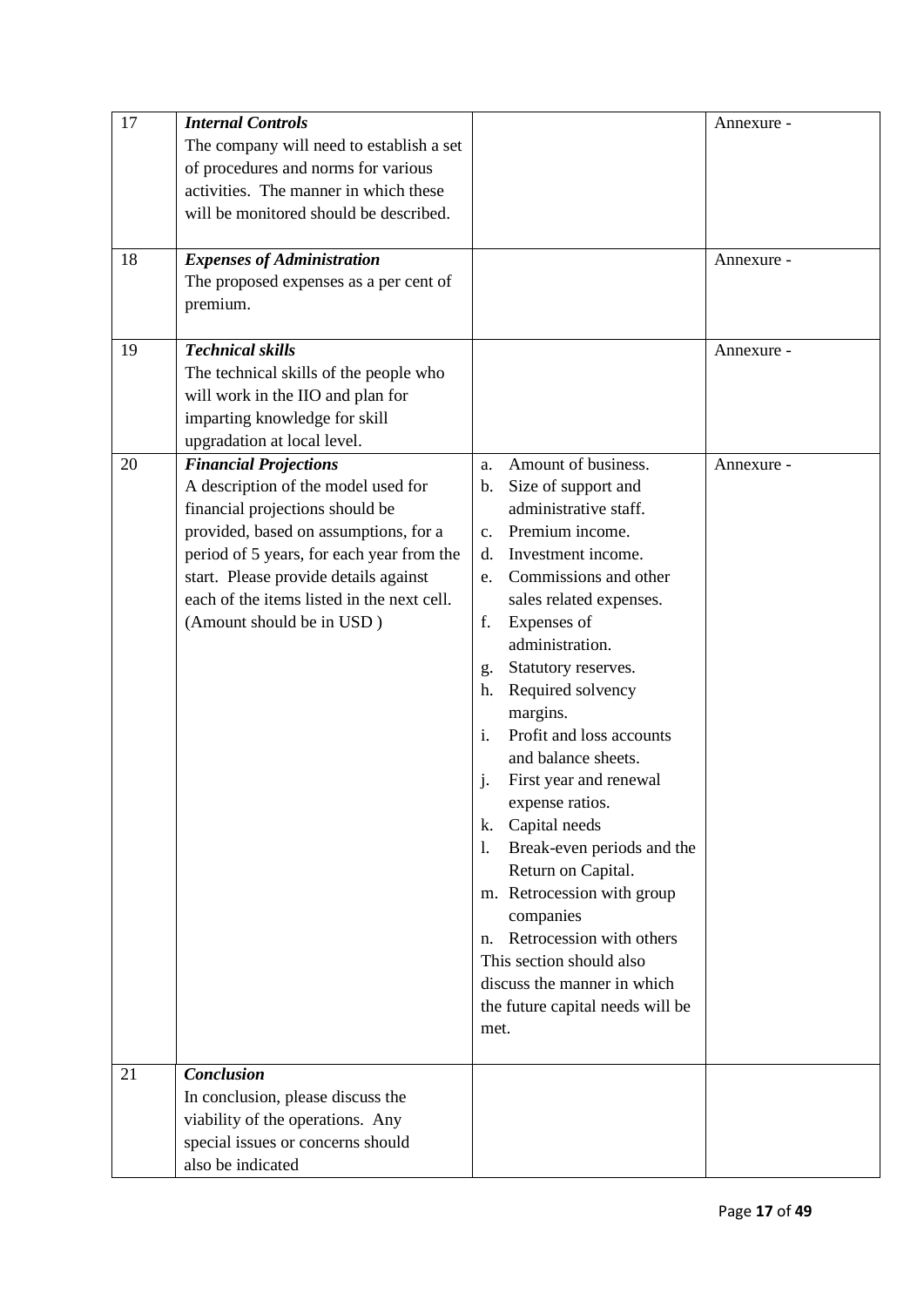#### *Certification*

I, the undersigned, solemnly declare that the facts given in this application form on behalf of the Applicant company, are true and that the projections and estimations are based on reasonable assumptions.

Place Date:

Signature of the Authorised Person (with Designation and Seal)

• **English Translation:** If any of the document which is not in English, a certified English translation is required. The English translation to be certified "true copy" by the insurance supervisory authority in country of the Applicant or an external legal counsel.

#### **FORM – B**

## **APPLICATION BY A FOREIGN INSURER OR FOREIGN RE-INSURER FOR GRANT OF CERTIFICATE OF REGISTRATION AS AN IIO**

| S.No.          | <b>Particulars</b>                                  | <b>Applicant's Response</b>       | <b>Remarks</b>           |
|----------------|-----------------------------------------------------|-----------------------------------|--------------------------|
|                |                                                     | <b>Section A: Company Profile</b> |                          |
| 1              | Name of the Applicant                               |                                   |                          |
| $\overline{2}$ | Address of its registered office                    |                                   |                          |
| 3              | Date of incorporation as a Insurer / Re-            |                                   | Certificate of           |
|                | insurer: [DD/MM/YYYY]                               |                                   | incorporation/Deed of    |
|                |                                                     |                                   | Covenant/Other valid     |
|                |                                                     |                                   | proof                    |
| $\overline{4}$ | Registration<br>No.<br><i>(issued)</i><br>by<br>the |                                   | Copy of the              |
|                | regulatory Authority in the country of the          |                                   | registration certificate |
|                | Applicant's domicile) and date of first             |                                   |                          |
|                | registration [DD/MM/YYYY]                           |                                   |                          |
| 5              | Current lines of insurance business                 |                                   |                          |
|                | a. Lines of Insurance or Re-                        |                                   |                          |
|                | insurance Business                                  |                                   |                          |
|                | Countries of operation<br>b.                        |                                   |                          |
| 6              | Amount<br>Authorised<br>of<br>capital,              |                                   |                          |
|                | Subscribed capital and Issued Capital &             |                                   |                          |
|                | Face value of shares and their numbers              |                                   |                          |
| $\overline{7}$ | Name, Address and contact details of the            |                                   | Provide a certified      |
|                | person responsible for the affairs of the           |                                   | copy of board            |
|                | proposed IIO                                        |                                   | resolution appointing    |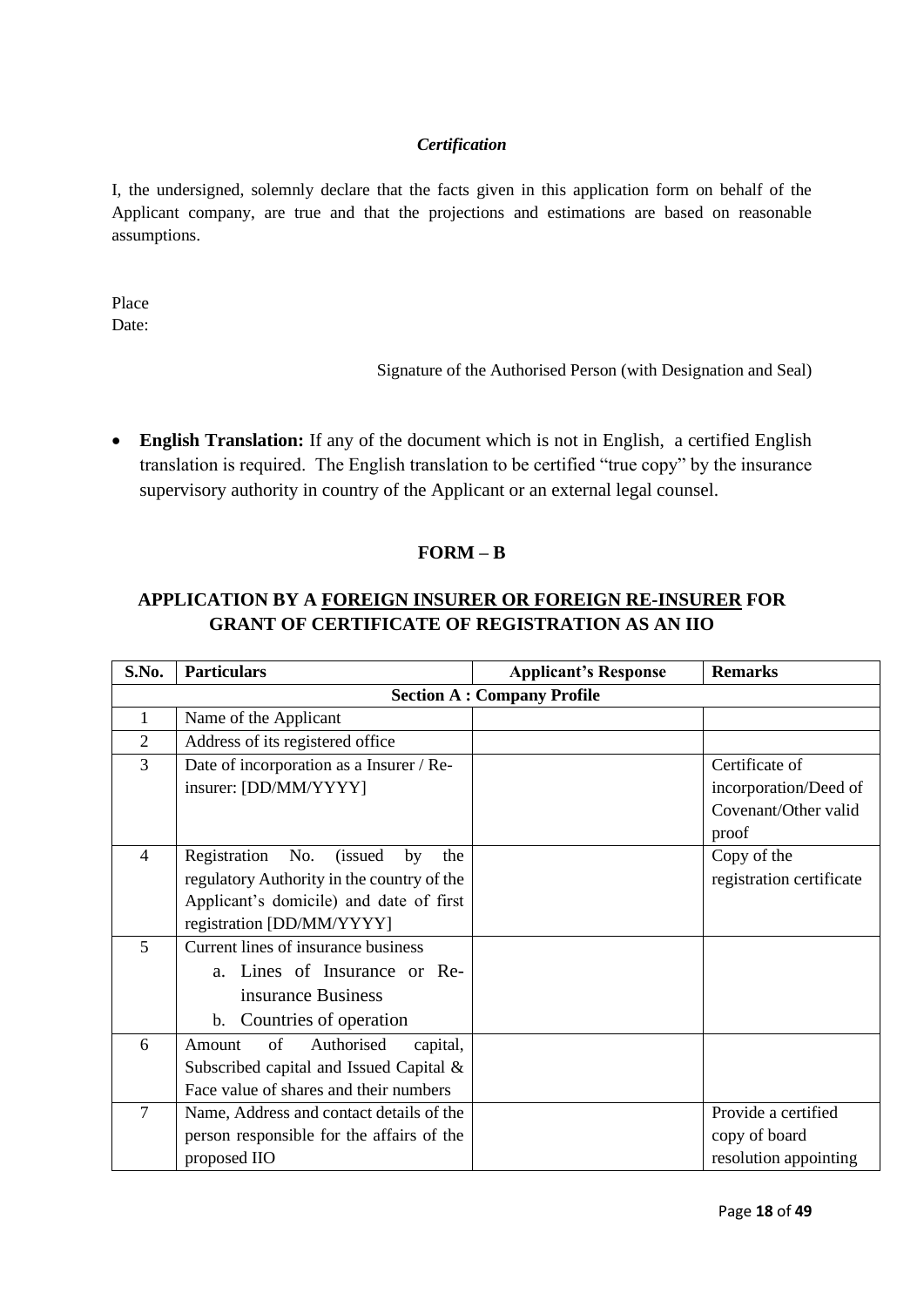|    |                                                                                    |                   | the person responsible |
|----|------------------------------------------------------------------------------------|-------------------|------------------------|
|    |                                                                                    |                   | for affairs of IIO     |
| 8  | Net Owned Funds of the Applicant as at                                             |                   |                        |
|    | close of immediately preceding financial                                           |                   |                        |
|    | year (Amount to be specified as Rs. In crore.                                      |                   |                        |
|    | Currency conversion shall be as per rate<br>prevailing at the time of application) |                   |                        |
| 9  | Credit rating for the last 3 years from                                            | Preceding year 1: | Communication from     |
|    | internationally renowned credit rating                                             | Rating Agency:    | the rating agency      |
|    | agencies (minimum of 'BBB' or its                                                  | Preceding year 2: |                        |
|    | equivalent)                                                                        | Rating Agency:    |                        |
|    |                                                                                    | Preceding year 3: |                        |
|    |                                                                                    | Rating Agency:    |                        |
|    |                                                                                    |                   |                        |
| 10 | <b>Board Resolution</b>                                                            |                   | Annexure -             |
|    | Provide a copy of the resolution by the                                            |                   |                        |
|    | Applicant's board in support of the                                                |                   |                        |
|    | commitment to set up an IIO.                                                       |                   |                        |
| 11 | Regulatory approvals in India                                                      |                   | Annexure -             |
|    | a. Provide<br>certificates<br>of                                                   |                   |                        |
|    | from<br>the<br>approval                                                            |                   |                        |
|    | appropriate authority<br>for                                                       |                   |                        |
|    | opening<br>of<br>an                                                                |                   |                        |
|    | office/conducting<br>of                                                            |                   |                        |
|    | business in the SEZ.                                                               |                   |                        |
|    | b. Permanent<br>Account                                                            |                   |                        |
|    | number (if allotted by IT                                                          |                   |                        |
|    | authorities)                                                                       |                   |                        |
|    | Service Tax Registration<br>$C_{\bullet}$                                          |                   |                        |
|    | details (if allotted)                                                              |                   |                        |
|    |                                                                                    |                   |                        |
| 12 | $^{2}[$ "Certificate from CA/CS/CMA,                                               |                   | Annexure -             |
|    | etc.                                                                               |                   |                        |
|    |                                                                                    |                   |                        |
|    | Provide a certificate from a                                                       |                   |                        |
|    | practicing Chartered Accountant                                                    |                   |                        |
|    | in India, a practicing Company                                                     |                   |                        |
|    | Secretary in India, a practicing                                                   |                   |                        |

<sup>&</sup>lt;sup>2</sup> Substituted by Notification number IFSCA/2021-22/GN/REG019 dated 4<sup>th</sup> January 2022 (w.e.f. 4.01.2022). Prior to its substitution, Serial number 12, column (2) of FORM - B of the FIRST SCHEDULE read as under: *Certificate from CA / CS*

Provide a certificate from a practicing Chartered Accountant in India or a practising Company Secretary in India certifying that all the requirements of the Act read with IFSCA(Registration of Insurance Business) Registration 2021 and notifications issued under section 2CA of the Act have been complied with by the Applicant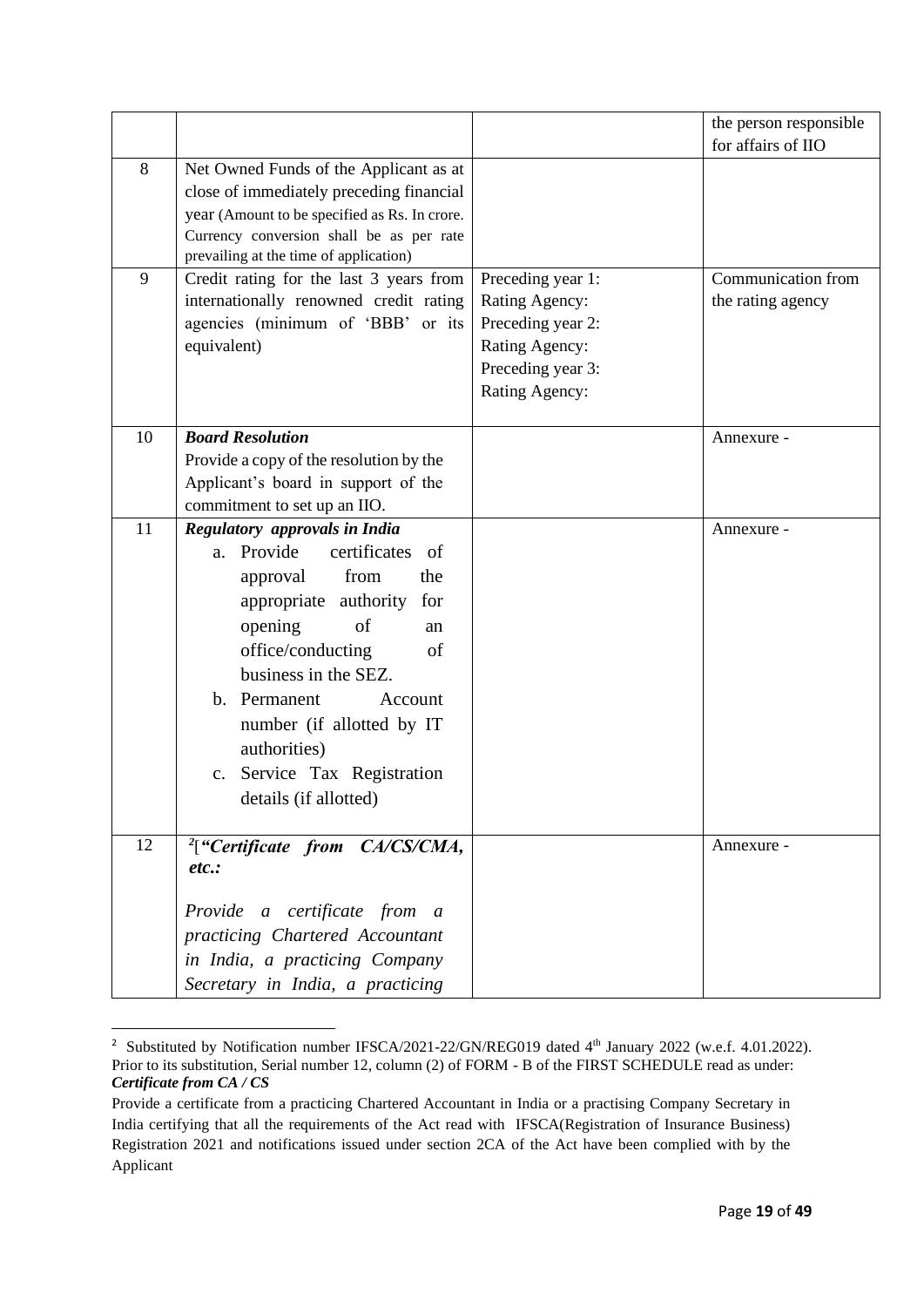|    | Cost Accountant in India or any             |                                       |            |
|----|---------------------------------------------|---------------------------------------|------------|
|    | other person with appropriate               |                                       |            |
|    | qualification, as specified by the          |                                       |            |
|    | Authority, certifying that all the          |                                       |            |
|    | requirements of the Act read with           |                                       |            |
|    | <b>IFSCA</b> (Registration of Insurance     |                                       |            |
|    | Business) Regulations, 2021 and             |                                       |            |
|    | notifications issued under section          |                                       |            |
|    |                                             |                                       |            |
|    | 2CA of the Act have been complied           |                                       |            |
|    | with by the Applicant."]                    |                                       |            |
| 13 | <b>Annual Reports</b>                       |                                       | Annexure - |
| 14 | Annual reports for the past 3 years.        |                                       |            |
|    | Details of the office proposed to be        | (a) Name of the Office:<br>(b) Office |            |
|    | opened:                                     | Address(representative                |            |
|    |                                             | address<br><b>or</b><br>company       |            |
|    |                                             | address if the IIO office             |            |
|    |                                             | address is not available):            |            |
|    |                                             | (c) Address<br>for                    |            |
|    |                                             | Communications<br>(state              |            |
|    |                                             | the name of the Principal             |            |
|    |                                             | Officer,<br>telephone                 |            |
|    |                                             | numbers, fax numbers,                 |            |
|    |                                             | mobile number, e-mail                 |            |
|    |                                             | address and such other                |            |
|    |                                             | details:                              |            |
|    |                                             | (d) Principle Officer & Key           |            |
|    |                                             | Management<br>Personnel               |            |
|    |                                             | allocation<br>and<br>of               |            |
|    |                                             | responsibilities.(Propose             |            |
|    |                                             | $d)$ :                                |            |
|    |                                             | (e) Organizational                    |            |
|    |                                             | structure. Reporting                  |            |
|    |                                             | relationships of the IIO              |            |
|    |                                             | to the holding company                |            |
|    |                                             | (f) Planned infrastructure            |            |
|    |                                             | at the proposed office                |            |
| 15 | Details of payment of fee                   |                                       |            |
| 16 | Amount of Assigned Capital and the          |                                       |            |
|    | form in which it is maintained.             |                                       |            |
|    | Please indicate the sources of funds to     |                                       |            |
|    | "Assigned<br>the<br>Capital"<br>meet        |                                       |            |
|    | requirement.                                |                                       |            |
| 17 | Particulars of Previous Application:        |                                       |            |
|    | Has the Applicant ever applied for          |                                       |            |
|    | Financial<br>International<br>license<br>in |                                       |            |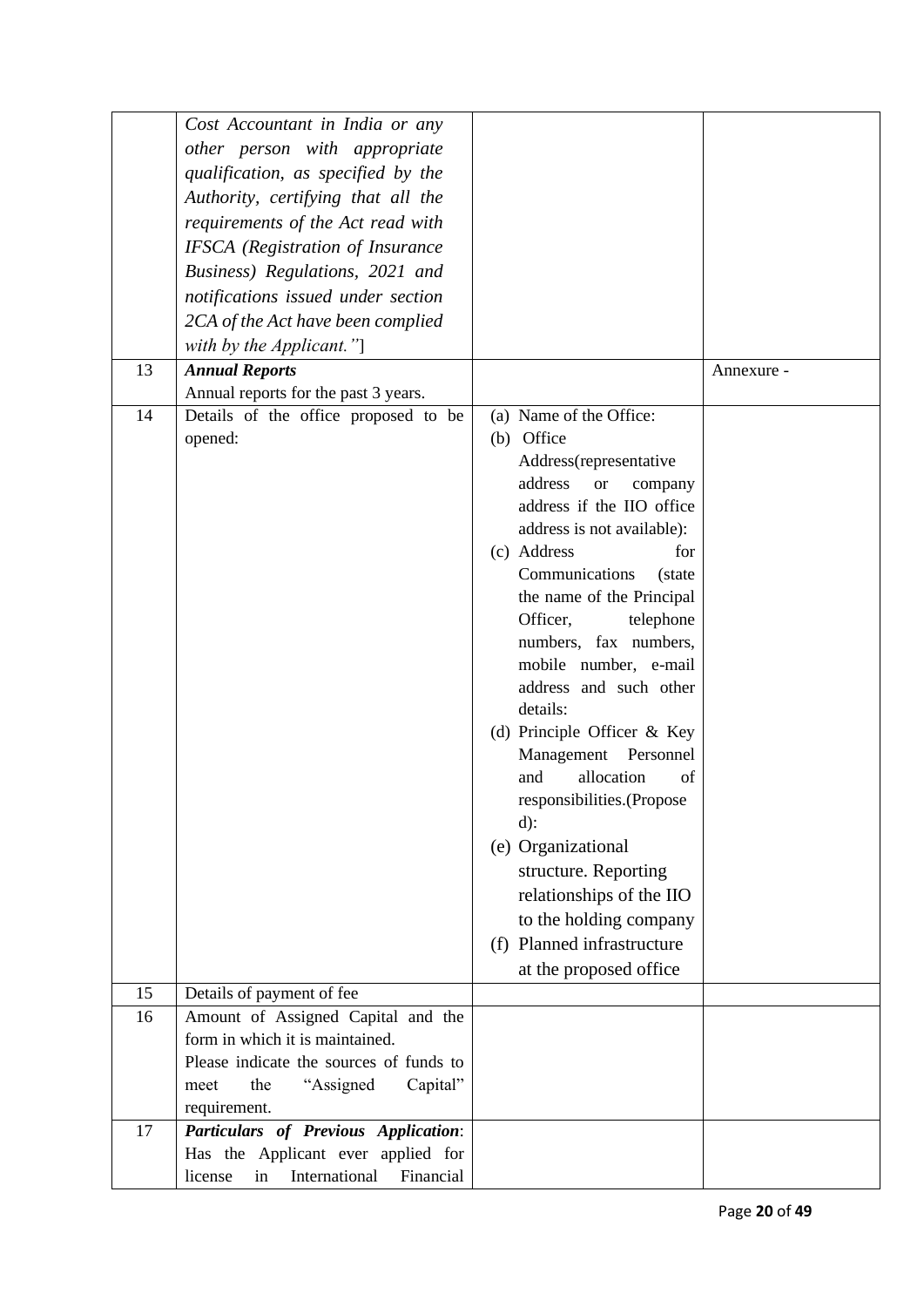|                          |         |                                | Services Centre to carry out insurance<br>business? If so, give particulars. |                      |          |          |                                                             |                                |                   |                                                                                                                   |
|--------------------------|---------|--------------------------------|------------------------------------------------------------------------------|----------------------|----------|----------|-------------------------------------------------------------|--------------------------------|-------------------|-------------------------------------------------------------------------------------------------------------------|
|                          |         |                                |                                                                              |                      |          |          |                                                             |                                |                   |                                                                                                                   |
|                          |         |                                |                                                                              |                      |          |          |                                                             |                                |                   | 18. Details of shareholders of foreign (re)insurer: [Please give full name, address, percentage of holding in the |
|                          |         |                                |                                                                              |                      |          |          |                                                             |                                |                   | paid up capital of the insurer, Occupation, Qualifications and Experience, Number of shares held and              |
|                          |         |                                |                                                                              |                      |          |          |                                                             |                                |                   | Percentage of share capital in the company] Please attach separate sheets if necessary. Details of persons        |
|                          |         |                                |                                                                              |                      |          |          |                                                             |                                |                   | holding more than 1% of the issued capital of the Applicant and promoters are to be given in separate             |
| statements.<br>Full Name |         | Date of                        | Address                                                                      | with                 | Qualific | Experien | Present                                                     | No. of                         |                   | Remarks                                                                                                           |
| [first,                  | middle. | Birth/Dat                      | Telephone                                                                    | Nos.,                | ations*  | $ce*$    | occupation                                                  | (voting)                       | equity<br>rights) |                                                                                                                   |
| surname]/Name            | of      | of<br>e                        | Fax Nos., E-mail                                                             |                      |          |          |                                                             | shares                         | and               |                                                                                                                   |
| the Corporate            |         | incorpora<br>tion              |                                                                              |                      |          |          |                                                             | percentage of total<br>holding |                   |                                                                                                                   |
| (1)                      |         | (2)                            | (3)                                                                          | (4)                  |          | (5)      | (6)                                                         | (7)                            |                   | (8)                                                                                                               |
| Mr./Ms.                  |         |                                |                                                                              |                      |          |          |                                                             |                                |                   |                                                                                                                   |
|                          |         |                                |                                                                              |                      |          |          |                                                             |                                |                   |                                                                                                                   |
|                          |         |                                | *Columns 4 to 6 may be left blank for corporate shareholders.                |                      |          |          |                                                             |                                |                   |                                                                                                                   |
|                          |         |                                |                                                                              |                      |          |          |                                                             |                                |                   |                                                                                                                   |
|                          |         |                                |                                                                              |                      |          |          | <b>Section B: Regulatory Compliance in the home country</b> |                                |                   |                                                                                                                   |
| 19                       |         |                                | Name, Address and contact details of                                         |                      |          |          |                                                             |                                |                   |                                                                                                                   |
|                          |         |                                | the Regulatory Authority in the                                              |                      |          |          |                                                             |                                |                   |                                                                                                                   |
|                          |         |                                | country of domicile where                                                    | the                  |          |          |                                                             |                                |                   |                                                                                                                   |
|                          |         | Applicant is registered        |                                                                              |                      |          |          |                                                             |                                |                   |                                                                                                                   |
| 20                       |         | <b>Regulatory Architecture</b> |                                                                              |                      |          |          |                                                             |                                |                   | Provide an Annexure                                                                                               |
|                          |         | Provide a note                 |                                                                              | the<br><sub>on</sub> |          |          |                                                             |                                |                   | brief<br>of<br>with<br>the                                                                                        |
|                          |         |                                | regulatory architecture of the                                               |                      |          |          |                                                             |                                |                   | regulatory architecture                                                                                           |
|                          |         |                                | Regulatory or Supervisory                                                    |                      |          |          |                                                             |                                | in                | the<br>of<br>areas                                                                                                |
|                          |         | Authority                      | where                                                                        | the                  |          |          |                                                             |                                |                   | accounting,<br>solvency                                                                                           |
|                          |         | Applicant                      |                                                                              | is                   |          |          |                                                             |                                |                   | and other<br>reporting                                                                                            |
|                          |         | registered/licensed            |                                                                              | giving               |          |          |                                                             |                                |                   | requirements-                                                                                                     |
|                          |         |                                | provisions related to                                                        |                      |          |          |                                                             |                                |                   |                                                                                                                   |
|                          | 1.      | Products                       |                                                                              |                      |          |          |                                                             |                                |                   |                                                                                                                   |
|                          | 2.      | Market conduct                 |                                                                              |                      |          |          |                                                             |                                |                   |                                                                                                                   |
|                          | 3.      | Accounting                     |                                                                              |                      |          |          |                                                             |                                |                   |                                                                                                                   |
|                          | 4.      | <b>Asset Valuation</b>         |                                                                              |                      |          |          |                                                             |                                |                   |                                                                                                                   |
|                          | 5.      | <b>Liability Valuation</b>     |                                                                              |                      |          |          |                                                             |                                |                   |                                                                                                                   |
|                          | 6.      | Solvency                       |                                                                              |                      |          |          |                                                             |                                |                   |                                                                                                                   |
|                          | 7.      | <b>ERM</b>                     |                                                                              |                      |          |          |                                                             |                                |                   |                                                                                                                   |
|                          | 8.      |                                | Fit & Proper criteria                                                        |                      |          |          |                                                             |                                |                   |                                                                                                                   |
|                          | 9.      |                                | Framework with regard to                                                     |                      |          |          |                                                             |                                |                   |                                                                                                                   |
|                          |         |                                | supervision of subsidiary and                                                |                      |          |          |                                                             |                                |                   |                                                                                                                   |
|                          |         |                                | foreign branches established<br>in other jurisdictions.                      |                      |          |          |                                                             |                                |                   |                                                                                                                   |
| 21                       |         |                                | Certificate of Authorization                                                 |                      |          |          |                                                             |                                |                   |                                                                                                                   |
|                          |         |                                | Provide a certificate of authorization                                       |                      |          |          |                                                             |                                |                   | Annexure -                                                                                                        |
|                          |         |                                |                                                                              |                      |          |          |                                                             |                                |                   |                                                                                                                   |
|                          |         |                                |                                                                              |                      |          |          |                                                             |                                |                   |                                                                                                                   |
|                          |         |                                | granted by the Regulatory<br>Supervisory Authority of the country            | <sub>or</sub>        |          |          |                                                             |                                |                   |                                                                                                                   |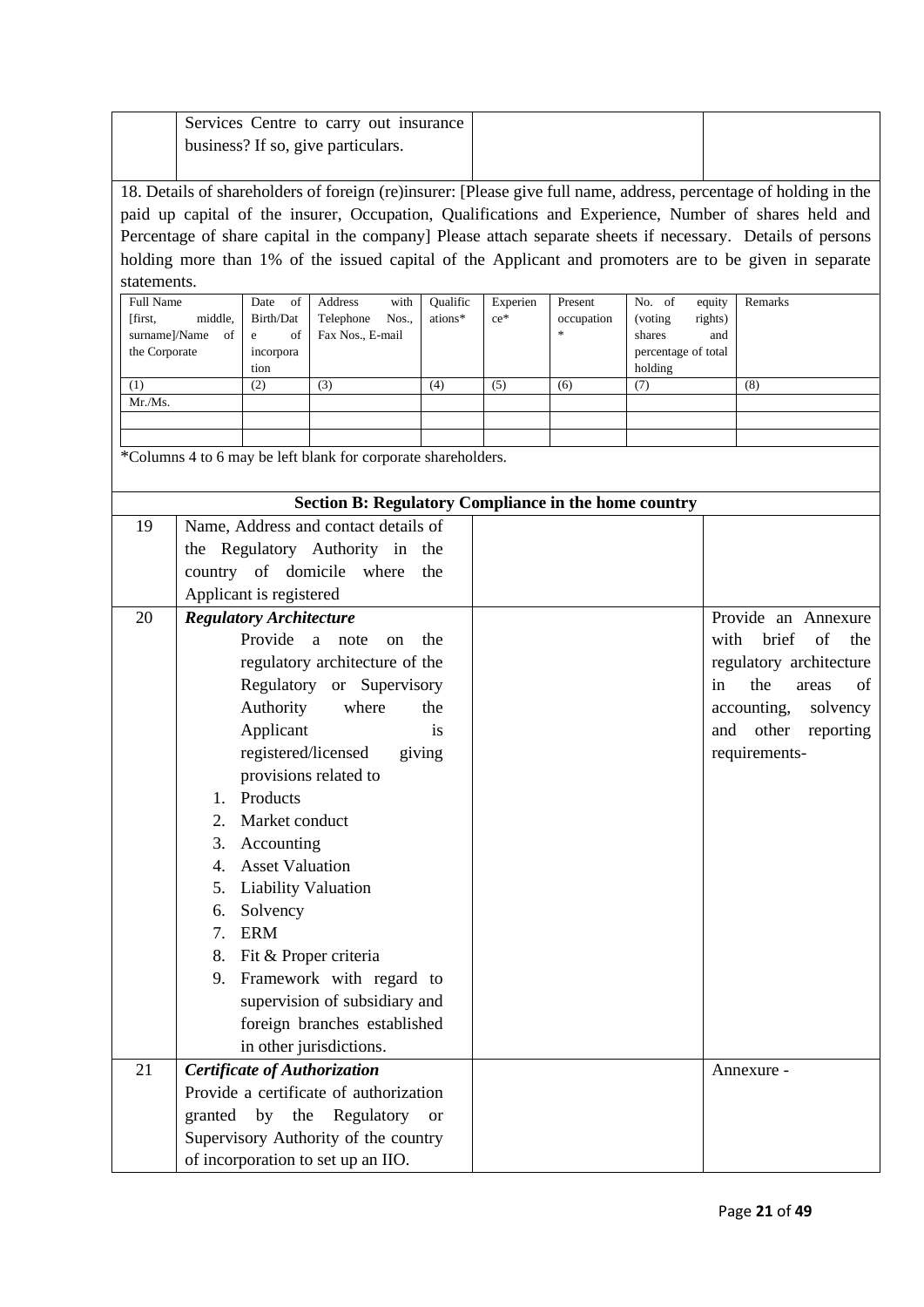| 22 | Minimum Solvency Margin prescribed               |                                         |            |
|----|--------------------------------------------------|-----------------------------------------|------------|
|    | by the regulator in the country of               |                                         |            |
|    | domicile                                         |                                         |            |
| 23 | Solvency margin of the Applicant for             |                                         |            |
|    | three years preceding the date of                |                                         |            |
|    | application                                      |                                         |            |
|    |                                                  |                                         |            |
|    |                                                  | <b>Section C: IIO Business Strategy</b> |            |
| 24 | Types of Re-insurance arrangements to            |                                         | Annexure - |
|    | be offered                                       |                                         |            |
|    | The Applicant may give detail of the             |                                         |            |
|    | types of re-insurance arrangements that it       |                                         |            |
|    | will offer to the Indian and other markets.      |                                         |            |
|    | Also, please include a note on the lines of      |                                         |            |
|    | business proposed to be underwritten at          |                                         |            |
|    | the IIO and stamp of the parent company          |                                         |            |
|    | being used at the IIO.                           |                                         |            |
| 25 | <b>Underwriting</b>                              |                                         | Annexure - |
|    | This<br>section<br>should<br>describe<br>the     |                                         |            |
|    | approach used for underwriting of                |                                         |            |
|    | proposals, etc. Please also state the nature     |                                         |            |
|    | of support to be provided in underwriting        |                                         |            |
|    | and in training of underwriters and              |                                         |            |
|    | upgradation of skills of the local persons       |                                         |            |
|    | by the head office.                              |                                         |            |
| 26 | <b>Retention Limits and Re-insurance</b>         |                                         | Annexure - |
|    | The nature of re-insurance arrangements          |                                         |            |
|    | should be described fully, giving the            |                                         |            |
|    | following details:                               |                                         |            |
|    | The basis of re-insurance.                       |                                         |            |
|    | Terms of re-insurance.                           |                                         |            |
|    | Manner of re-insurance support from<br>$\bullet$ |                                         |            |
|    | head office                                      |                                         |            |
|    | Retention limits - in India<br>$\bullet$         |                                         |            |
|    | Retrocession within India<br>$\bullet$           |                                         |            |
|    | Retention limits – outside India<br>$\bullet$    |                                         |            |
|    |                                                  |                                         |            |
| 27 | <b>Internal Controls</b>                         |                                         | Annexure - |
|    | The company will need to establish a set         |                                         |            |
|    | of procedures and norms for various              |                                         |            |
|    | activities. The manner in which these            |                                         |            |
|    | will be monitored should be described.           |                                         |            |
|    |                                                  |                                         |            |
| 28 | <b>Expenses of Administration</b>                |                                         | Annexure - |
|    | The proposed expenses as a per cent of           |                                         |            |
|    | premium.                                         |                                         |            |
|    |                                                  |                                         |            |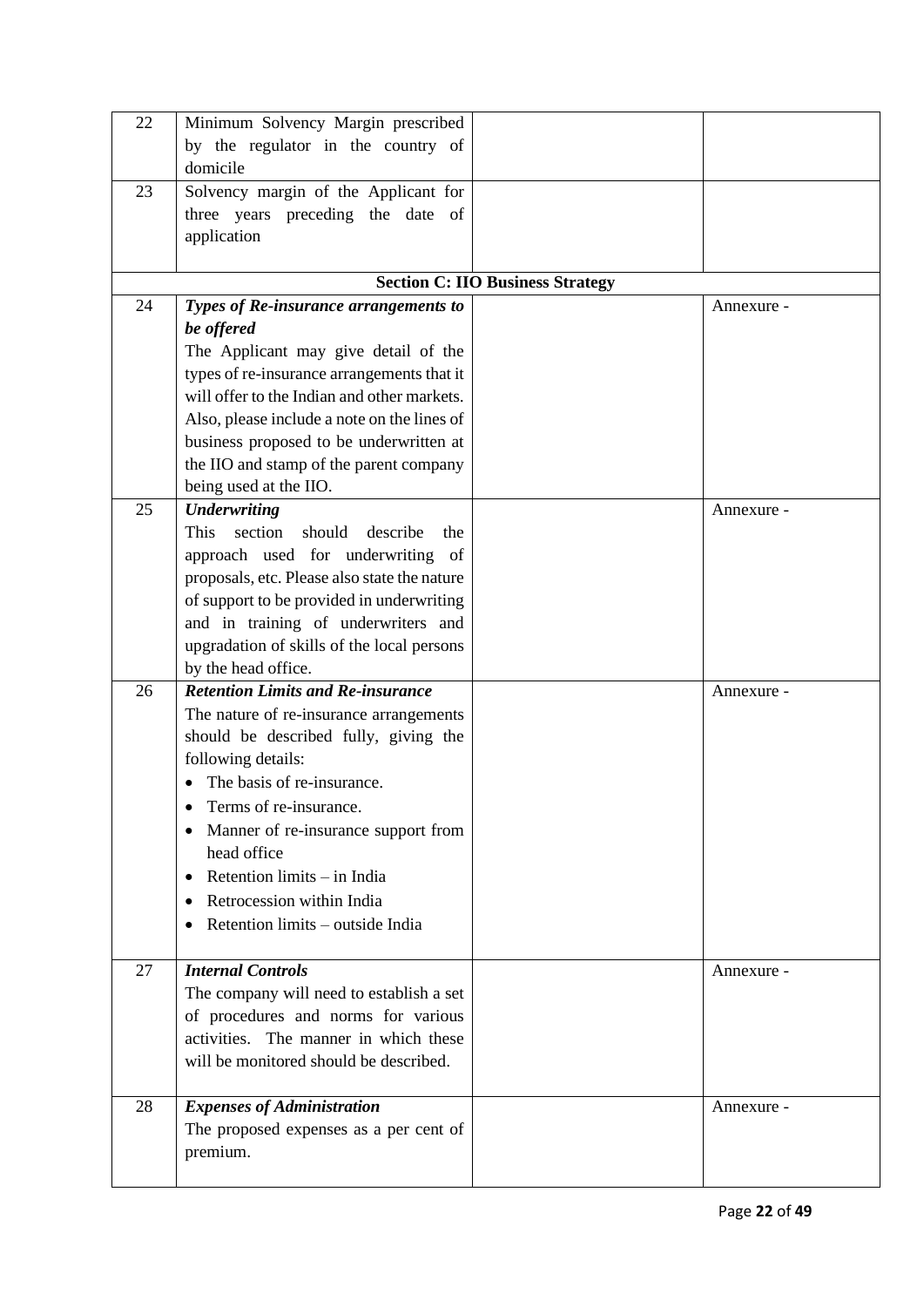| 29 | <b>Financial Projections</b>                | (a) Amount of business.                           | Annexure - |
|----|---------------------------------------------|---------------------------------------------------|------------|
|    | A description of the model used for         | (b) Size<br>of<br>support<br>and                  |            |
|    | financial projections should be provided,   | administrative staff.                             |            |
|    | based on assumptions, for a period of 5     | (c) Premium income.                               |            |
|    | years, for each year from the start. Please | (d) Investment income.                            |            |
|    | provide details against each of the items   | (e) Commissions and other                         |            |
|    | listed in the next cell. (Amount should be  | sales related expenses.                           |            |
|    | in USD)                                     | (f) Expenses<br>of                                |            |
|    |                                             | administration.                                   |            |
|    |                                             | (g) Statutory reserves.                           |            |
|    |                                             | (h) Required<br>solvency                          |            |
|    |                                             | margins.                                          |            |
|    |                                             | (i) Profit and loss accounts                      |            |
|    |                                             | and balance sheets.                               |            |
|    |                                             | (j) First year and renewal                        |            |
|    |                                             | expense ratios.                                   |            |
|    |                                             | (k) Capital needs                                 |            |
|    |                                             | (1) Break-even periods and                        |            |
|    |                                             | the Return on Capital.                            |            |
|    |                                             | (m) Retrocession<br>to<br>group                   |            |
|    |                                             | companies                                         |            |
|    |                                             | (n) Retrocession to others                        |            |
|    |                                             |                                                   |            |
|    |                                             | This section should also<br>discuss the manner in |            |
|    |                                             | which the future capital                          |            |
|    |                                             | needs will be met.                                |            |
|    |                                             |                                                   |            |
| 30 | <b>Conclusion</b>                           |                                                   |            |
|    | In conclusion, please discuss the           |                                                   |            |
|    | viability of the operations. Any            |                                                   |            |
|    | special issues or concerns should           |                                                   |            |
|    | also be indicated                           |                                                   |            |

## *Certification*

I, the undersigned, solemnly declare that the facts given in this application form on behalf of the Applicant Company, are true and that the projections and estimations are based on reasonable assumptions.

Place :

Date :

Signature of the Authorised Person (his/her designation with Seal)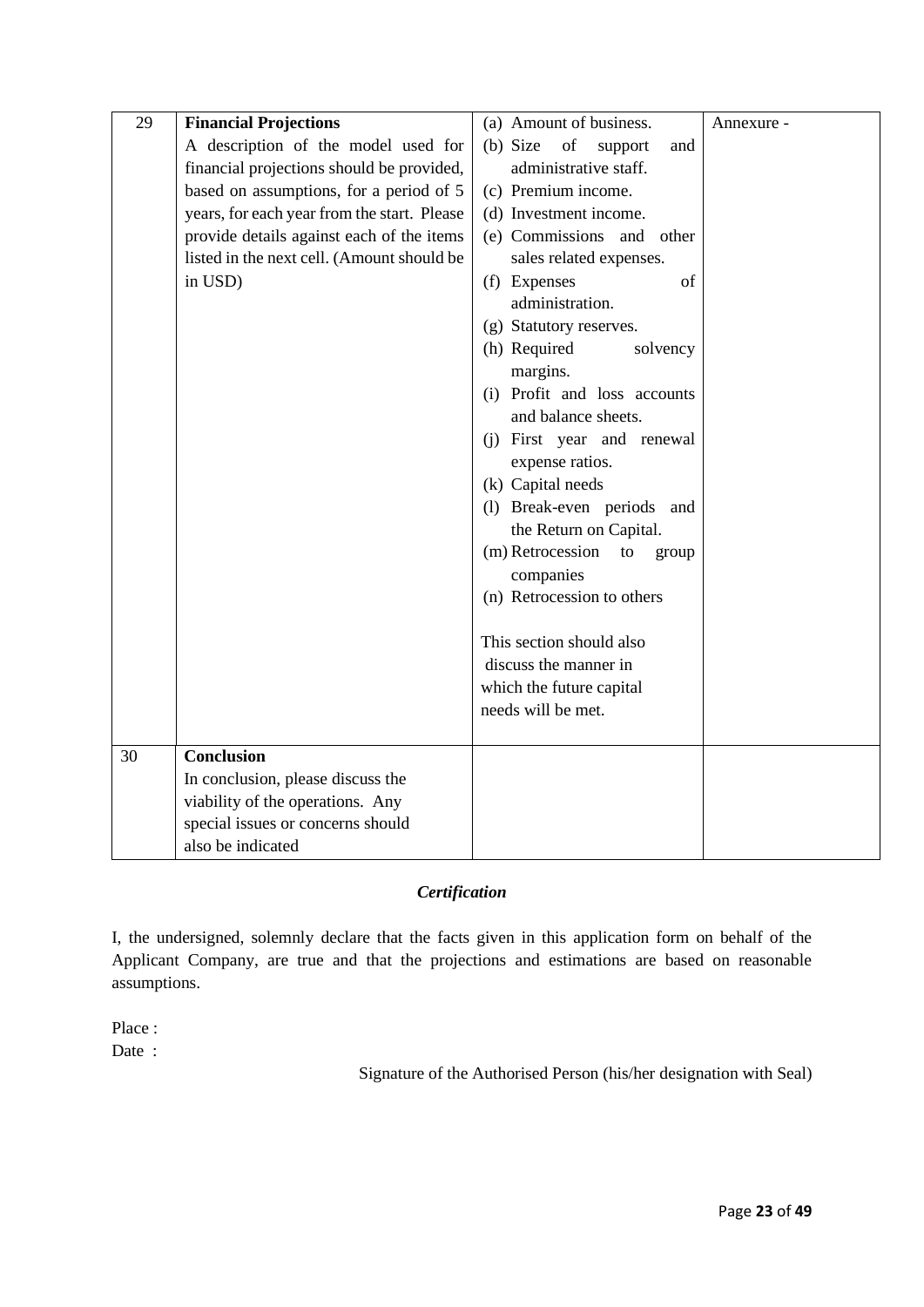• **English Translation:** If any of the document which is not in English, a certified English translation is required. The English translation to be certified "true copy" by the insurance supervisory authority in country of the Applicant or an external legal counsel.

## **FORM – C**

### **JOINT APPLICATION BY AN MGA AND FOREIGN INSURER OR FOREIGN RE-INSURER FOR GRANT OF CERTIFICATE OF REGISTRATION AS AN IIO**

| S.No.            | <b>Particulars</b>                                                                                              | <b>Applicant's Response</b>       | <b>Remarks</b>                            |
|------------------|-----------------------------------------------------------------------------------------------------------------|-----------------------------------|-------------------------------------------|
|                  |                                                                                                                 | <b>Section A: Company Profile</b> |                                           |
| 1                | Name of the applicant - Foreign Insurer<br>or Foreign Re-insurer                                                |                                   |                                           |
| $\boldsymbol{2}$ | Name of the applicant - MGA                                                                                     |                                   |                                           |
| 3                | Address of registered office of Foreign<br>Insurer or Foreign Re-insurer                                        |                                   |                                           |
| $\overline{4}$   | Address of registered office of MGA                                                                             |                                   |                                           |
| 5                | Date of incorporation (separate for                                                                             |                                   | Annexure - Certificate                    |
|                  | MGA and the Foreign Insurer or                                                                                  |                                   | of incorporation/Deed                     |
|                  | Foreign Re-insurer)                                                                                             |                                   | of Covenant/Other                         |
|                  | [DD/MM/YYYY]                                                                                                    |                                   | valid proof                               |
| 6                | Registration<br>No.<br>(issued<br>by<br>the                                                                     |                                   | Annexure - Copy of                        |
|                  | regulatory Authority in the country of the                                                                      |                                   | the registration                          |
|                  | applicant's domicile) and date of first                                                                         |                                   | certificate                               |
|                  | registration [DD/MM/YYYY]                                                                                       |                                   |                                           |
|                  | (Separate for MGA and the Foreign<br>Insurer or Foreign Re-insurer)                                             |                                   |                                           |
| 7                | Current lines of insurance business                                                                             |                                   | (separate for MGA and                     |
|                  | of<br>Lines<br>Insurance<br>a.<br>$\alpha$                                                                      |                                   | the Foreign Insurer or                    |
|                  | Re-insurance Business or both                                                                                   |                                   | Foreign Re-insurer)                       |
|                  | b. Countries of operation                                                                                       |                                   |                                           |
| 8                | of<br>Authorized<br>Amount<br>capital,                                                                          |                                   | (separate for MGA and                     |
|                  | Subscribed capital and Issued Capital &                                                                         |                                   | the Foreign Insurer or                    |
|                  | Face value of shares and their numbers<br>of the relevant Foreign Insurer/s or<br>Foreign Re-insurer/s or both. |                                   | Foreign Re-insurer)                       |
| 9                | Name, Address and contact details of -                                                                          |                                   | Provide a certified copy                  |
|                  | Authorized person to make the<br>1)                                                                             |                                   | of board resolution in                    |
|                  | application; and                                                                                                |                                   | support of both.<br>(separate for MGA and |
|                  | the person responsible for the affairs<br>2)                                                                    |                                   | the Foreign Insurer or                    |
|                  | of proposed IIO                                                                                                 |                                   | Foreign Re-insurer)                       |
| 10               | Net Owned Funds of the relevant                                                                                 |                                   |                                           |
|                  | Foreign Insurer or Foreign Re-insurer, at                                                                       |                                   |                                           |
|                  | close of immediately preceding financial                                                                        |                                   |                                           |
|                  | year (Amount to be specified as Rs. In crore.                                                                   |                                   |                                           |
|                  | Currency conversion shall be as per rate                                                                        |                                   |                                           |
|                  | prevailing at the time of application)                                                                          |                                   |                                           |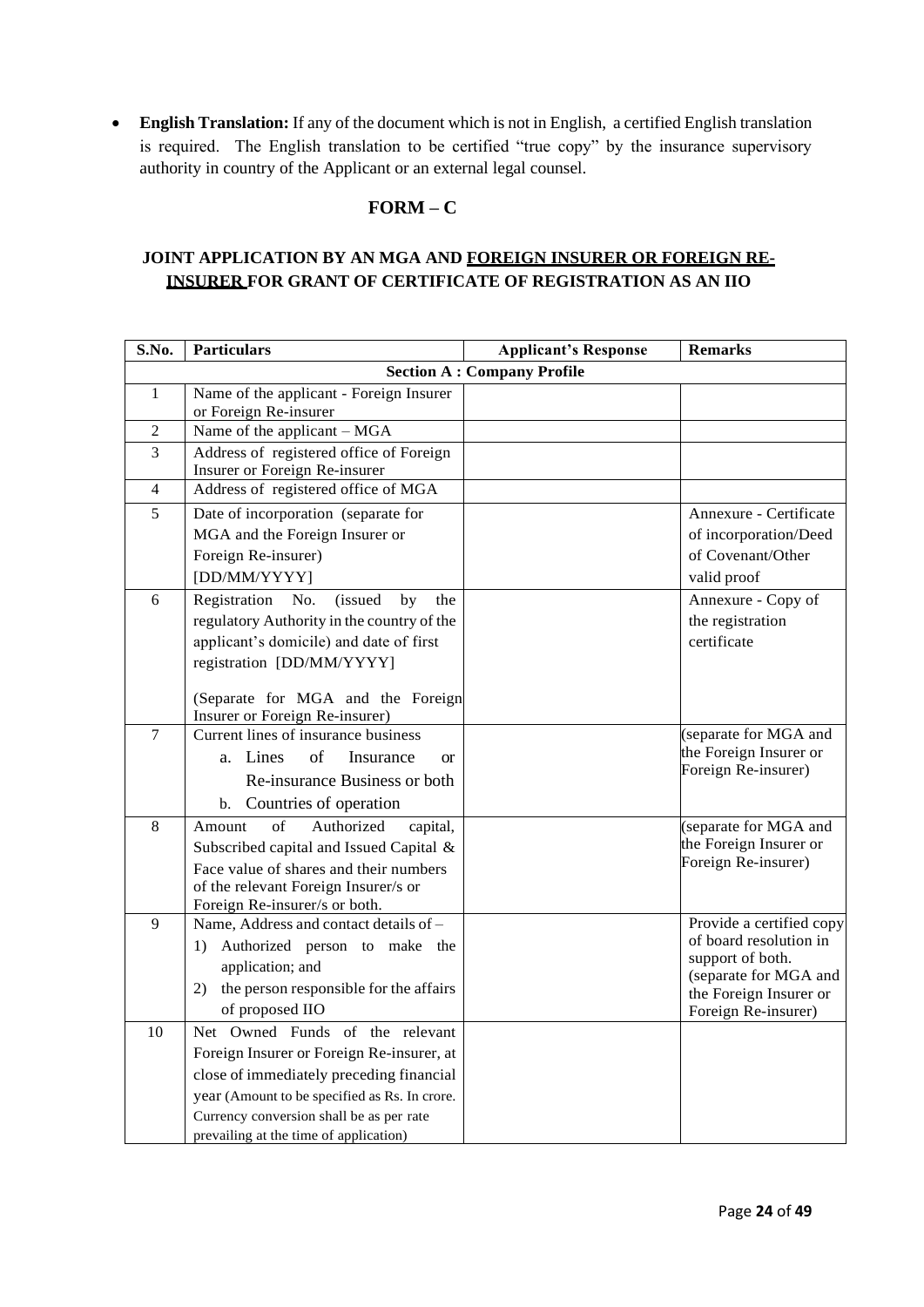| 11 | Credit rating for the last 3 years from                                    | Preceding year 1: | Communication from     |
|----|----------------------------------------------------------------------------|-------------------|------------------------|
|    | internationally renowned credit rating                                     | Rating Agency:    | the rating agency      |
|    | agencies (minimum of 'BBB' or its                                          | Preceding year 2: |                        |
|    | equivalent) of the Foreign Insurer or                                      | Rating Agency:    |                        |
|    | Foreign Re-insurer.                                                        | Preceding year 3: |                        |
|    |                                                                            | Rating Agency:    |                        |
|    |                                                                            |                   |                        |
| 12 | <b>Board Resolution</b>                                                    |                   | Annexure –             |
|    | Provide a copy of the resolution by the                                    |                   |                        |
|    | applicant's board in support of the                                        |                   | (Separate for MGA and  |
|    | commitment to set up an IIO. (Service                                      |                   | the Foreign Insurer or |
|    | Company and the Foreign Insurer/s or                                       |                   | Foreign Re-insurer)    |
|    | Foreign Re-insurer/s or both)                                              |                   |                        |
|    |                                                                            |                   |                        |
|    | Provide the certified copy of the terms of                                 |                   |                        |
|    | delegation of authority to the MGA by                                      |                   |                        |
|    | the Foreign Insurer or Foreign Reinsure                                    |                   |                        |
|    | or the binding agreement / binder as                                       |                   |                        |
|    | applicable.                                                                |                   |                        |
| 13 | approvals in India<br><b>Regulatory</b><br>as                              |                   | Annexure -             |
|    | applicable                                                                 |                   |                        |
|    | a. Provide<br>certificates<br>of                                           |                   |                        |
|    | from<br>the<br>approval                                                    |                   |                        |
|    | authority<br>appropriate<br>for                                            |                   |                        |
|    | opening<br>of<br>an                                                        |                   |                        |
|    | office/conducting<br>of                                                    |                   |                        |
|    | business in the SEZ.                                                       |                   |                        |
|    | b. Permanent<br>Account                                                    |                   |                        |
|    |                                                                            |                   |                        |
|    | number (if allotted by IT                                                  |                   |                        |
|    | authorities)                                                               |                   |                        |
|    | Service Tax Registration<br>c.                                             |                   |                        |
|    | details (if allotted)                                                      |                   |                        |
| 14 | <sup>3</sup> ["Certificate from CA/CS/CMA,                                 |                   | Annexure –             |
|    | etc.                                                                       |                   | (Separate for MGA and  |
|    |                                                                            |                   | the Foreign Insurer or |
|    | Provide a certificate from a practicing                                    |                   | Foreign Re-insurer)    |
|    | Chartered Accountant in India, a                                           |                   |                        |
|    | practicing Company Secretary in India,                                     |                   |                        |
|    | a practicing Cost Accountant in India                                      |                   |                        |
|    | or any other person with appropriate<br>qualification, as specified by the |                   |                        |
|    | Authority, certifying that<br>all<br>the                                   |                   |                        |
|    | requirements of the Act read with                                          |                   |                        |
|    |                                                                            |                   |                        |

<sup>&</sup>lt;sup>3</sup> Substituted by Notification No. IFSCA/2021-22/GN/REG019 dated 4<sup>th</sup> January 2022 (w.e.f. 4.01.2022). Prior to its substitution, Serial number 14, column (2) of FORM-C of FIRST SCHEDULE read as under: *Certificate from CA / CS*

Provide a certificate from a practicing Chartered Accountant in India or a practicing Company Secretary of India certifying that all the requirements of the Act read with IFSCA(Registration of Insurance Business) Registration 2021 and notifications issued under section 2CA of the Act have been complied with by the applicant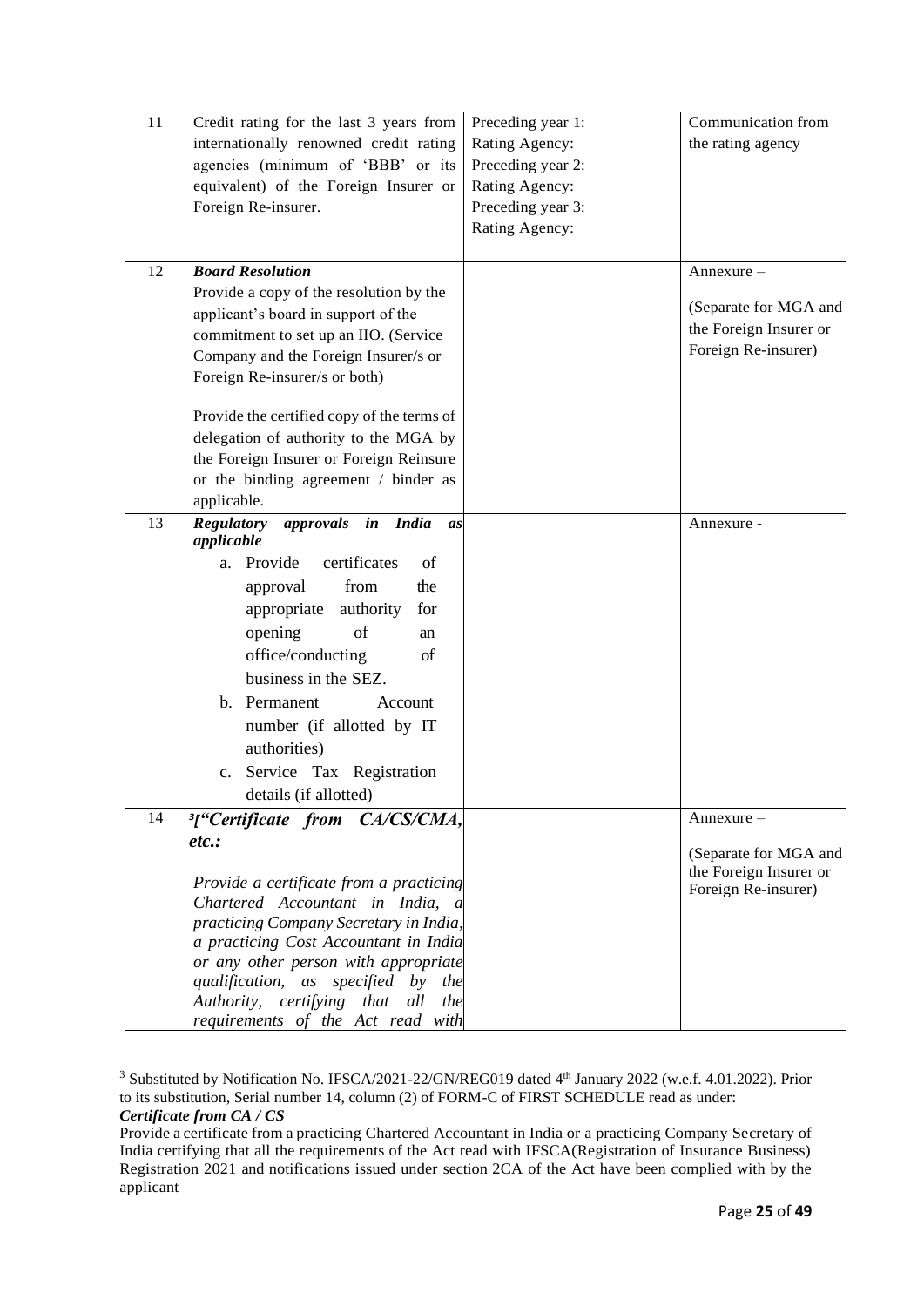| IFSCA (Registration of Insurance<br>Business) Regulations, 2021 and<br>notifications issued under section 2CA<br>of the Act have been complied with by |  |
|--------------------------------------------------------------------------------------------------------------------------------------------------------|--|
| <i>the Applicant.</i> "]                                                                                                                               |  |

| 15 | <b>Annual Reports</b>                           |                                                                                                                                                                                                                                                                                                                                                                | Annexure –                                                             |
|----|-------------------------------------------------|----------------------------------------------------------------------------------------------------------------------------------------------------------------------------------------------------------------------------------------------------------------------------------------------------------------------------------------------------------------|------------------------------------------------------------------------|
|    | Annual reports for the past 5 years.            |                                                                                                                                                                                                                                                                                                                                                                | (Separate for MGA and<br>the Foreign Insurer or<br>Foreign Re-insurer) |
| 16 | Details of the office proposed to be<br>opened: | (a) Name of the Office:<br>(b) Office<br>Address(representative<br>address<br>company<br><b>or</b><br>address if the IIO office<br>address is not available):<br>(c) Address<br>for<br>Communications<br>(state)<br>the name of the Principal<br>Officer,<br>telephone<br>numbers, fax numbers,<br>mobile number, e-mail<br>address and such other<br>details: |                                                                        |
|    |                                                 | (d) Principle Officer $&$ other<br>officials and allocation<br>of responsibilities.<br>(Proposed):<br>(e) Organizational<br>structure. Reporting<br>structure of the IIO to<br>the holding company<br>(f) Planned infrastructure<br>at the proposed office                                                                                                     |                                                                        |
| 17 | Details of payment of fee                       |                                                                                                                                                                                                                                                                                                                                                                |                                                                        |
| 18 | Amount of Assigned Capital and the              |                                                                                                                                                                                                                                                                                                                                                                |                                                                        |
|    | form in which it is maintained.                 |                                                                                                                                                                                                                                                                                                                                                                |                                                                        |
|    | Please indicate the sources of funds to         |                                                                                                                                                                                                                                                                                                                                                                |                                                                        |
|    | "Assigned<br>Capital"<br>the<br>meet            |                                                                                                                                                                                                                                                                                                                                                                |                                                                        |
|    | requirement.                                    |                                                                                                                                                                                                                                                                                                                                                                |                                                                        |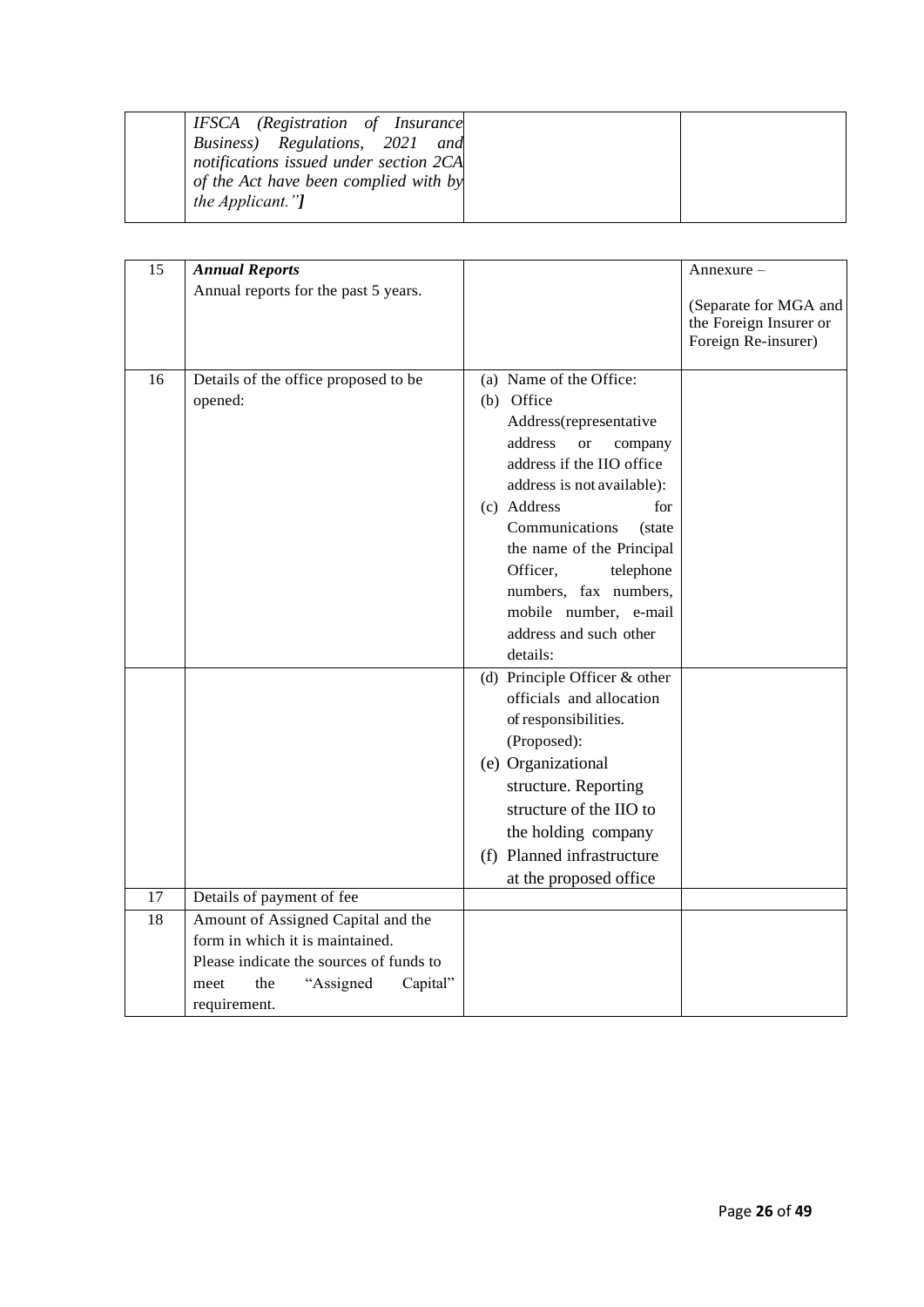| 19 | Particulars of Previous Application:       |
|----|--------------------------------------------|
|    | Has the applicant ever applied for license |
|    | International Financial Services<br>in     |
|    | Centre to carry out insurance business? If |
|    | so, give particulars.                      |
|    |                                            |

20. Details of shareholders ( Separate for MGA and the Foreign Insurer or Foreign Re-insurer) as applicable [Please give full name, address, percentage of holding in the paid up capital of the insurer, Occupation, Qualifications and Experience, Number of shares held and Percentage of share capital in the company] Please attach separate sheets if necessary. Details of persons holding more than 1% of the issued capital of the applicant and promoters are to be given in separate statements.

| . .                                                           |           |                  |                 |          |            |                     |         |
|---------------------------------------------------------------|-----------|------------------|-----------------|----------|------------|---------------------|---------|
| Full Name                                                     | Date of   | with<br>Address  | <b>Qualific</b> | Experien | Present    | No. of<br>equity    | Remarks |
| [first,<br>middle,                                            | Birth/Dat | Telephone Nos.,  | ations*         | $ce^*$   | occupation | rights)<br>(voting) |         |
| surname]/Name of                                              | of<br>e   | Fax Nos., E-mail |                 |          | *          | shares<br>and       |         |
| the Corporate                                                 | incorpora |                  |                 |          |            | percentage of total |         |
|                                                               | tion      |                  |                 |          |            | holding             |         |
| (1)                                                           | (2)       | (3)              | (4)             | (5)      | (6)        | (7)                 | (8)     |
| Mr.Ms.                                                        |           |                  |                 |          |            |                     |         |
|                                                               |           |                  |                 |          |            |                     |         |
|                                                               |           |                  |                 |          |            |                     |         |
| *Columns 4 to 6 may be left blank for corporate shareholders. |           |                  |                 |          |            |                     |         |

|    | <b>Section B: Regulatory</b><br>Compliance in the home country                                                                                                                                                                                                                                                                                                             |  |                                                                                       |  |  |  |
|----|----------------------------------------------------------------------------------------------------------------------------------------------------------------------------------------------------------------------------------------------------------------------------------------------------------------------------------------------------------------------------|--|---------------------------------------------------------------------------------------|--|--|--|
| 21 | Name, Address and contact<br>details<br>of<br>the<br>Regulatory<br>Authority in the country of<br>domicile where the                                                                                                                                                                                                                                                       |  | (Separate for MGA and the<br>Foreign Insurer or Foreign<br>Re-insurer)                |  |  |  |
|    | applicant is registered                                                                                                                                                                                                                                                                                                                                                    |  |                                                                                       |  |  |  |
| 22 | <b>Regulatory Architecture</b><br>Provide a note on the<br>regulatory architecture<br>of the Regulatory<br><b>or</b><br>Supervisory<br>Authority<br>where<br>the<br>applicant                                                                                                                                                                                              |  | $Annexure-$<br>(Separate for MGA and the<br>Foreign Insurer or Foreign<br>Re-insurer) |  |  |  |
|    | is registered/licensed giving<br>provisions related to<br>Products.<br>1.<br>Market conduct<br>2.<br>3.<br>Accounting<br><b>Asset Valuation</b><br>4.<br><b>Liability Valuation</b><br>5.<br>Solvency<br>6.<br><b>ERM</b><br>7.<br>Fit & Proper criteria<br>8.<br>Framework with regard<br>9.<br>supervision<br>of<br>to<br>subsidiary and foreign<br>branches established |  |                                                                                       |  |  |  |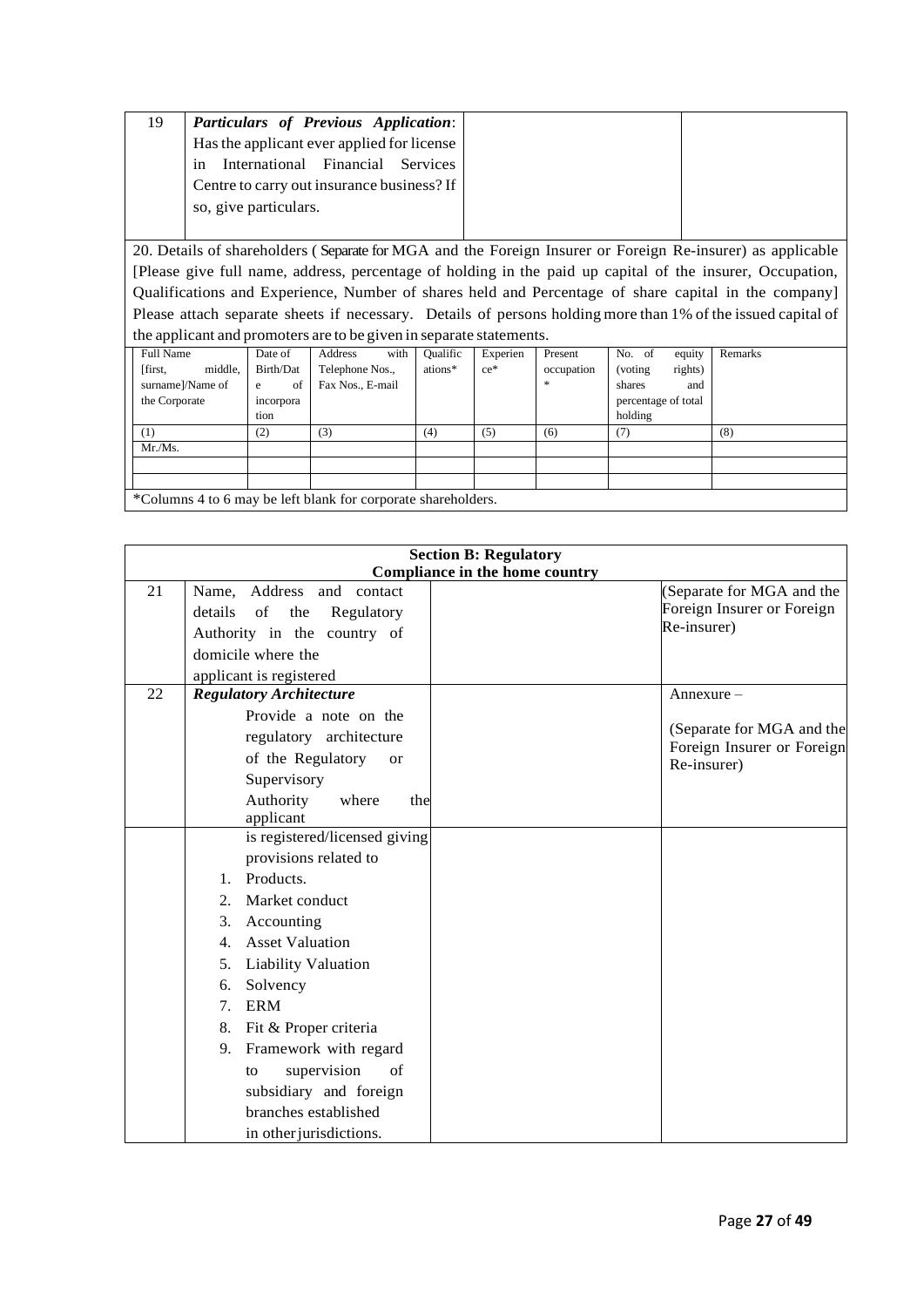| 23 | Certificate of Authorization                    |                                         | Annexure –                                |
|----|-------------------------------------------------|-----------------------------------------|-------------------------------------------|
|    | Provide<br>a<br>certificate<br>of               |                                         |                                           |
|    | authorization granted by the                    |                                         | (Separate for MGA and the                 |
|    | Regulatory<br>Supervisory<br><b>or</b>          |                                         | Foreign Insurer or Foreign<br>Re-insurer) |
|    | Authority of the country                        |                                         |                                           |
|    | of incorporation to set up an IIO.              |                                         |                                           |
| 24 | Minimum Solvency Margin                         |                                         | (for the relevant Foreign                 |
|    | prescribed                                      |                                         | Insurer or Foreign Re-                    |
|    | by the regulator in the country of              |                                         | insurer)                                  |
|    | domicile                                        |                                         |                                           |
| 25 | Solvency margin of the applicant for            |                                         | for the relevant Foreign                  |
|    | five years preceding the date of                |                                         | Insurer or Foreign Re-                    |
|    | application                                     |                                         | insurer)                                  |
|    |                                                 | <b>Section C: IIO Business Strategy</b> |                                           |
| 26 | of<br>Re-insurance<br><b>Types</b><br><b>or</b> |                                         | Annexure -                                |
|    | Insurance arrangements to be                    |                                         |                                           |
|    | offered                                         |                                         |                                           |
|    | The applicant may give detail of the            |                                         |                                           |
|    | types of re-insurance arrangements              |                                         |                                           |
|    | that it will offer to the Indian and            |                                         |                                           |
|    | other markets. Also, please include             |                                         |                                           |
|    | a note on the lines of business                 |                                         |                                           |
|    |                                                 |                                         |                                           |
|    | proposed to be underwritten at the              |                                         |                                           |
|    | IIO and stamp of the parent                     |                                         |                                           |
|    | company                                         |                                         |                                           |
| 27 | being used at the IIO.<br><b>Underwriting</b>   |                                         | Annexure -                                |
|    | This section should describe the                |                                         |                                           |
|    | approach used for underwriting of               |                                         |                                           |
|    | proposals, etc. Please also state the           |                                         |                                           |
|    | nature of support to be provided in             |                                         |                                           |
|    | underwriting and in training of                 |                                         |                                           |
|    | underwriters and upgradation of                 |                                         |                                           |
|    | skills of the local persons                     |                                         |                                           |
|    | by the head office.                             |                                         |                                           |
| 28 | <b>Retention Limits and Re-insurance</b>        |                                         | Annexure -                                |
|    | (as applicable)                                 |                                         |                                           |
|    | The nature of re-insurance                      |                                         |                                           |
|    | arrangements                                    |                                         |                                           |
|    | should be described fully, giving               |                                         |                                           |
|    | the following details:                          |                                         |                                           |
|    | The basis of re-insurance.<br>$\bullet$         |                                         |                                           |
|    | Terms of re-insurance.<br>$\bullet$             |                                         |                                           |
|    | Manner of re-insurance support<br>$\bullet$     |                                         |                                           |
|    | from head office                                |                                         |                                           |
|    | Retention limits - in IFSC<br>٠                 |                                         |                                           |
|    | Retrocession within IFSC<br>$\bullet$           |                                         |                                           |
|    | Retention limits - outside IFSC<br>$\bullet$    |                                         |                                           |
|    |                                                 |                                         |                                           |
|    |                                                 |                                         |                                           |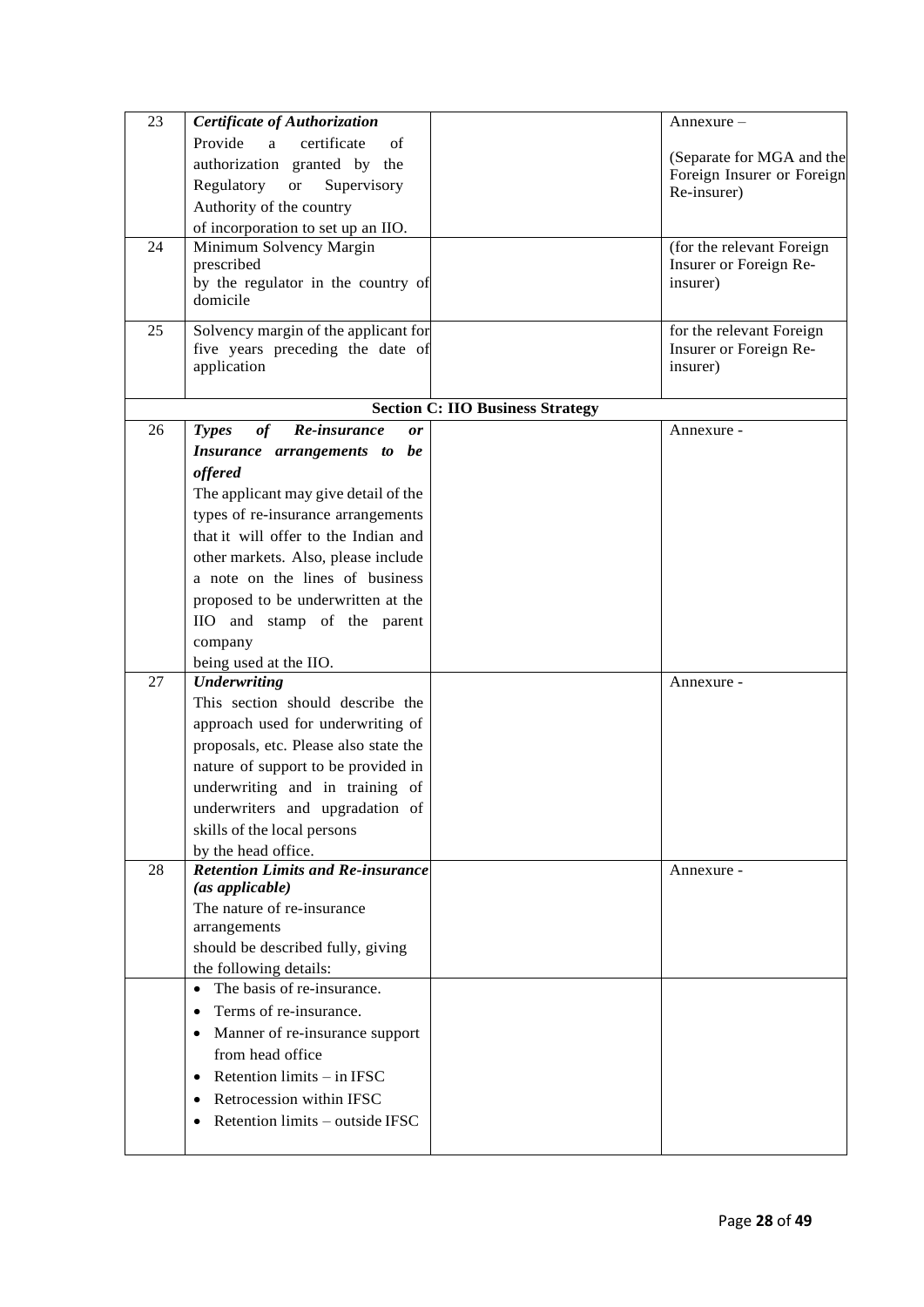| 29 | <b>Internal Controls</b>               |         |                                    | Annexure - |
|----|----------------------------------------|---------|------------------------------------|------------|
|    | The company will need to establish     |         |                                    |            |
|    | a set of procedures and norms for      |         |                                    |            |
|    | various activities. The manner in      |         |                                    |            |
|    | which these will be monitored          |         |                                    |            |
|    | should be described.                   |         |                                    |            |
| 30 | <b>Expenses of Administration</b>      |         |                                    | Annexure - |
|    | The proposed expenses as a per         |         |                                    |            |
|    | cent of premium.                       |         |                                    |            |
| 31 | <b>Financial Projections</b>           |         | (a) Amount of business.            |            |
|    | A description of the model used for    |         | $(b)$ Size<br>of<br>support<br>and | Annexure - |
|    | financial projections should be        |         | administrative staff.              |            |
|    | provided, based on assumptions,        |         | (c) Premium income.                |            |
|    | for a period of 5 years, for each year |         | (d) Investment income.             |            |
|    | from the start. Please provide         |         | (e) Commissions and other          |            |
|    | details against each of the items      |         | sales related expenses.            |            |
|    | listed in the next cell. (Amount       |         | (f) Expenses<br>of                 |            |
|    | should be in USD)                      |         | administration.                    |            |
|    |                                        |         | (g) Statutory reserves.            |            |
|    |                                        |         | (h) Required<br>solvency           |            |
|    |                                        |         | margins.                           |            |
|    |                                        |         | (i) Profit and loss accounts and   |            |
|    |                                        |         | balance sheets.                    |            |
|    |                                        |         | (j) First year and renewal         |            |
|    |                                        |         | expense ratios.                    |            |
|    |                                        |         | (k) Capital needs                  |            |
|    |                                        |         | (1) Break-even periods and the     |            |
|    |                                        |         | Return on Capital.                 |            |
|    |                                        |         | (m) Retrocession to<br>group       |            |
|    |                                        |         | companies                          |            |
|    |                                        |         | (n) Retrocession to others         |            |
|    |                                        |         |                                    |            |
|    |                                        |         | This section should also           |            |
|    |                                        |         | discuss the manner in which        |            |
|    |                                        |         | the future capital needs will      |            |
|    |                                        | be met. |                                    |            |
| 32 | Conclusion                             |         |                                    |            |
|    | In conclusion, please discuss the      |         |                                    |            |
|    | viability of the operations. Any       |         |                                    |            |
|    | special issues or concerns should      |         |                                    |            |

also be indicated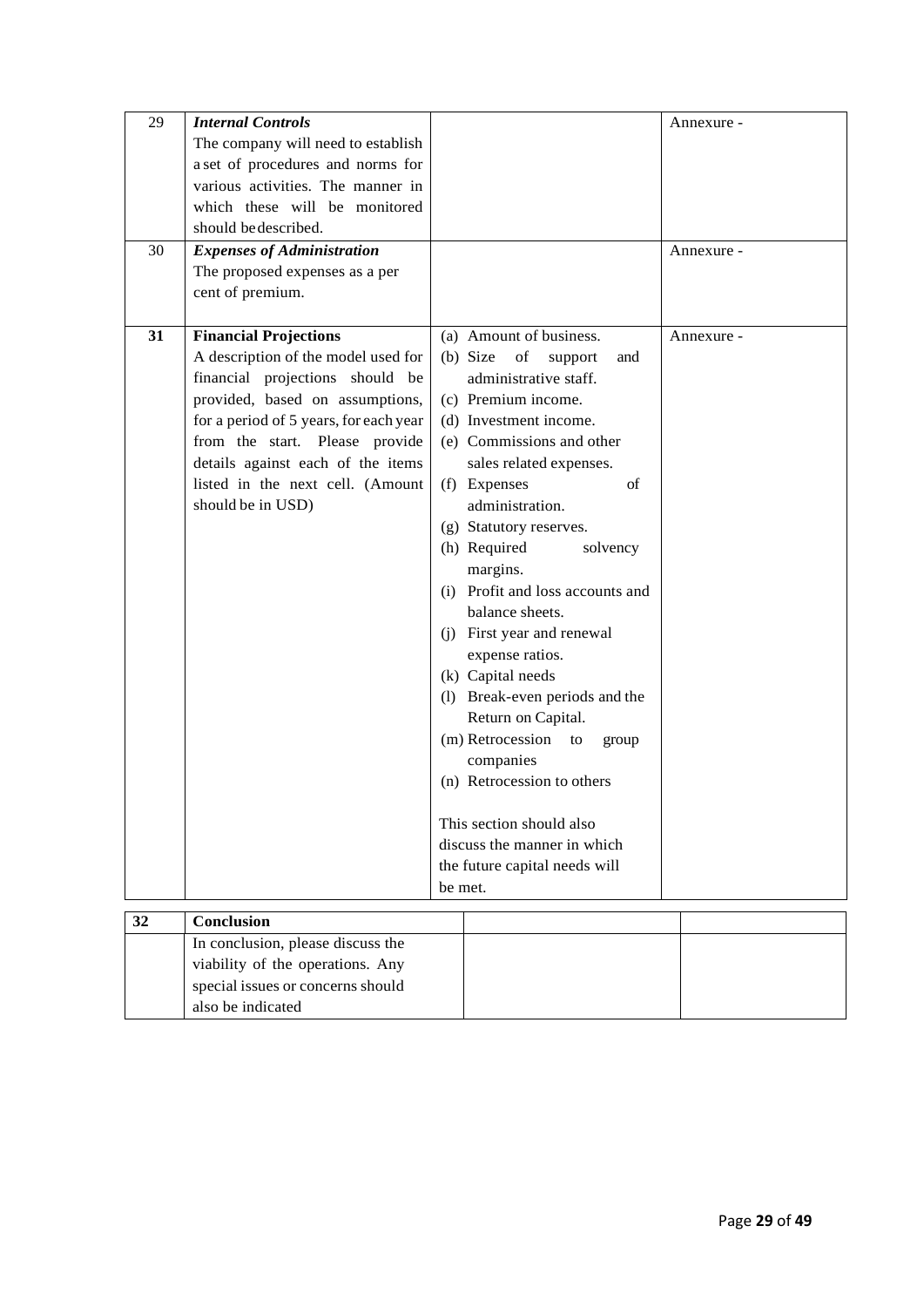### **Joint Declaration by the MGA and relevant Foreign Insurer or Foreign Re-insurer**

We the undersigned, solemnly declare that the facts given in this application form on behalf of the Applicants, are true & correct and that the projections and estimations are based on reasonable assumptions.

Place :

Date :

Signature of the Authorized Person representing MGA (Name, Designation and Company seal)

Place :

Date :

Signature of the Authorized Person representing Foreign Insurer or Foreign Re-insurer (Name, Designation and Company seal)

**English Translation:** If any of the document which is not in English, a certified English translation is required. The English translation to be certified "true copy" by the insurance supervisory authority in country of the applicant or an external legal counsel.

#### **FORM – D**

#### **APPLICATION BY AN PUBLIC COMPANY, WHOLLY OWNED SUBSIDY OF INSURER OR RE-INSURER, INSURANCE CO-OPERATIVE SOCIETY, BODY CORPORATE INCORPORATED OUTSIDE INDIA FOR GRANT OF CERTIFICATE OF REGISTRATION AS IIO**

| Sr.<br>No.     | <b>Particulars</b>                                                           | <b>Applicant's Response</b> | <b>Remarks</b>                             |
|----------------|------------------------------------------------------------------------------|-----------------------------|--------------------------------------------|
|                | <b>Section A: Company Profile</b>                                            |                             |                                            |
|                | Name of the Applicant                                                        |                             |                                            |
| $\overline{2}$ | Address of its registered office                                             |                             |                                            |
| 3              | Date of incorporation: [DD/MM/YYYY]                                          |                             |                                            |
| $\overline{4}$ | Registration No. (issued by Registrar of<br>Companies)                       |                             | Copy of the<br>registration<br>certificate |
| 5              | State the classes of insurance business for<br>which registration is sought: |                             |                                            |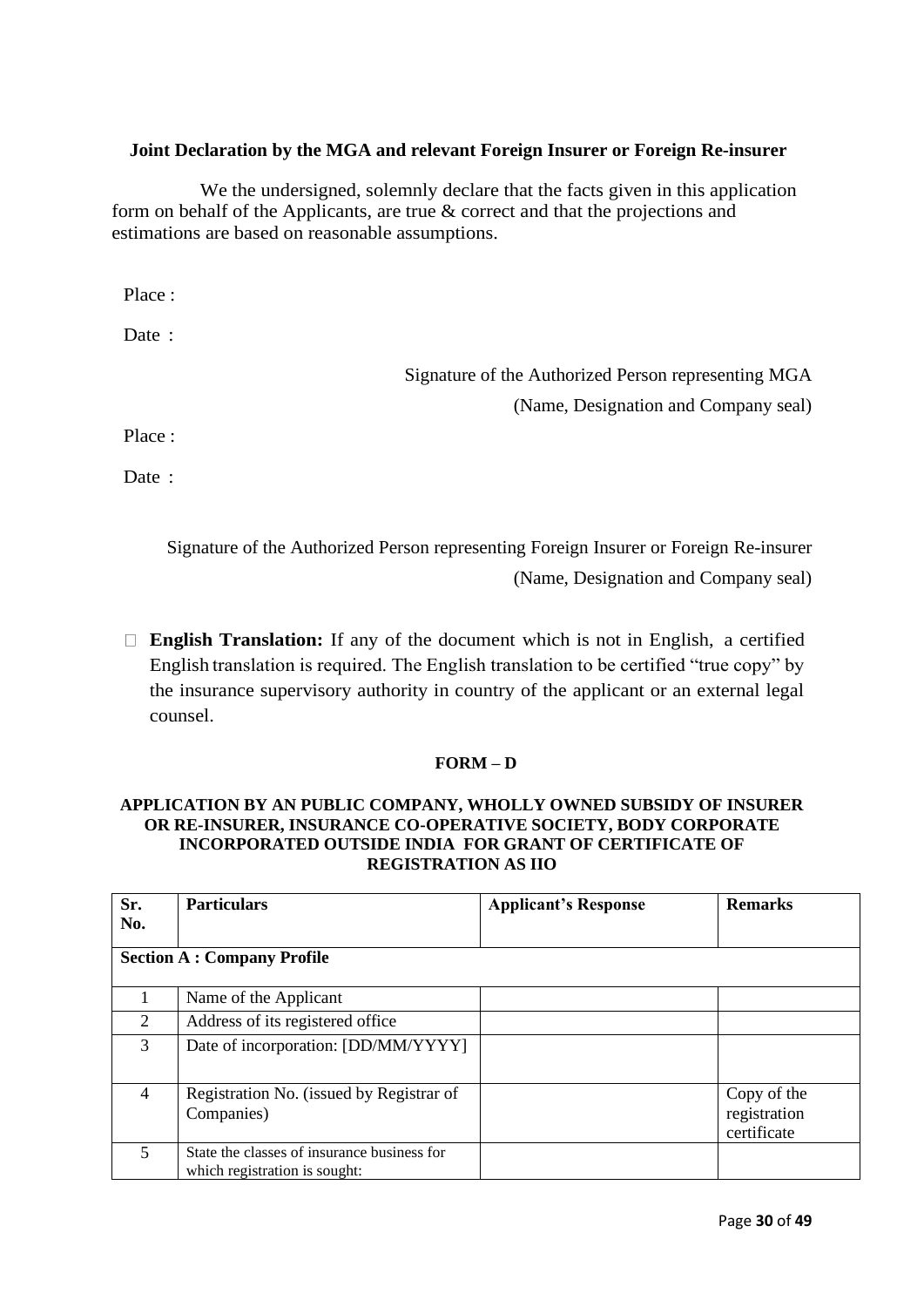| 6  | Amount of Authorised capital,<br>Subscribed capital, Issued capital & Face<br>value of shares and their numbers |                                                                                                                            |
|----|-----------------------------------------------------------------------------------------------------------------|----------------------------------------------------------------------------------------------------------------------------|
| 7  | Amount of Paid up Capital &<br>Number of equity shares:                                                         |                                                                                                                            |
| 8  | <b>Classification of Shares:</b>                                                                                |                                                                                                                            |
| 9  | Voting Rights of each class of Shareholders:                                                                    |                                                                                                                            |
| 10 | Details of shareholders                                                                                         |                                                                                                                            |
| 11 | Name, Address and contact details of the<br>person responsible for the affairs of the<br>proposed IIO           | Provide a<br>certified copy of<br>the board<br>resolution<br>appointing the<br>person<br>responsible for<br>affairs of IIO |

#### **12) Promoters:**

[Please give full name, address, percentage of holding in the paid up capital of the insurer, Occupation, Qualifications and Experience, Number of shares held and Percentage of share capital in the company] Please attach separate sheets if necessary. Details of persons holding more than 1% of the paid up capital of the applicant and promoters are to be given in separate statements.

| <b>Full Name</b><br>[first, middle,<br>surname] | Date of<br>Birth | Address with<br>Telephone<br>Nos., Fax<br>Nos., E-mail | Qualification | Experie-<br>nce | Present<br>occupa-<br>tion | No. of equity<br>(voting rights)<br>shares and<br>percentage of<br>total holding | Remarks |
|-------------------------------------------------|------------------|--------------------------------------------------------|---------------|-----------------|----------------------------|----------------------------------------------------------------------------------|---------|
| (1)                                             | (2)              | (3)                                                    | (4)           | (5)             | (6)                        | (7)                                                                              | (8)     |
| Mr.Ms.                                          |                  |                                                        |               |                 |                            |                                                                                  |         |
|                                                 |                  |                                                        |               |                 |                            |                                                                                  |         |
|                                                 |                  |                                                        |               |                 |                            |                                                                                  |         |

Note: If the promoter is a company or a body corporate registered in India, give the name of the company or body corporate in column (1), the country of incorporation and the date of registration in column (2), mention the areas of operation of the company in col.(5), leaving the columns 4 and 6 blank; particulars indicating the countries of operation, nature of business enclosing statements of accounts of the company or body corporate for the last 5 years are tobe given. If there are more than one promoter, the information may kindly be furnished in sucha manner as to indicate clearly the inter-relationship, if any, of parties. If a promoter is a nominee of another, details of the principal in the above areas are to be given. Adequate care may be taken to furnish full and complete information truthfully. Any misrepresentation found later will lead to disqualification of the applicant, its promoters and others connected thereto.

#### **13) Investors:**

[Please give full name, address, percentage of holding in the paid up capital of the insurer, Occupation, Qualifications and Experience, Number of shares held and Percentage of share capital in the company] Please attach separate sheets if necessary. Details of persons holding more than 1% of the paid up capital of the applicant and investors are to be given in separate statements.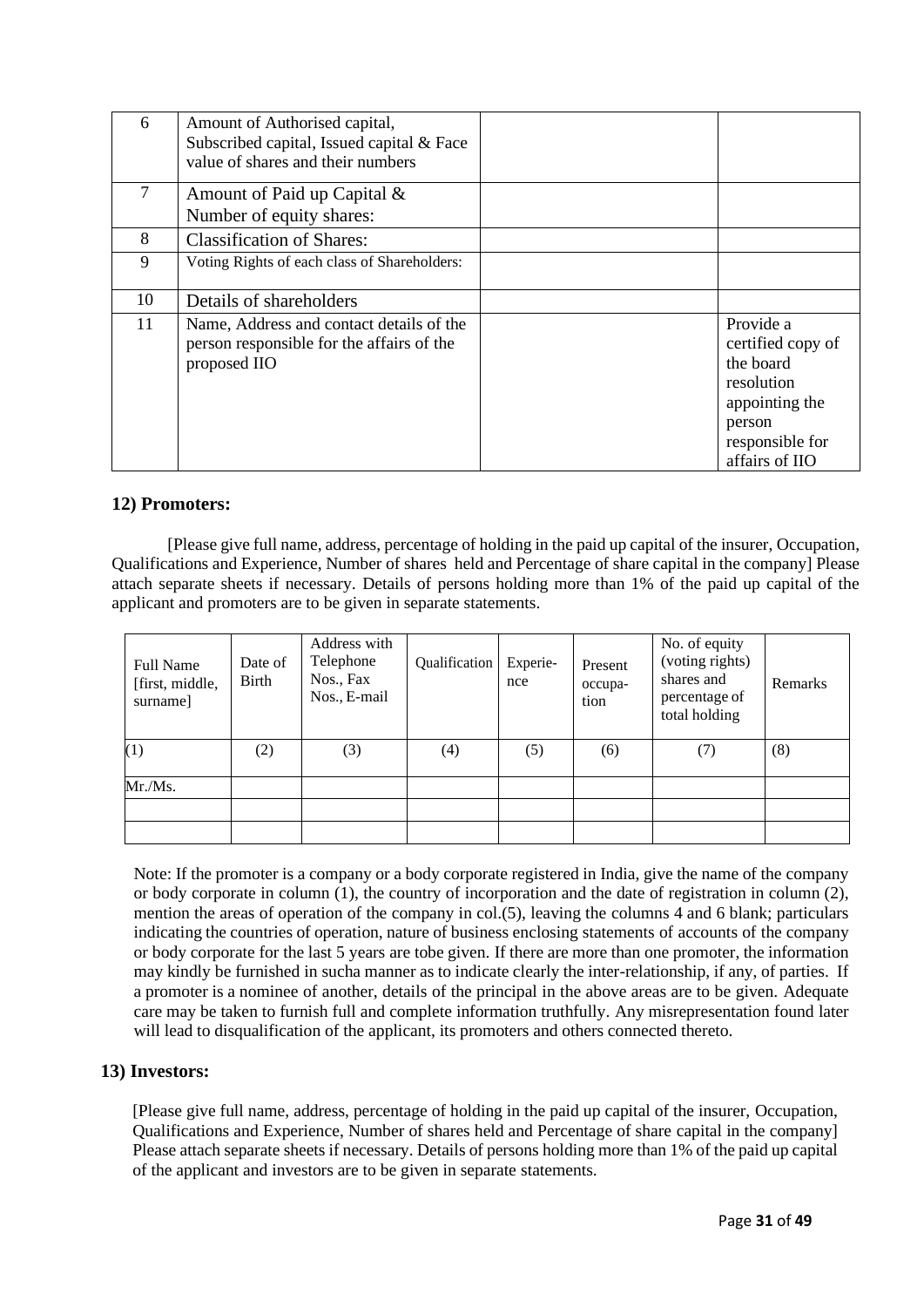| <b>Full Name</b><br>[first, middle,<br>surname] | Date<br>of<br>Birth | Address with<br>Telephone<br>Nos., Fax<br>$N$ os., E-<br>mail | Qualifica-<br>tions | Experi-<br>ence | Present<br>occupation | No. of equity<br>(voting rights)<br>shares and<br>percentage of<br>total holding | Remarks |
|-------------------------------------------------|---------------------|---------------------------------------------------------------|---------------------|-----------------|-----------------------|----------------------------------------------------------------------------------|---------|
| (1)                                             | (2)                 | (3)                                                           | (4)                 | (5)             | (6)                   | 7)                                                                               | (8)     |
| Mr.Ms.                                          |                     |                                                               |                     |                 |                       |                                                                                  |         |
|                                                 |                     |                                                               |                     |                 |                       |                                                                                  |         |
|                                                 |                     |                                                               |                     |                 |                       |                                                                                  |         |

Note: If the investor is a company or a body corporate registered in India, give the name of the company or body corporate in column (1), the country of incorporation and the date of registration in column (2), mention the areas of operation of the company in col.(5), leaving the columns 4 and 6 blank; particulars indicating the countries of operation, nature of business enclosing statements of accounts of the company or body corporate for the last 5 years are to be given. If there are more than one investor, the information may kindly be furnished in such a manner as to indicate clearly the inter-relationship, if any, of parties. If an investor is a nominee of another, details of the principal Investor in the above areas areto be given. Adequate care may be taken to furnish full and complete information truthfully. Any misrepresentation found later will lead to disqualification of the applicant, its promoters and others connected thereto.

If the total required Capital has not yet been issued, please provide information on the expected subscription to shares and whether the potential shareholders have given any commitment or assurance to subscribe to the capital.

In case an Indian investor is having shareholding in any other insurers, separate detail of thesame need to be provided.

| 14    | Applicant: This section should set out the<br>background information. Following<br>informationshould be included:      |  |
|-------|------------------------------------------------------------------------------------------------------------------------|--|
| 14(a) | Particulars of the partners in the joint<br>venture (e.g. company name, address,<br>names ofdirectors, etc.).          |  |
| 14(b) | Constitution of the promoter companies -<br>details of shareholders holding in excess of<br>1% of the paid up capital. |  |
| 14(c) | Nature of business, years in business of<br>promoter companies.                                                        |  |
| 14(d) | Constitution of the Investors $-\delta$ details of<br>shareholders holding in excess of 1% of the<br>paid up capital   |  |
| 14(e) | Nature of business, years in business of<br>investors' companies                                                       |  |
| 14(f) | Past record of regulatory<br>interventions/restrictive directions in respect<br>of promoter / investor companies       |  |
| 14(g) | The applicant's reasons for entering the<br>insurance market                                                           |  |
| 14(h) | Financial statements for the last five years                                                                           |  |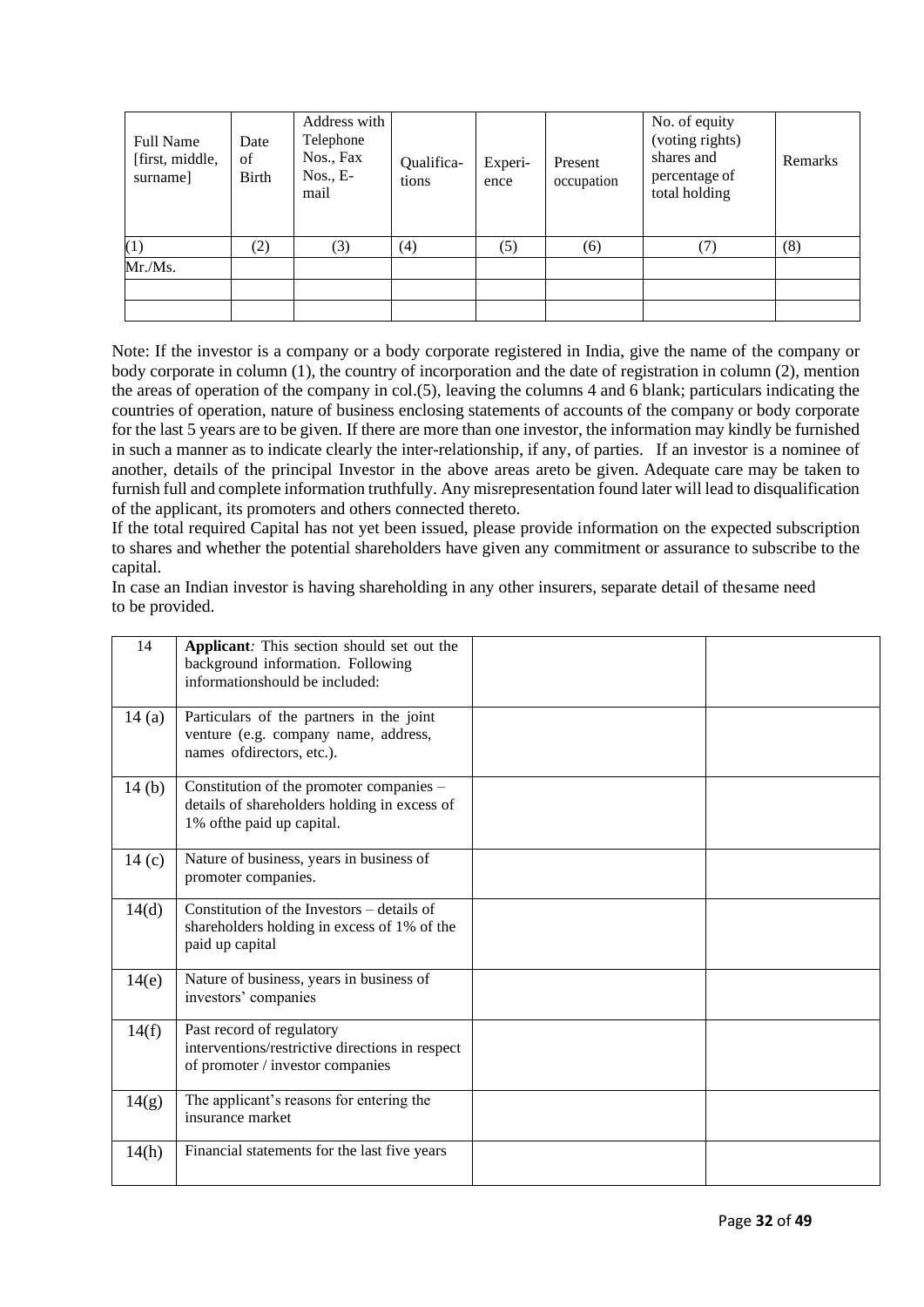| 14(i)           | Strengths of the partners.                                                                                              |  |
|-----------------|-------------------------------------------------------------------------------------------------------------------------|--|
| 14(j)           | Indication of the degree of commitment to<br>the Indian market place displayed by the<br>applicant.                     |  |
| 14(k)           | The Agreement among the shareholders<br>promoting the company.                                                          |  |
| 14(1)           | The obligations undertaken by the Foreign<br>Investors                                                                  |  |
| 14(m)           | The obligations of the applicant company to<br>the Foreign Investors.                                                   |  |
| 14(n)           | Sources for meeting the initial and future<br>capital needs.                                                            |  |
| 14 <sub>o</sub> | In cases of non-corporate promoters /<br>investors, information on the above lines,<br>suitably modified, may be given. |  |

#### 15) Promoters

*(Separate statements for Indian promoters and foreign investors, if any, are to be given)* Details of promoters and investors: [Please give full name, address, percentage of holding in the paid up capital, Occupation, Qualifications and Experience, Number and Percentage of share capital in the company]

| Full Name<br>[first,middle]<br>, surname] | Date<br>of<br>Birth | Address with<br>Telephone<br>Nos., Fax<br>Nos., E-mail | Qualifica-<br>tions | Experi-<br>ence | Present<br>occupation | No. of equity<br>(voting rights)<br>shares and<br>percentage of<br>total holding | Remarks |
|-------------------------------------------|---------------------|--------------------------------------------------------|---------------------|-----------------|-----------------------|----------------------------------------------------------------------------------|---------|
| (1)                                       | (2)                 | (3)                                                    | (4)                 | (5)             | (6)                   | (7)                                                                              | (8)     |
| Mr./Ms.                                   |                     |                                                        |                     |                 |                       |                                                                                  |         |
|                                           |                     |                                                        |                     |                 |                       |                                                                                  |         |
|                                           |                     |                                                        |                     |                 |                       |                                                                                  |         |

If the foreign investor is a company or a body corporate registered in India or in a foreign country, give the name of the company or body corporate in column (1), furnish the date of registration in column (2), mention the areas of operation of the company in col. (5), leaving thecolumns 4 and 6 blank. The particulars of persons nominated by such foreign investors in the above *pro forma;* and particulars indicating the countries of operation, nature of business enclosing statements of accounts of the company or body corporate for the last 5 years should also be provided.

| 16    | The Applicant Company:<br>This section should provide the key aspects of<br>the Company. This will cover the following: |  |
|-------|-------------------------------------------------------------------------------------------------------------------------|--|
| 16(a) | Name of the applicant Company:                                                                                          |  |
| 16(b) | Date of Registration [DD/MM/YYYY]<br>(As per Companies Act, 2013)                                                       |  |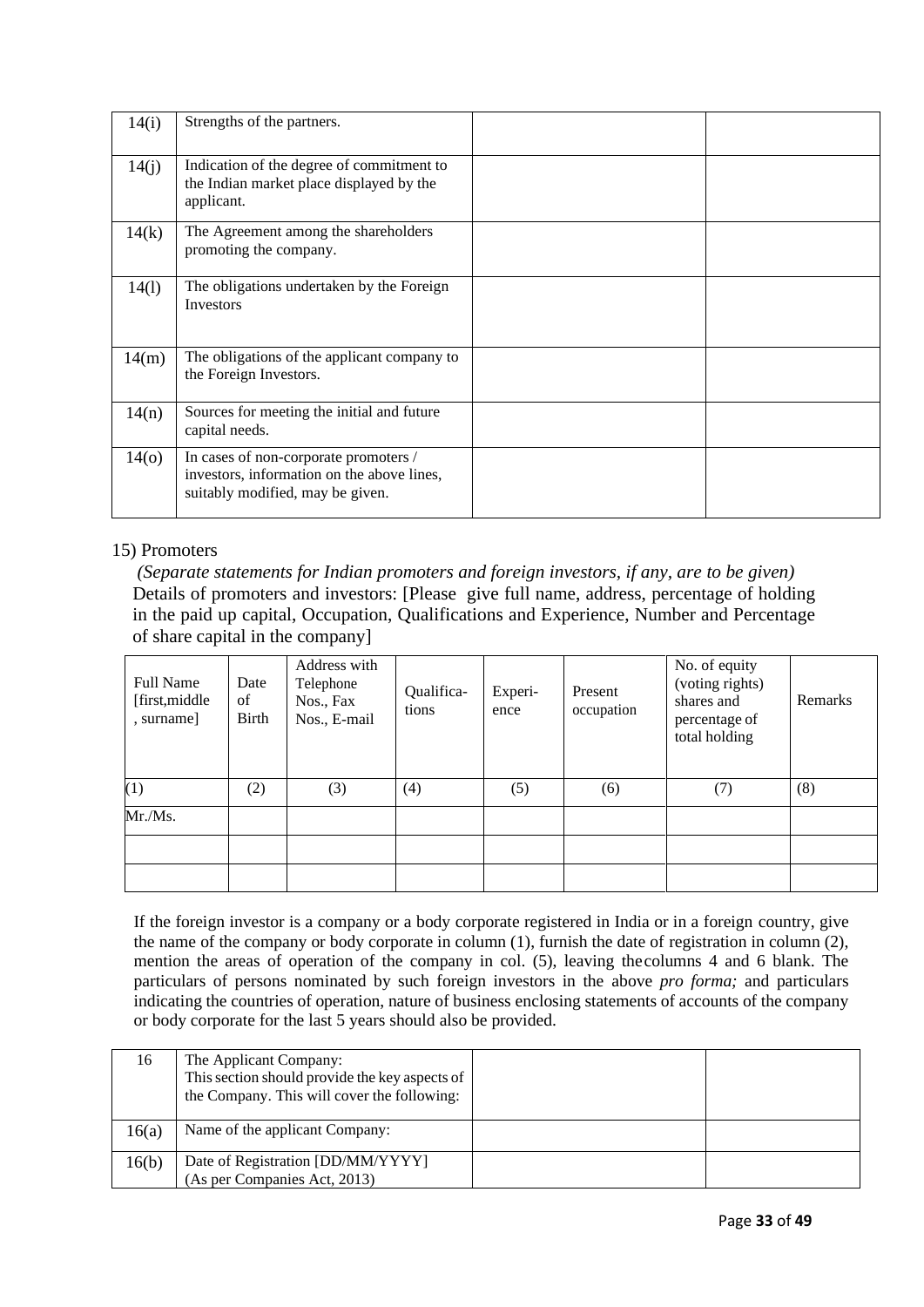| 16(c) | <b>Registration Number</b>                                                                                                                                                                        |  |
|-------|---------------------------------------------------------------------------------------------------------------------------------------------------------------------------------------------------|--|
| 16(d) | <b>Registered Office Address</b>                                                                                                                                                                  |  |
| 16(e) | <b>Head Office Address</b>                                                                                                                                                                        |  |
| 16(f) | Address for Communication (state the name<br>of the Company Secretary, telephone<br>numbers, fax numbers, mobile number, e-<br>mail address and such other details)                               |  |
| 16(g) | Key aspects of the Indian Promoters and<br>Foreign Investors (e.g. respective<br>shareholdings, roles and responsibilities,<br>directorships, inter-relationships etc)                            |  |
| 16(h) | Particulars of the Board of Directors                                                                                                                                                             |  |
| 16(i) | States of operation                                                                                                                                                                               |  |
| 16(j) | Branch locations. (Proposed)                                                                                                                                                                      |  |
| 16(k) | Company's Mission Statement                                                                                                                                                                       |  |
| 16(1) | Senior management (key persons) and<br>allocation of responsibilities (Proposed)                                                                                                                  |  |
| 16(m) | Organizational structure Reporting<br>relationships                                                                                                                                               |  |
| 16(n) | Allocation of responsibilities between the<br>head office and the operational units:<br>[Enclose four certified copies of<br>Memorandum and Articles of Association of<br>the registered company] |  |

| 17              | Capital Structure                                                                                                                                             |  |
|-----------------|---------------------------------------------------------------------------------------------------------------------------------------------------------------|--|
| 17(a)           | Amount of Authorised capital & No. of<br>Shares:                                                                                                              |  |
| 17(b)           | <b>Classification of Shares</b>                                                                                                                               |  |
| 17(c)           | Amount of Issued Capital & No. of Shares                                                                                                                      |  |
| 17 <sub>d</sub> | Amount of Paid up Capital & No. of<br>Shares:                                                                                                                 |  |
| 17(e)           | Voting Rights attached to each class of<br><b>Shares</b>                                                                                                      |  |
| 17(f)           | Nominal/Face value of Each Equity Share/<br>Other Share:                                                                                                      |  |
| 18              | <b>Directors and Key Management</b><br>Persons:<br>For each director and key management<br>persons, furnish the particulars in the pro<br>forma given below:- |  |
| 18(a)           | Name (and any previous names) of<br>KMP:                                                                                                                      |  |
| 18(b)           | <b>Present Residential Address:</b>                                                                                                                           |  |
| 18(c)           | Current Telephone, Fax and E-mail<br>Addresses                                                                                                                |  |
| 18 <sub>d</sub> | Date and Place of Birth                                                                                                                                       |  |
| 18(e)           | Nationality (and any previous<br>Nationality):                                                                                                                |  |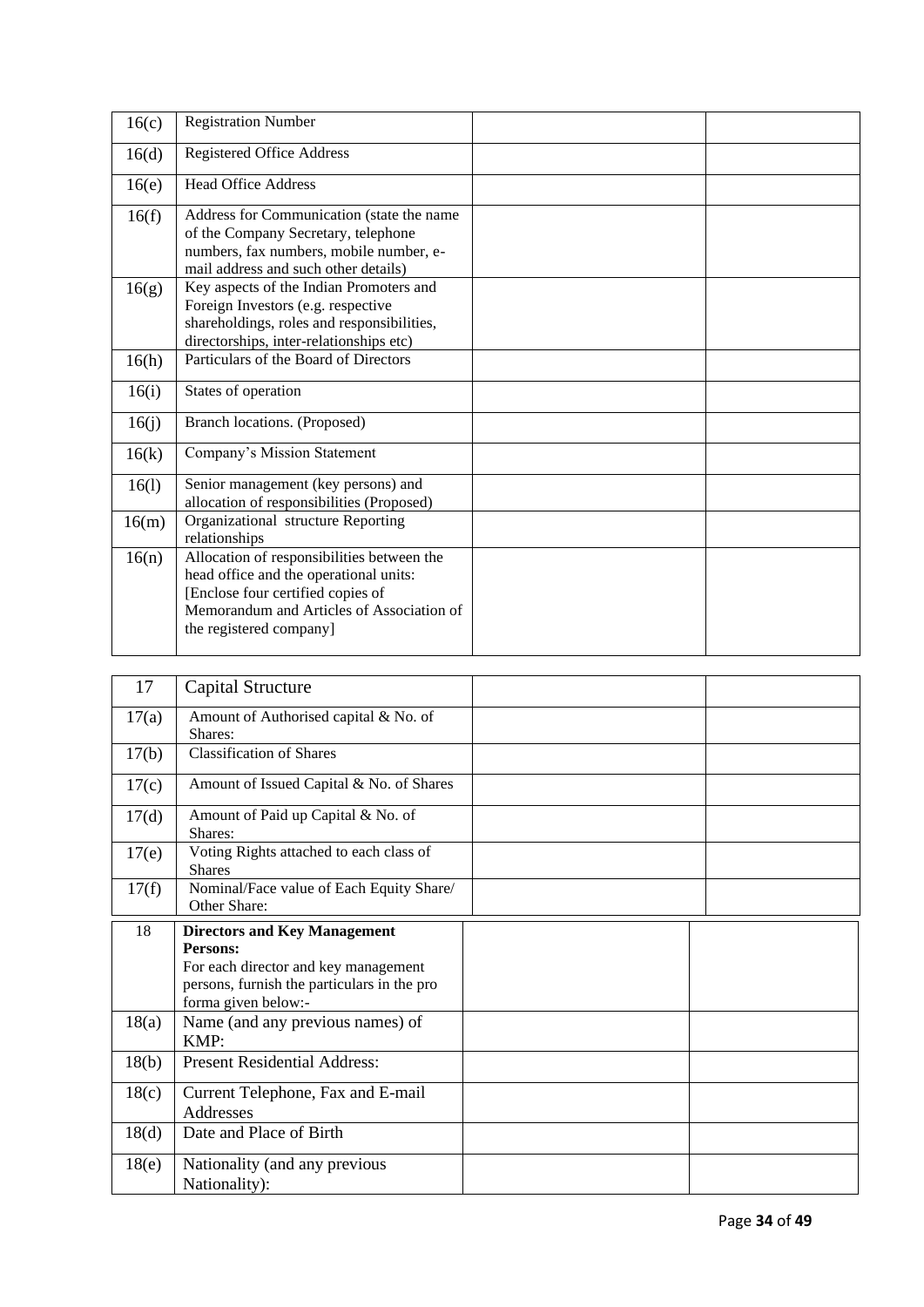| 18(f) | Passport / Identity Card:                      |  |
|-------|------------------------------------------------|--|
|       | i. Number:                                     |  |
|       | ii. Date and Place of Issue:                   |  |
|       | iii. Date of expiry:                           |  |
|       | iv. Issuing Authority                          |  |
| 18(g) | Name and Address of Bank                       |  |
| 18(h) | Details and Dates of Academic<br>Qualification |  |
| 18(i) | Details and Dates of Professional              |  |
|       | Qualification                                  |  |
| 18(j) | Experience (covering preceding 5               |  |
|       | years)                                         |  |
| 18(k) | (a) Details of previous employment             |  |
|       | (in the last 5 years)                          |  |
|       | (b)If previous employer was regulated          |  |
|       | by a regulatory body, then:                    |  |
|       | i. Name of the Previous Employer:              |  |
|       | ii. Nature of Employer's business:             |  |
|       | iii. Name of the Regulatory body               |  |
|       | supervising the Employer:                      |  |
|       | iv. Last Designation (including duties         |  |
|       | &<br>responsibilities.                         |  |
|       | v. Date of Appointment:                        |  |
|       | vi. Date of Resignation:                       |  |
| 18(i) | Details of other business interests of         |  |
|       | the Key Management Person during               |  |
|       | the preceding 5 years in the form of           |  |
|       | holding equity shares in excess of 2%          |  |
|       | or Directorships in any other entity           |  |
| 18(j) | Relationship of KMP with the Insurer           |  |
|       | and related parties of insurer, if any:        |  |
|       | (a) Details of any shareholdings or            |  |
|       | voting powers in excess of 2% in the           |  |
|       | Insurer and related parties of insurer:        |  |
|       | (b) Details of any Business                    |  |
|       | relationships with the Insurer or related      |  |
|       | parties of insurer:                            |  |
|       | (c) Details of any Business                    |  |
|       | relationships between the Directors'           |  |
|       | and key management persons' former             |  |
|       | employers and the insurer or related           |  |
|       | parties of insurer                             |  |
| 18(k) | Full details on the Key Management             |  |
|       | Persons' reputation and character              |  |
|       | (a) whether the KMP has ever been              |  |
|       | declared bankrupt                              |  |
|       | (b) details of convictions for any             |  |
|       | offence involving fraud or other               |  |
|       | dishonesty                                     |  |
|       | (c) any disqualification from acting as        |  |
|       | a Director/ Key Management Person              |  |
|       | in any company                                 |  |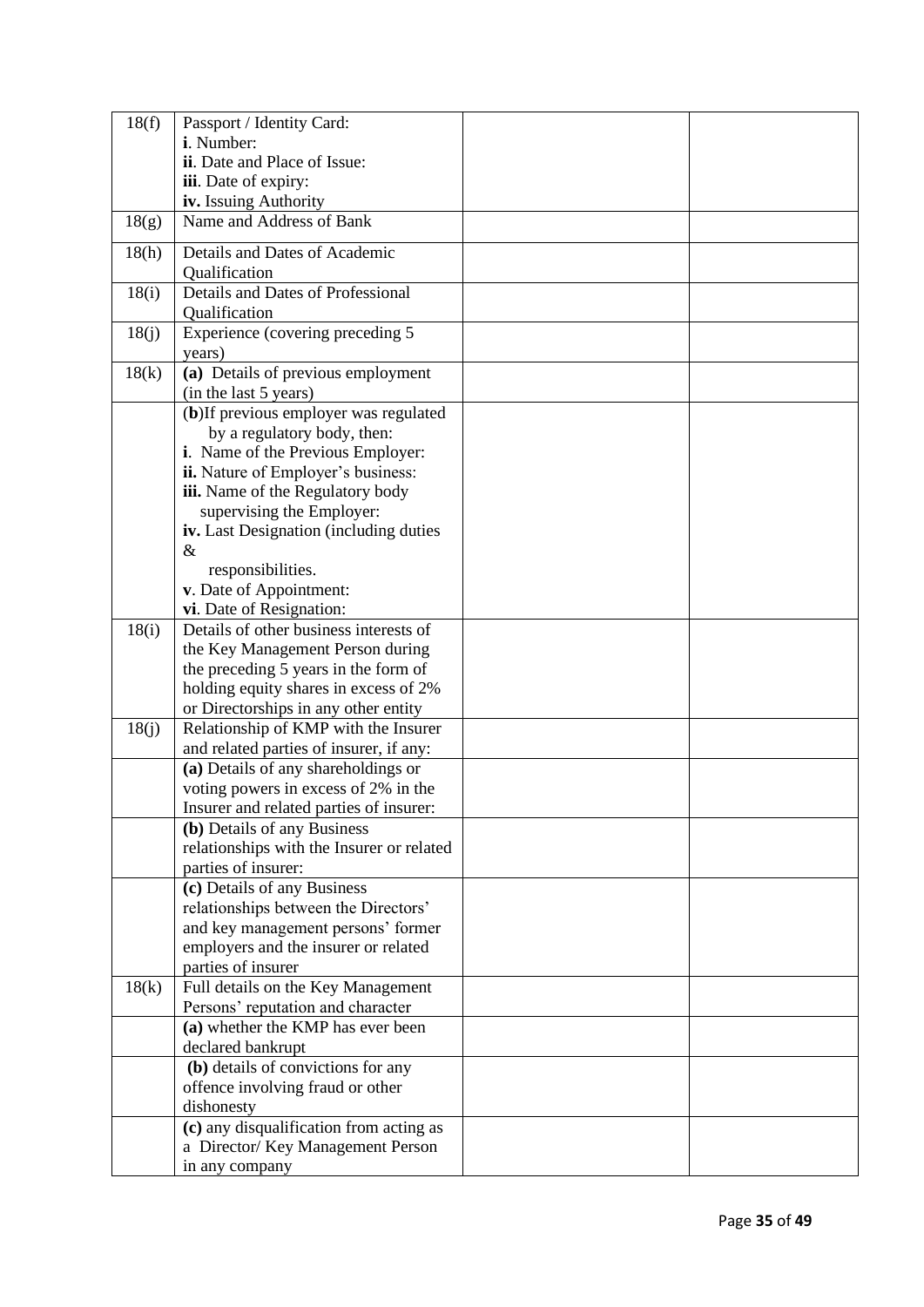|                 | (d) whether the Director or key            |  |
|-----------------|--------------------------------------------|--|
|                 | management person has ever been            |  |
|                 | refused (or had been revoked) a licence    |  |
|                 | or authorization to carry on any           |  |
|                 | regulated financial business during the    |  |
|                 | past five years.                           |  |
| 18(1)           | Details of any censure or disciplinary     |  |
|                 | action initiated by any Government,        |  |
|                 | regulatory or professional body            |  |
| 18(m)           | Details of any dismissal from office or    |  |
|                 | employment, subjection to disciplinary     |  |
|                 | proceedings by the previous employer       |  |
|                 | or refusal of entry into any profession    |  |
|                 | or occupation                              |  |
| 18(n)           | Details of conviction, if any of the Key   |  |
|                 | Management Person for any offence          |  |
|                 | involving moral turpitude                  |  |
| 18 <sub>o</sub> | Whether any governmental, regulatory       |  |
|                 | or professional body has ever              |  |
|                 | investigated any employer, company or      |  |
|                 | organization with which the Key            |  |
|                 | Management Person has been                 |  |
|                 | associated as a director, officer,         |  |
|                 | manager or shareholder?                    |  |
| 18(p)           | Whether any company or organization        |  |
|                 | with which the Key Management              |  |
|                 | Person was associated as a director,       |  |
|                 | officer, manager, has ever been wound      |  |
|                 | up, gone into receivership or ceased       |  |
|                 | trading either whilst the Key              |  |
|                 | Management Person was associated           |  |
|                 | with it; or within one year after the      |  |
|                 | Key Management Person so ceased to         |  |
|                 | be associated?                             |  |
| 18(q)           | Please mention whether the Key             |  |
|                 | Management Person is also an               |  |
|                 | Insurance Corporate Agent, employee        |  |
|                 | of Insurance Broker, Director or           |  |
|                 | Employee of any other insurance            |  |
|                 | intermediaries or Insurer or Re-insurer    |  |
|                 | in India or in any foreign country or      |  |
|                 | director of any other company in India     |  |
|                 | or in any foreign country                  |  |
| 18(r)           | Whether the Key Management Person          |  |
|                 | is in the full time employment of the      |  |
|                 | insurer? If not, then please give the full |  |
|                 | details of other employment/               |  |
|                 | engagement:                                |  |
| 18(s)           | Whether the Key Management Person          |  |
|                 | is on deputation / secondment from any     |  |
|                 | other organization? If yes,                |  |
|                 | (a) furnish the full particulars of the    |  |
|                 | Parent Organization:                       |  |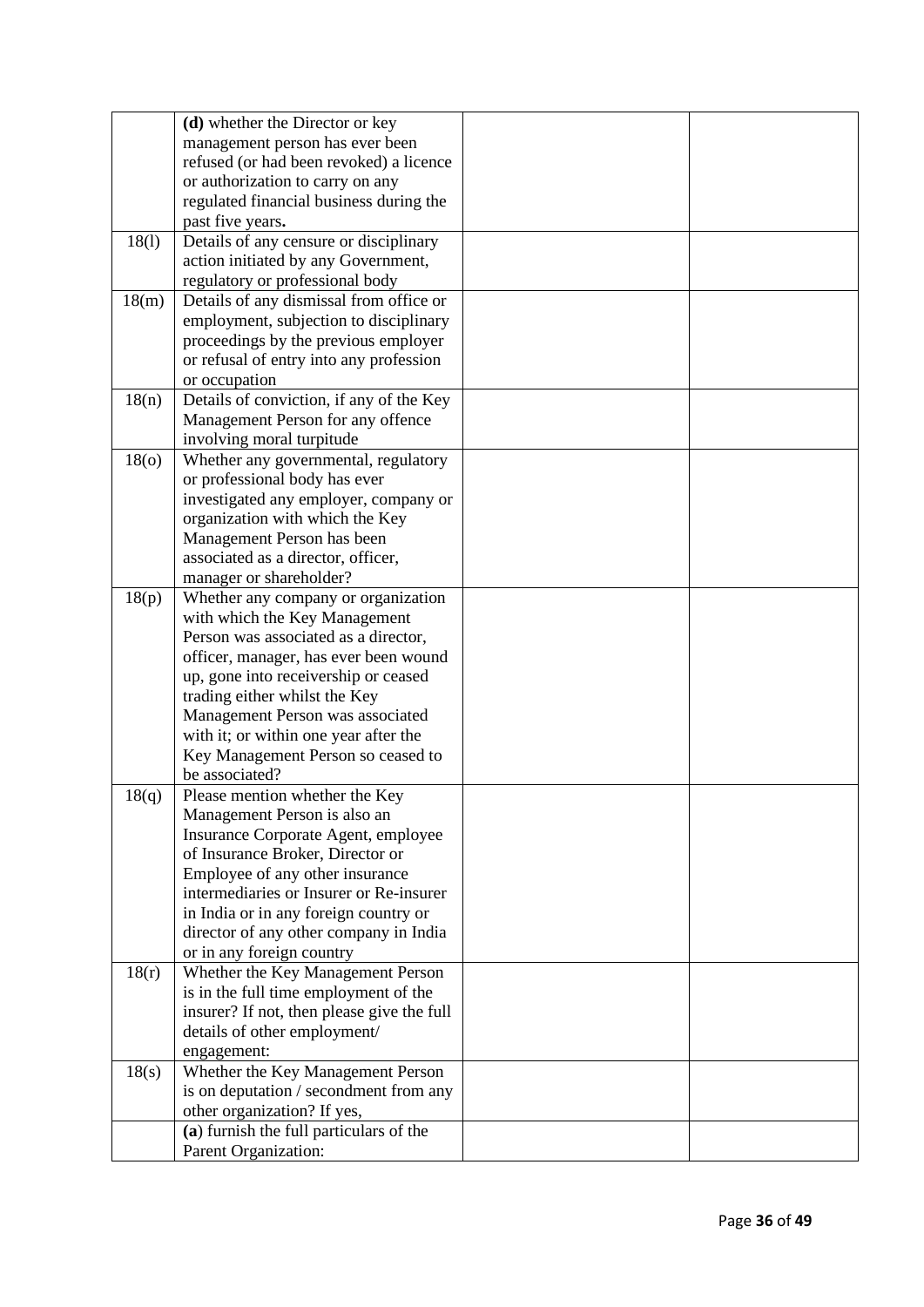|       | (b) whether any remuneration etc., is<br>paid by the Parent Organization, if so<br>complete details of the remuneration:                                                      |  |
|-------|-------------------------------------------------------------------------------------------------------------------------------------------------------------------------------|--|
| 18(t) | Whether the Key Management Person<br>is into the full time / part time<br>employment of any group company /<br>associated company or the promoting<br>partner of the insurer? |  |

In the Remarks column, please mention whether any director or key management person is anagent, broker, intermediary, director or employee of any other insurance company (or Re-insurer) in India or in any foreign country or director of any other company in India or in any foreign country,

|  | 19) External Auditors*: (Proposed) |  |
|--|------------------------------------|--|
|  |                                    |  |

| Full Name<br>[first,middle]<br>, surname] | Date of<br>Birth  | Address with<br>Telephone<br>Nos., Fax<br>Nos., E-mail | Date of<br>Appointment | Experiencein<br>auditing<br>insurance<br>companies | Period of<br>appointment | Remarks |
|-------------------------------------------|-------------------|--------------------------------------------------------|------------------------|----------------------------------------------------|--------------------------|---------|
| (1)                                       | $\left( 2\right)$ | (3)                                                    | $\scriptstyle{(4)}$    | (5)                                                | (6)                      |         |
|                                           |                   |                                                        |                        |                                                    |                          |         |

If auditors are a firm, state the name of the firm in Col (1), its date of registration in Col (2) \*No auditor can be appointed unless the auditor satisfies the criteria stated in Section 143 of the Companies Act, 2013

| 20    | <b>Business to be transacted</b>                                        |  |
|-------|-------------------------------------------------------------------------|--|
|       | Describe the insurance business                                         |  |
|       | to be transacted:                                                       |  |
| 20(a) | Global Geographies in which you wish<br>to carry on insurance business? |  |
| 20(b) | Distribution Channels: such as                                          |  |
|       | Direct, Brokers, Corporate Agents,<br>Online Sale, Others (Pl specify)  |  |

| 21    | <b>Sensitivity Analysis</b>            |  |
|-------|----------------------------------------|--|
|       | The analysis set out in para 19 above  |  |
|       | will be based on a base scenario and a |  |
|       | few alternate scenarios. Sensitivity   |  |
|       | analysis based on "Optimistic" and     |  |
|       | "Pessimistic" assumptions should also  |  |
|       | be included. These will relate to      |  |
|       | assumptions such as:                   |  |
| 21(a) | Volume of sales.                       |  |
|       |                                        |  |
| 21(b) | Size of sales force.                   |  |
|       |                                        |  |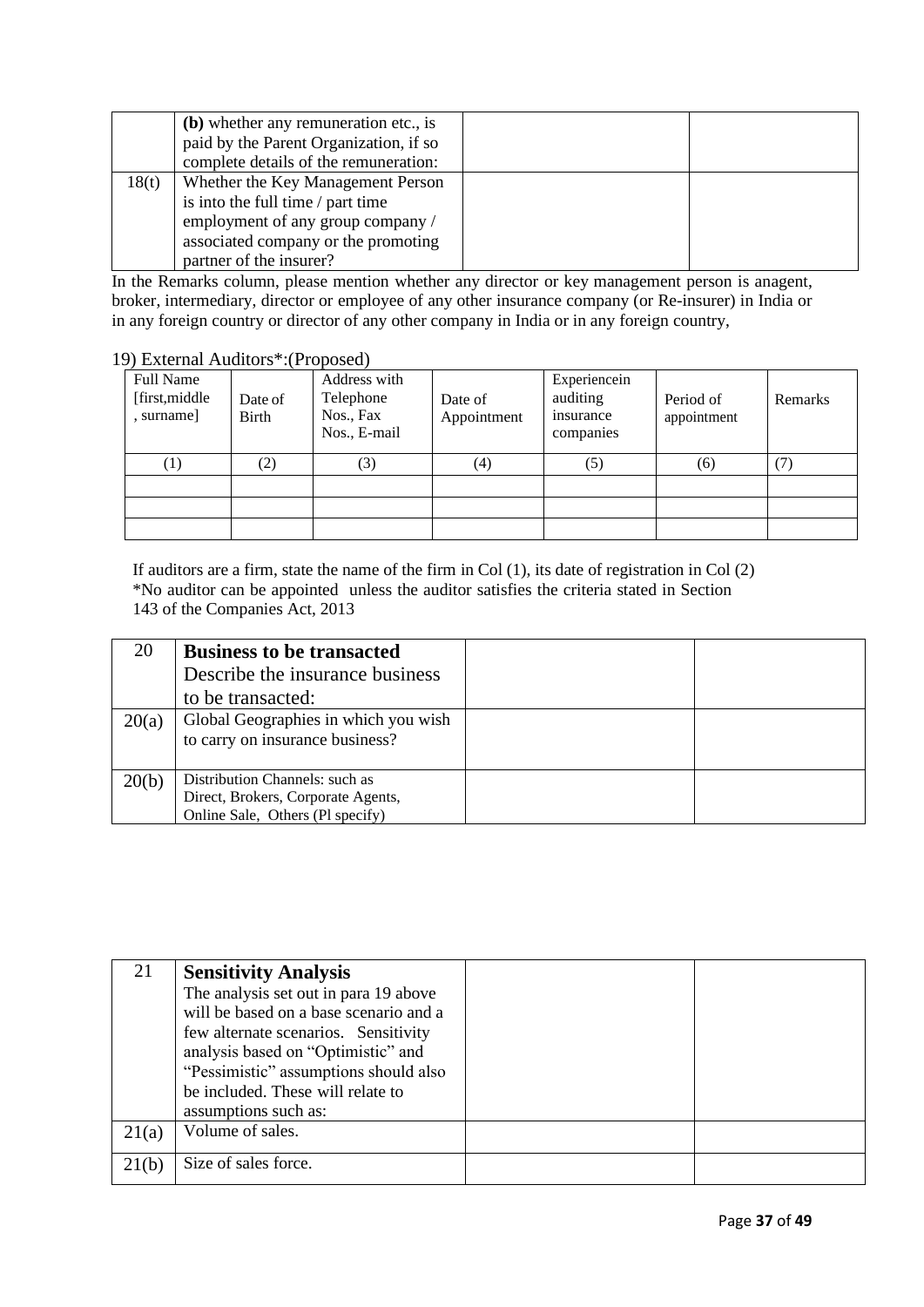| 21(c) | Average size of sale.                                       |  |
|-------|-------------------------------------------------------------|--|
| 21(d) | Levels of mortality/morbidity, policy<br>terminations(Life) |  |
| 21(e) | Administrative expenses (including<br>inflation).(Life)     |  |
| 21(f) | Future investment conditions. (Life)                        |  |

A discussion on the manner in which the outcome of the pessimistic scenarios will be handledshould be included.

#### **21) Particulars of Previous Application:**

Has the applicant ever applied for grant of Certificateof Registration in India or outside India? so, give particulars.

| 22 | <b>Annual Reports</b>                |         |                                | Annexure - |
|----|--------------------------------------|---------|--------------------------------|------------|
|    | Annual reports for the past 3 years. |         |                                |            |
| 23 | Details of the Office proposed to be | g.      | Name of the office:            |            |
|    | opened:                              | h.      | office Address:                |            |
|    |                                      | i.      | Address for                    |            |
|    |                                      |         | Communications (state the      |            |
|    |                                      |         | name of the Principal          |            |
|    |                                      |         | Officer, telephone             |            |
|    |                                      |         | numbers, fax numbers,          |            |
|    |                                      |         | mobile number, e-mail          |            |
|    |                                      |         | address and such other         |            |
|    |                                      |         | details:                       |            |
|    |                                      | $\cdot$ | Principle Officer for IIO $\&$ |            |
|    |                                      |         | Key Management                 |            |
|    |                                      |         | Personnel and allocation of    |            |
|    |                                      |         | responsibilities. (Proposed):  |            |
|    |                                      | k.      | Organizational structure.      |            |
|    |                                      |         | Reporting relationships of     |            |
|    |                                      |         | the IIO to the insurer:        |            |
|    |                                      | 1.      | Planned infrastructure at      |            |
|    |                                      |         | proposed office                |            |

| 24 | Details of payment of fee                                                                     |            |
|----|-----------------------------------------------------------------------------------------------|------------|
| 25 | Solvency margin of the Indian insurer<br>for three years preceding the date of<br>application |            |
|    | <b>Section B: IIO Business Strategy</b>                                                       |            |
| 26 | <b>Types of Insurance or Re-insurance</b>                                                     | Annexure - |
|    | arrangements to be offered, as the case                                                       |            |
|    | may be                                                                                        |            |
|    | The Applicant may give detail of the                                                          |            |
|    | types of insurance or re-insurance                                                            |            |
|    | arrangements that it will offer to the                                                        |            |
|    | Indian and other markets.                                                                     |            |
| 27 | <b>Underwriting</b>                                                                           | Annexure - |
|    | This section should describe the                                                              |            |
|    | approach used for underwriting of                                                             |            |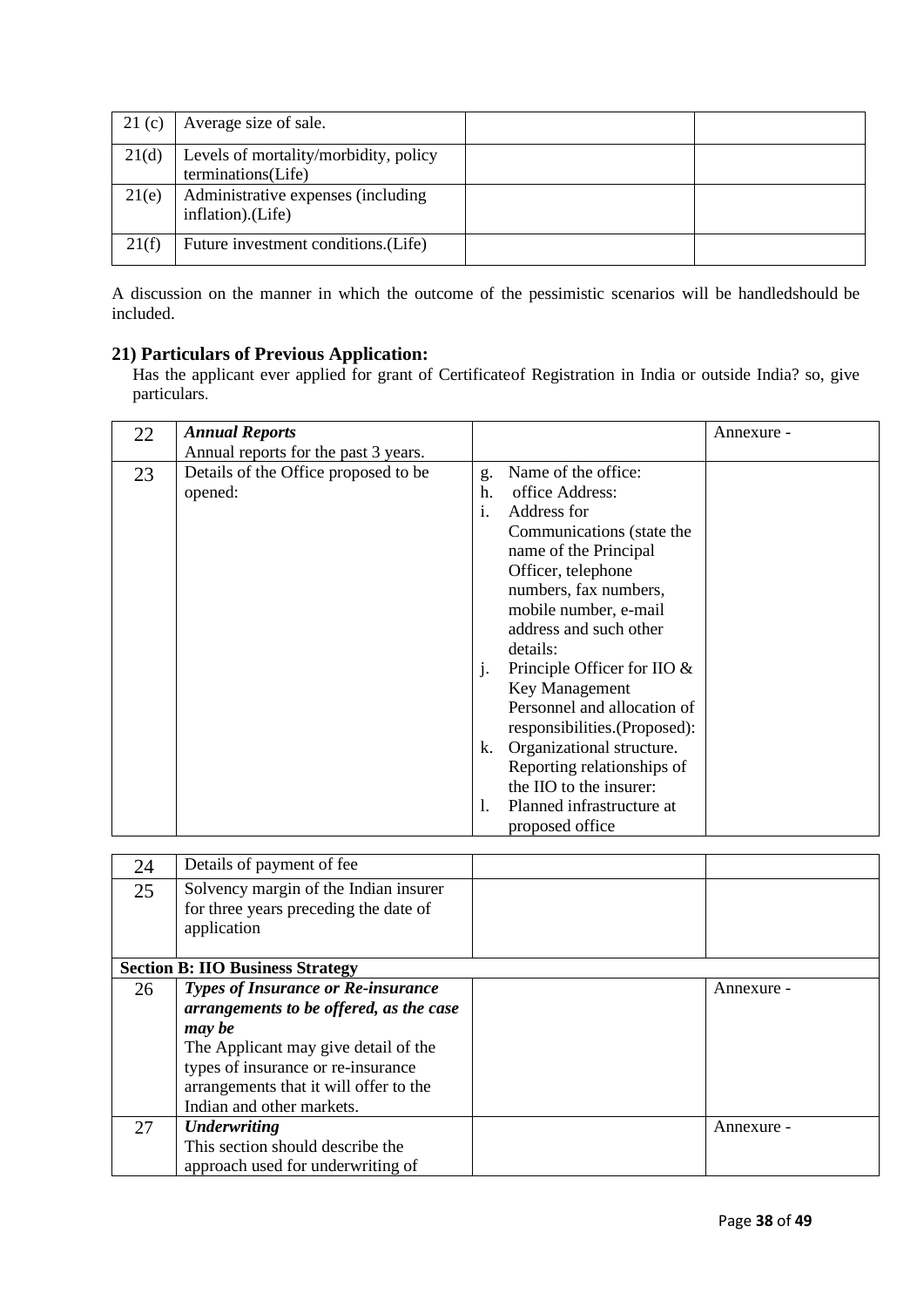| 28 | proposals, etc. Please also state the<br>nature of support to be provided in<br>underwriting and in training of<br>underwriters and upgradation of skills of<br>the local persons by the head office.<br><b>Recruitment and Training</b><br>Different areas of the company require<br>personnel with different skill sets.<br>Some of the special technical skills<br>would require special focus. The<br>company may submit a detailed write-<br>up on its plans to impart technical skills<br>and knowledge locally. |                                                                                                                                                                                                                                                                                                                                                                                                                                                                                                                                                                                                                                    | Annexure - |
|----|------------------------------------------------------------------------------------------------------------------------------------------------------------------------------------------------------------------------------------------------------------------------------------------------------------------------------------------------------------------------------------------------------------------------------------------------------------------------------------------------------------------------|------------------------------------------------------------------------------------------------------------------------------------------------------------------------------------------------------------------------------------------------------------------------------------------------------------------------------------------------------------------------------------------------------------------------------------------------------------------------------------------------------------------------------------------------------------------------------------------------------------------------------------|------------|
| 29 | <b>Internal Controls</b><br>The company will need to establish a set<br>of procedures and norms for various<br>activities. The manner in which these<br>will be monitored should be described.                                                                                                                                                                                                                                                                                                                         |                                                                                                                                                                                                                                                                                                                                                                                                                                                                                                                                                                                                                                    | Annexure - |
| 30 | <b>Expenses of Administration</b><br>The proposed expenses as a per cent of<br>premium.                                                                                                                                                                                                                                                                                                                                                                                                                                |                                                                                                                                                                                                                                                                                                                                                                                                                                                                                                                                                                                                                                    | Annexure - |
| 31 | <b>Technical skills</b><br>The technical skills of the people who<br>will work in the IIO and plan for<br>imparting knowledge for skill<br>upgradation at local level.                                                                                                                                                                                                                                                                                                                                                 |                                                                                                                                                                                                                                                                                                                                                                                                                                                                                                                                                                                                                                    | Annexure - |
| 32 | <b>Financial Projections</b><br>A description of the model used for<br>financial projections should be<br>provided, based on assumptions, for a<br>period of 5 years, for each year from the<br>start. Please provide details against<br>each of the items listed in the next cell.<br>(Amount should be in USD)                                                                                                                                                                                                       | Amount of business.<br>0.<br>Size of support and<br>p.<br>administrative staff.<br>Premium income.<br>q.<br>Investment income.<br>r.<br>Commissions and other<br>S.<br>sales related expenses.<br>Expenses of<br>t.<br>administration.<br>Statutory reserves.<br>u.<br>v. Required solvency<br>margins.<br>w. Profit and loss accounts<br>and balance sheets.<br>First year and renewal<br>х.<br>expense ratios.<br>y. Capital needs<br>z. Break-even periods and the<br>Return on Capital.<br>aa. Retrocession with group<br>companies<br>bb. Retrocession with others<br>This section should also<br>discuss the manner in which | Annexure - |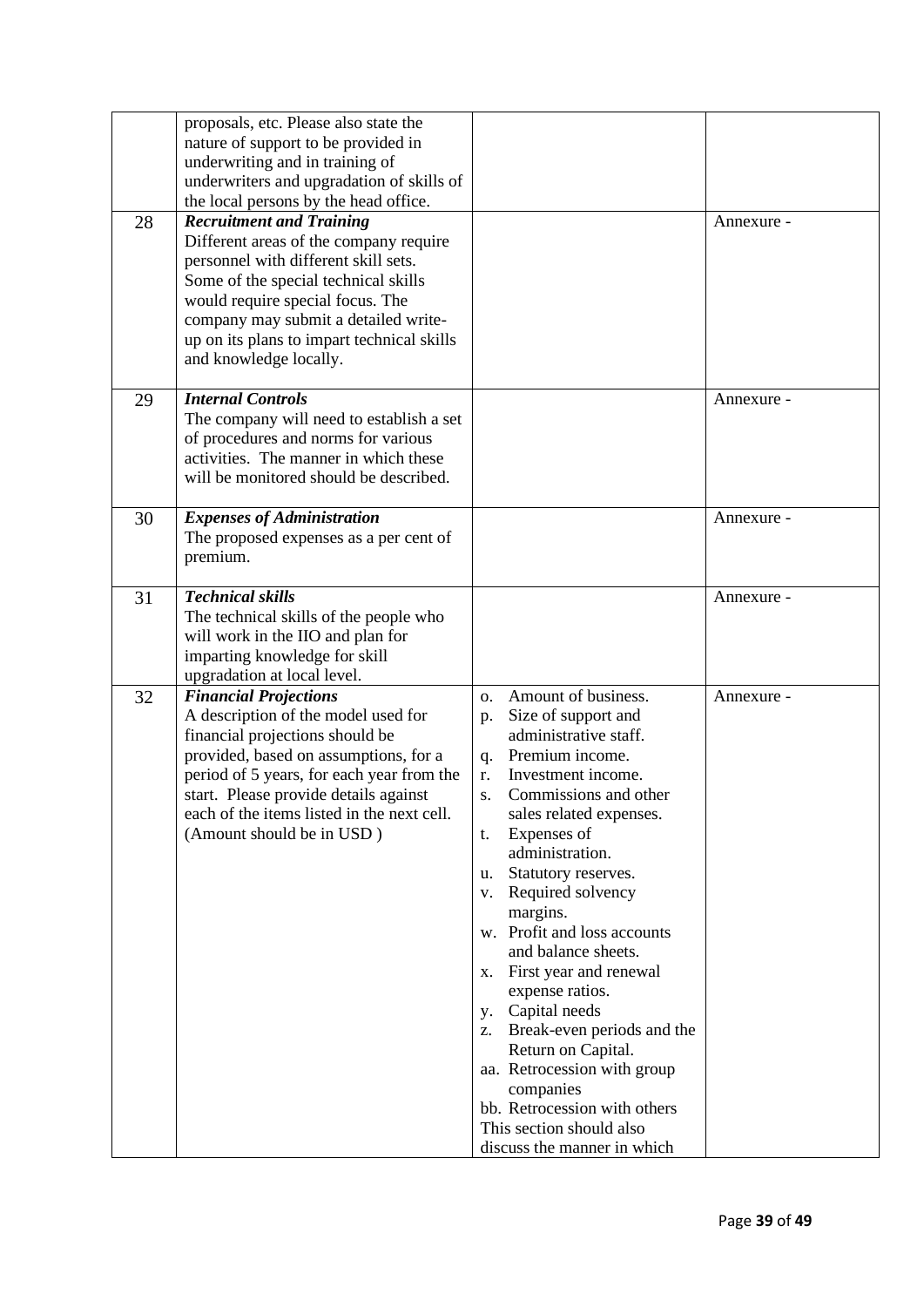|    |                                                                                                                                                       | the future capital needs will be<br>met. |  |
|----|-------------------------------------------------------------------------------------------------------------------------------------------------------|------------------------------------------|--|
| 33 | <b>Conclusion:</b><br>In conclusion, please discuss the<br>viability of the operations. Any<br>special issues or concerns should<br>also be indicated |                                          |  |

#### *Certification*

I, the undersigned, solemnly declare that the facts given in this application form on behalf of the Applicant company, are true and that the projections and estimations are based on reasonable assumptions.

Place Date:

Signature of the Authorised Person (with Designation and Seal)

- **Explanation:** Where the Applicant is other than public company, the Authority may specify an alternate application form, if required.
- **English Translation:** If any of the document which is not in English, a certified English translation is required. The English translation to be certified "true copy" by the insurance supervisory authority in country of the Applicant or an external legal counsel.

## **SECOND SCHEDULE [Refer Regulations 4]**

## **Provisions applicable for Lloyd's and Lloyd's IFSC:**

- 1. Definitions applicable for Lloyd's and Lloyd's IFSC:
	- (a) "administrator", for the purposes of these Regulations means Lloyd's IFSC, except "members of Lloyd's"
	- (b) "binding authority" means an agreement between a Service Company and a coverholder under which the Service Company authorises the coverholder to enter into a contract of insurance on behalf of the members of a syndicate for whom the Service Company acts as an agent;
	- (c) "Chain of Security", in relation to a member of Lloyd's, means the member's premiums trust fund, funds at Lloyd's as defined in paragraph 17 of the Lloyd's Membership Byelaw (No. 5 of 2005), other personal wealth of the member and the New Central Fund;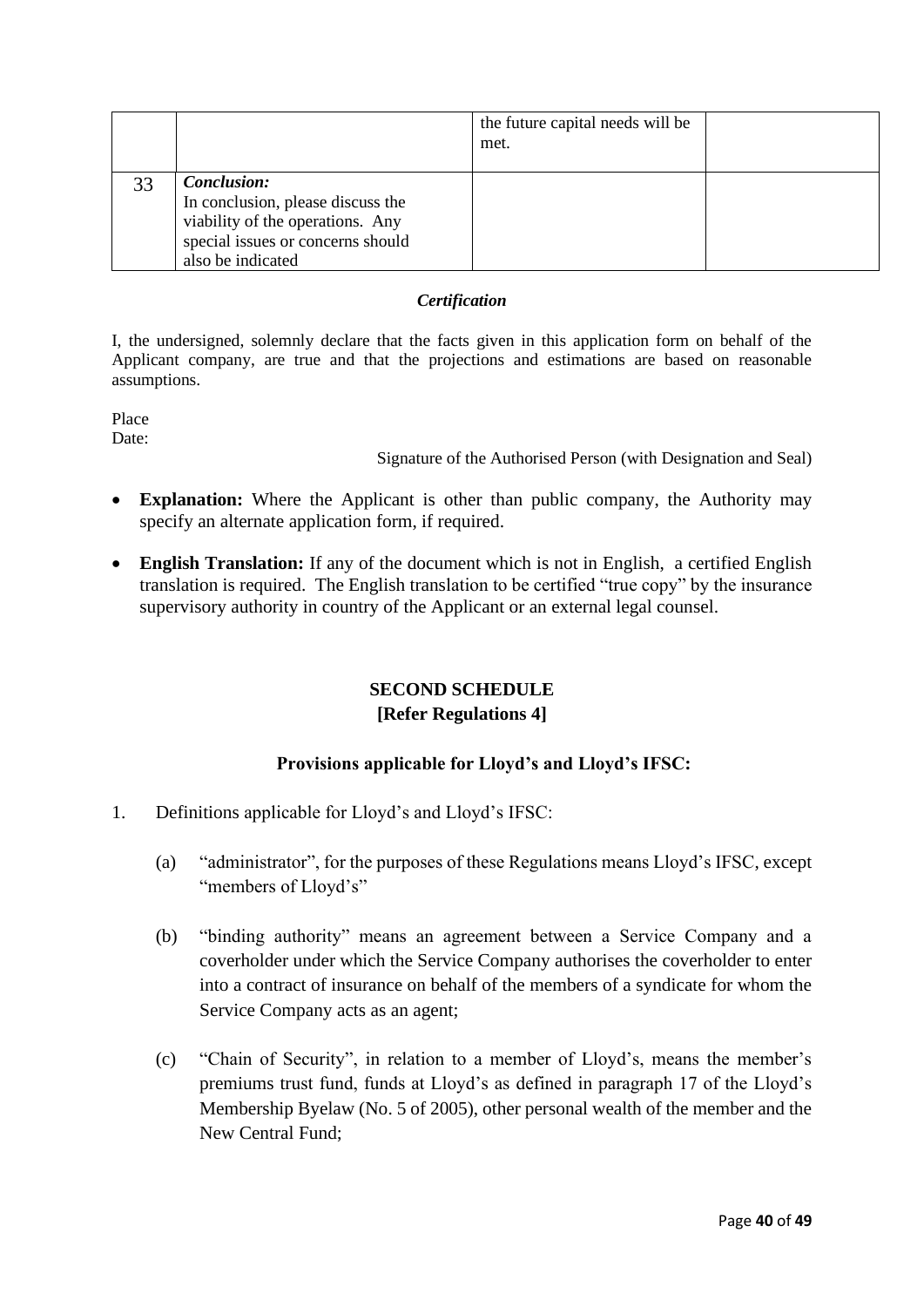- (d) "Council of Lloyd's" means the Council of Lloyd's established by the Lloyd's Act 1982 of the United Kingdom;
- (e) "Coverholder", in relation to a Service Company, means a person authorised by the Service Company under a binding authority to enter into a contract of insurance on behalf of the members of a syndicate —
	- (i) for whom the Service Company acts as an agent; and
	- (ii) who have authorised the Service Company to enter into such binding authority with the person;
- (f) "Principal officer", in relation to the administrator or a Service Company, means any person, by whatever name described,
	- $(i)$  who
		- a) is in the direct employment of the administrator or the Service Company, as the case may be;
		- b) is acting for the administrator or the Service Company, as the case may be; or
		- c) has an arrangement with the administrator or the Service Company, as the case may be, to act for the administrator or the Service Company; and
	- (ii) who is concerned with or takes part in the management of the administrator or the Service Company, as the case may be, on a day-to-day basis;
- (g) 'Managing Agent' means:
	- (i) a person listed as a managing agent on the register of underwriting agents maintained under the Lloyd's Underwriting Byelaw (No. 2 of 2003); or
	- (ii) a person appointed to perform the functions of a managing agent under Part K of the Lloyd's Underwriting Byelaw (No. 2 of 2003);
- (h) 'Members of Lloyd's' means a person admitted to membership of Lloyd's as an underwriting member who wish to participate in Lloyd's at the IFSC;
- (i) 'Service Companies of Lloyd's IFSC' or "Service Companies" means:
	- i) Service Companies promoted by Managing Agents of Lloyd's
	- ii) Service Companies promoted by Companies registered in India under Companies Act, 2013 and meets the specified criteria;
- (j) 'Syndicate' means a *member* or group of *members* underwriting insurance business at Lloyd's through the agency of *a managing agent* or a *substitute agent* to which a syndicate number is assigned by the *Council of Lloyd's*.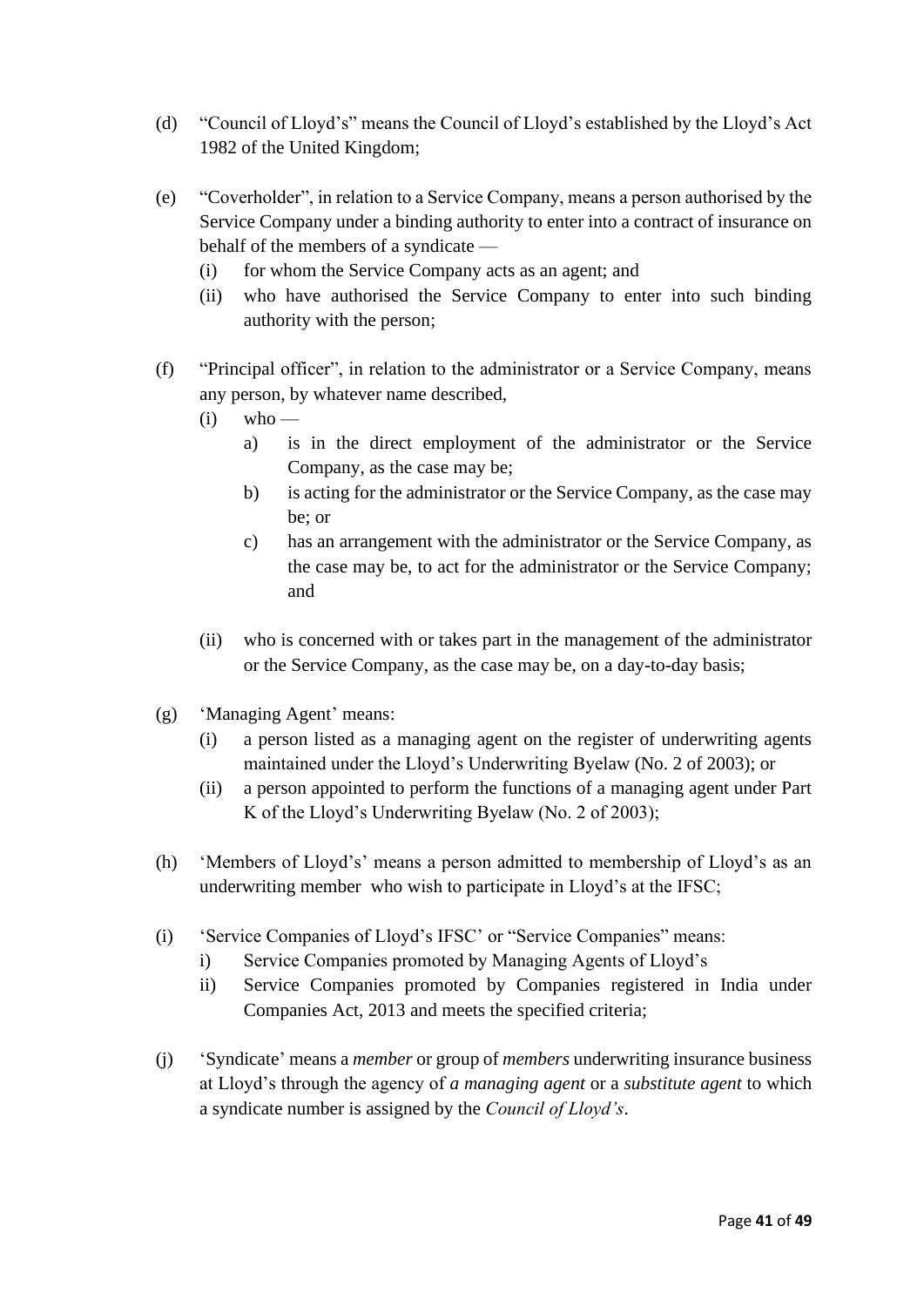- (k) 'Syndicates of Lloyd's IFSC' means Syndicates of Lloyd's who wish to participate in Lloyd's IFSC through a service company or coverholder delegated authority arrangement.
- 2. Constituents of Lloyd's IFSC include:
	- (a) Members of Lloyd's,
	- (b) Syndicates
	- (c) Service companies who wish to underwrite re-insurance business on behalf of Syndicates,
- 3. Lloyd's IFSC being a market shall ensure that the market and the constituents are housed within an office location of Lloyd's IFSC for the conduct of insurance or re-insurance business.
- **4. Conditions on transacting insurance or re-insurance business:** A member of Lloyd's may transact insurance business from Lloyd's IFSC if –
	- (1) the member registers with the administrator in accordance with regulation 5 of SECOND SCHEDULE;
	- (2) the member carries on insurance business, and enters into contracts of insurance, in Lloyd's IFSC through a Service Company;
	- (3) the member authorises Service Company acting on behalf of it for the purposes of these Regulations to accept service of notices and legal processes in respect of or connected to the carrying on of insurance business in the IFSC, including any notice or direction of the Authority to the member; and
	- (4) Lloyd's has given an undertaking to the Authority that the holder of any insurance policy issued by the member under these Regulations shall have recourse to the Chain of Security, in accordance with and subject to the terms of the relevant Lloyd's trust deeds and Lloyd's byelaws, conditions and requirements governing the trust deeds, to the same extent as the holder of a general business policy issued by the same member of Lloyd's in London.

## **5. Members of Lloyd's:**

- (1) A member of Lloyd's who wish to transact insurance business in an IFSC under these Regulations shall apply for registration with the administrator;
- (2) An application for registration under sub-regulation (1) shall be in such form and contain such particulars as the administrator may determine;
- (3) the administrator shall not register the Applicant unless it is satisfied that the
	- (a) Applicant is a member of Lloyd's; and
	- (b) Applicant has appointed one or more Service Companies through which it intends to transact insurance or re-insurance business in an IFSC.
- (4) Lloyd's IFSC in specified format shall inform the Authority the details of Members of Lloyd's who wish to participate in an IFSC;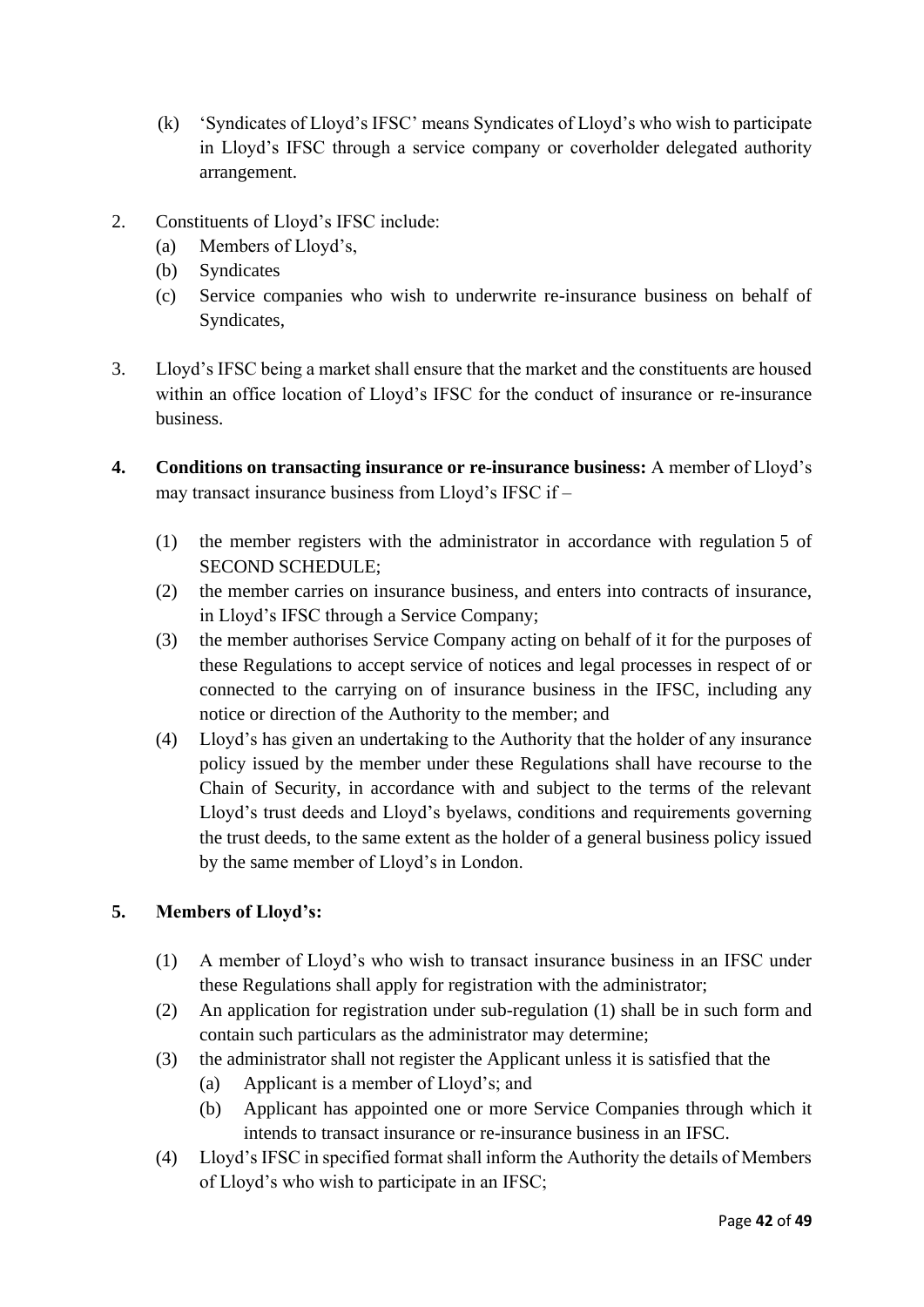- (5) The list of Members of Lloyd's underwriting through Service Companies of Lloyd's IFSC shall be furnished to the Authority on an annual basis.
- **6. Norms for establishing Service Companies of Lloyd's IFSC:** Managing Agents of Lloyd's and companies registered under Companies Act, 2013 wishes to participate in Lloyd's IFSC shall set up a service company with the following norms:
	- (1) The service company may be a private or a public company registered with Registrar of Companies in India, with a minimum paid up capital of INR five lakh;
	- (2) The main objects of Memorandum of Association and Article of Association shall be to provide all technical, underwriting, binding risks, settling claims, administrative, accounting, investment, regulatory and other assistance to the syndicate(s) whom they represent;
	- (3) The service company shall be responsible for all statutory & regulatory filings and compliances on behalf of the syndicate it represents;
	- (4) Any other requirement that may be specified by the Authority from time to time.

#### **7. Registration of service company at Lloyd's IFSC:**

- (1) The Managing Agents of Lloyd's who wish to set-up a service company on behalf of members of Lloyd's under these Regulations, shall make an application for registration with administrator;
- (2) An application for registration under sub-regulation (1) shall be in such form and contain such particulars as the administrator may determine;
- (3) Upon receiving an application under sub-regulation (1), the administrator shall
	- (i) inform the Authority in writing about receipt of such application and furnish the particulars of the Applicant specified by the Authority and such other information as the Authority may require; and
	- (ii) register the Applicant unless the Authority objects to the registration.
- (4) The service company shall indicate the syndicate(s) that it represents at Lloyd's IFSC;

## **8. Undertakings to be submitted by service company to Lloyd's IFSC:**

(1) The service company shall submit the Lloyd's Service Company Coverholder Undertaking through which the Service Company agrees to comply with all relevant rules and requirements of Lloyd's and the local legal, fiscal, taxation and regulatory authorities;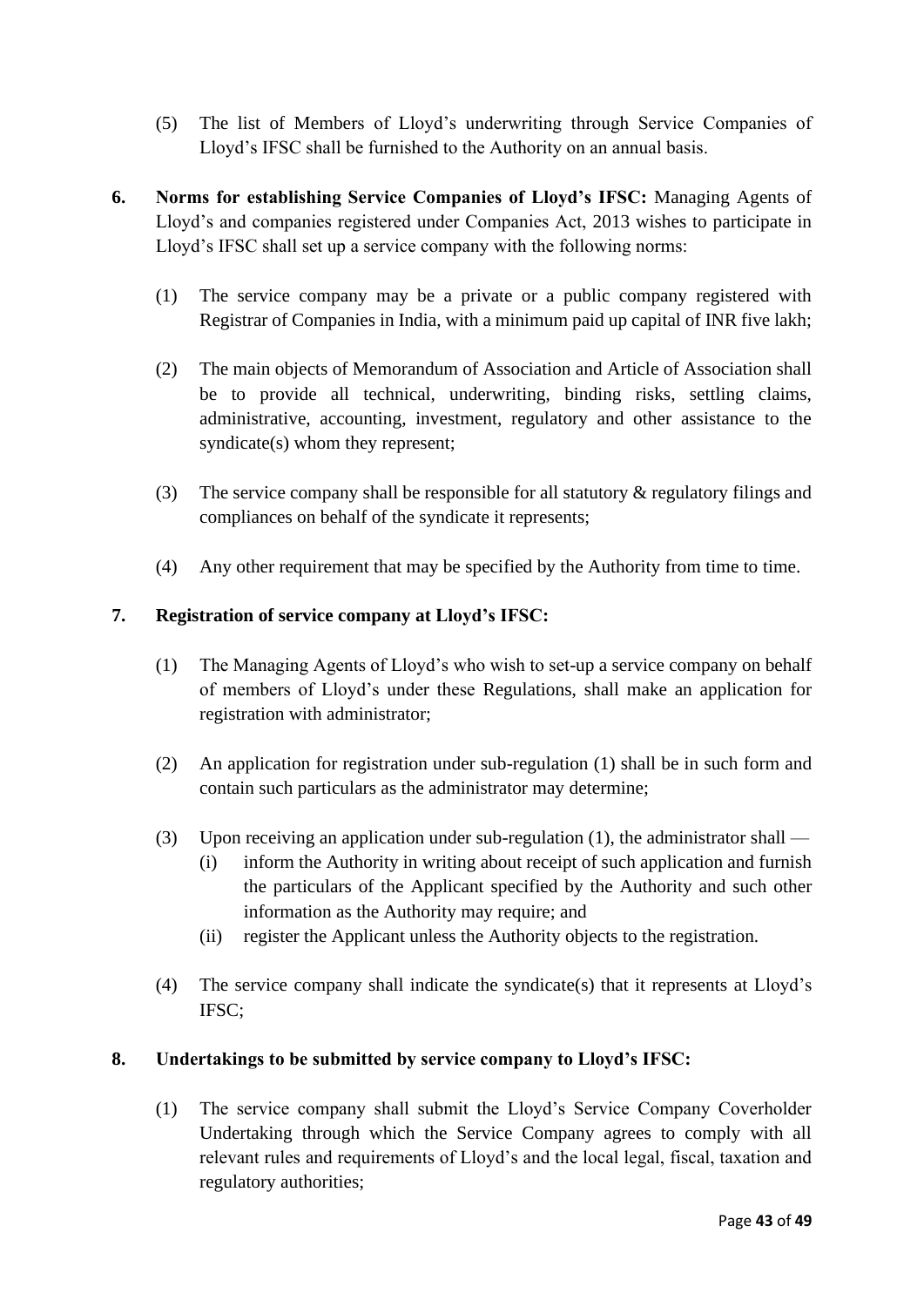- (2) The service company shall also submit the Lloyd's Coverholder Decision Paper which provides detailed information on the proposed Service Company, including:
	- (a) the level of underwriting and claims authority granted to the Service Company,
	- (b) the business strategy for the Service Company,
	- (c) details relating to principal staff operating in the Service Company,
	- (d) financial information,
	- (e) professional indemnity details,
	- (f) classes of business to be underwritten by the Service Company,
	- (g) the approach the Service Company will take to ensure compliance with registration requirements
	- (h) other requirements as specified by Lloyd's subject to approval of the Authority.
- (3) Subsequent to submitting the decision paper, the service company shall perform Lloyd's Service Company Self- Assessment against the Lloyd's Minimum Standards which includes information such as any internal audit carried out on the Service Company;
- (4) Any other requirement that may be specified by the Authority from time to time.

#### **9. Conditions governing service companies of Lloyd's IFSC:**

- (1) The service companies of Lloyd's IFSC shall be subject to compliance of the conditions laid down by Lloyd's or Lloyd's IFSC as the case may be;
- (2) The service companies shall enter into Service Company Underwriting Agreement, a contract that delegates authority to the service company from the Members of the relevant syndicates;
- (3) The service company of Lloyd's IFSC under the Service Company Underwriting Agreement shall be responsible for the following -
	- (a) Binding insurances and amendments thereto on behalf of Members of Lloyd's;
	- (b) Acting on behalf of Members of Lloyd's for the purpose of receiving premiums from insured, reinsured's and settling refunds and to receive claims money prior to onward transmission to insured, reinsured's;
	- (c) management and control of expenses;
	- (d) employment of underwriting staff;
	- (e) Any other task that may be entrusted to it by Managing Agent to carry out the business of re-insurance in an efficient manner.
- (4) The service company or any coverholder authorized by the Service Company shall undertake the following -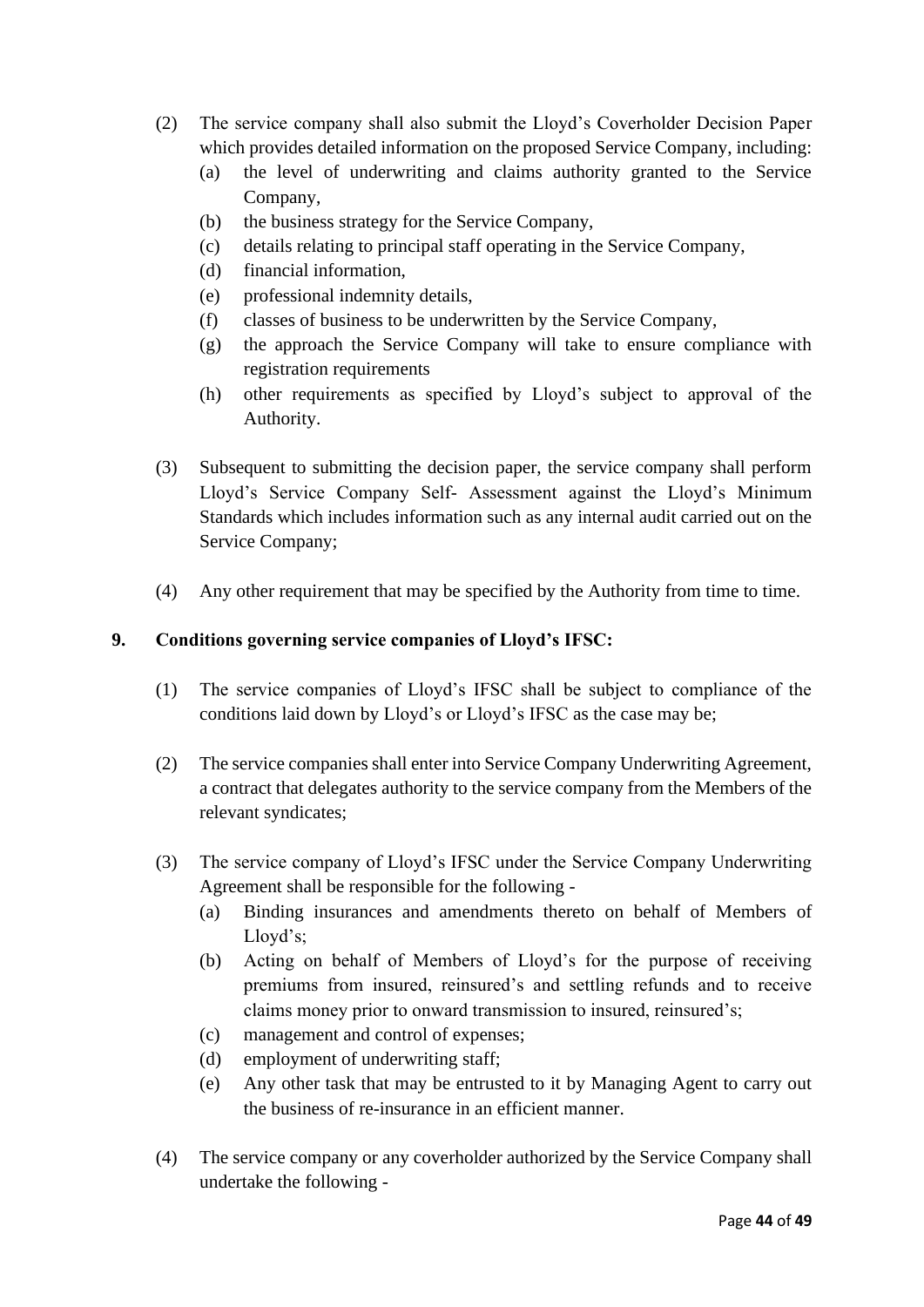- (a) issuance of documents evidencing the contracts of insurance, endorsements and other such documents evidencing cover as may be agreed in writing by the underwriters;
- (b) collect and process premiums and return premiums on behalf of the underwriters;
- (c) handle claims and/or settle claims, if authorised;
- (d) shall use prominently the name of the Syndicates which they represent and that they are merely writing on Syndicates capacity and not acting as insurers themselves;
- (e) compliance to the conditions laid down by Lloyd's IFSC;
- (f) compliance of Act, regulations, guidelines, circulars issued by the Authority;
- (g) compliance to any other requirement that may be specified by the Authority from time to time;
- (5) A Service Company shall be responsible for accepting and responding to notices and legal processes to concerned members of Lloyd's transacting insurance business in an IFSC under these Regulations.

#### **10. Cancellation of registration of Service Company:**

- (1) The Authority may, on any of the grounds set out in sub-regulation (2) direct the administrator to cancel the registration of any Service Company;
- (2) The grounds referred to in sub-regulation (1) are
	- (a) that the Service Company has not commenced business within 12 months after being registered under regulation 7 of second schedule;
	- (b) that the Service Company has ceased to act as an agent in an IFSC for any member of Lloyd's;
	- (c) that it appears to the Authority that the Service Company has failed to satisfy an obligation to which it is subject to by virtue of these Regulations;
	- (d) that the Service Company is carrying on its business in a manner likely to be detrimental to the interest of the policy holders or insurance market ;
	- (e) that the Service Company has contravened any of the provisions of the Insurance Act, 1938, any of the regulations made thereunder or any direction given by the Authority under the Act or the regulations made thereunder;
	- (f) that any of the officers of the Service Company holding a managerial or executive position has been convicted of any offence under the Insurance Act, 1938, Act or the regulations made thereunder;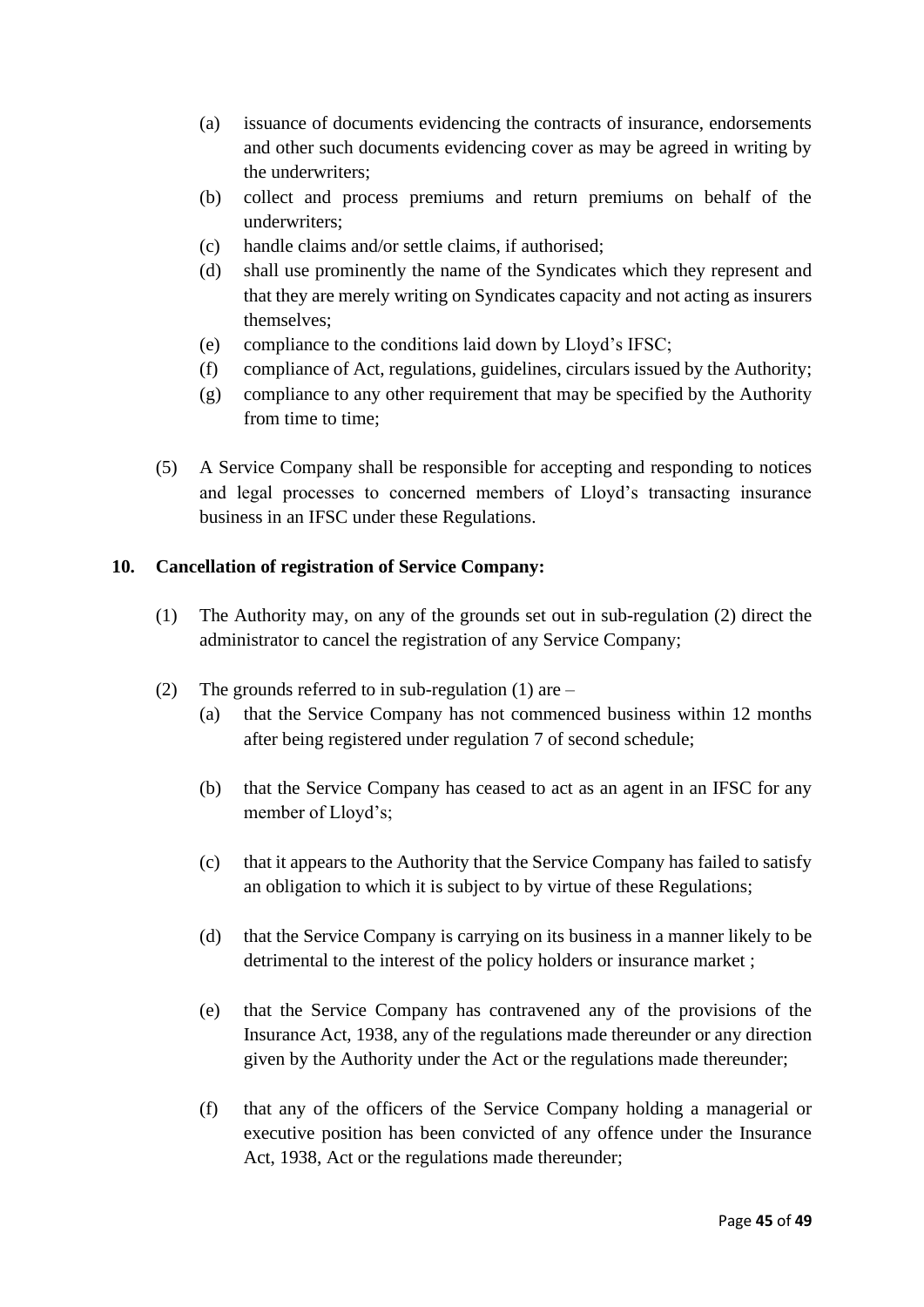(g) that the Service Company has, in its application for registration under Regulation 7 (1) of SECOND SCHEDULE, furnished false, misleading or inaccurate information, or concealed or failed to disclose material facts.

## **THIRD SCHEDULE [Refer Regulations 4]**

### **Provisions applicable for MGA and relevant Foreign Insurer or Foreign Re-insurer**

- 1. **Norms for establishing MGA in an IFSC:** An MGA registered under Companies Act, 2013, desirous to transact insurance business in an IFSC, shall set up a company with the following norms:
	- (1) The MGA may establish a private or a public company registered with Registrar of Companies in India, with a minimum paid up capital of INR five lakh;
	- (2) The main objects of Memorandum of Association and Article of Association shall be to provide all technical, underwriting, binding risks, settling claims, administrative, accounting, investment, regulatory and other assistance to the foreign insurer or foreign re-insurer to whom they represent;
	- (3) The MGA shall be responsible for all statutory & regulatory filings and compliances on behalf of the foreign insurer or foreign re-insurer it represents;
	- (4) Any other requirement that may be specified by the Authority from time to time.

#### **2. Conditions on transacting insurance or re-insurance business:**

- (1) An MGA may transact insurance business from an IFSC if  $-$ 
	- (a) relevant foreign insurer or foreign re-insurer carries on insurance business, through an MGA and enters into contracts of insurance, in an IFSC;
	- (b) the foreign insurer or foreign re-insurer authorises MGA acting on behalf of it for the purposes of these Regulations to accept service of notices and legal processes in respect of or connected to the carrying on of insurance business in an IFSC, including any notice or direction of the Authority to such the foreign insurer or foreign re-insurer; and
	- (c) such the foreign insurer or foreign re-insurer has given an undertaking to the Authority that it shall meet claims against the MGA underwriting insurance or re-insurance on its behalf in an IFSC.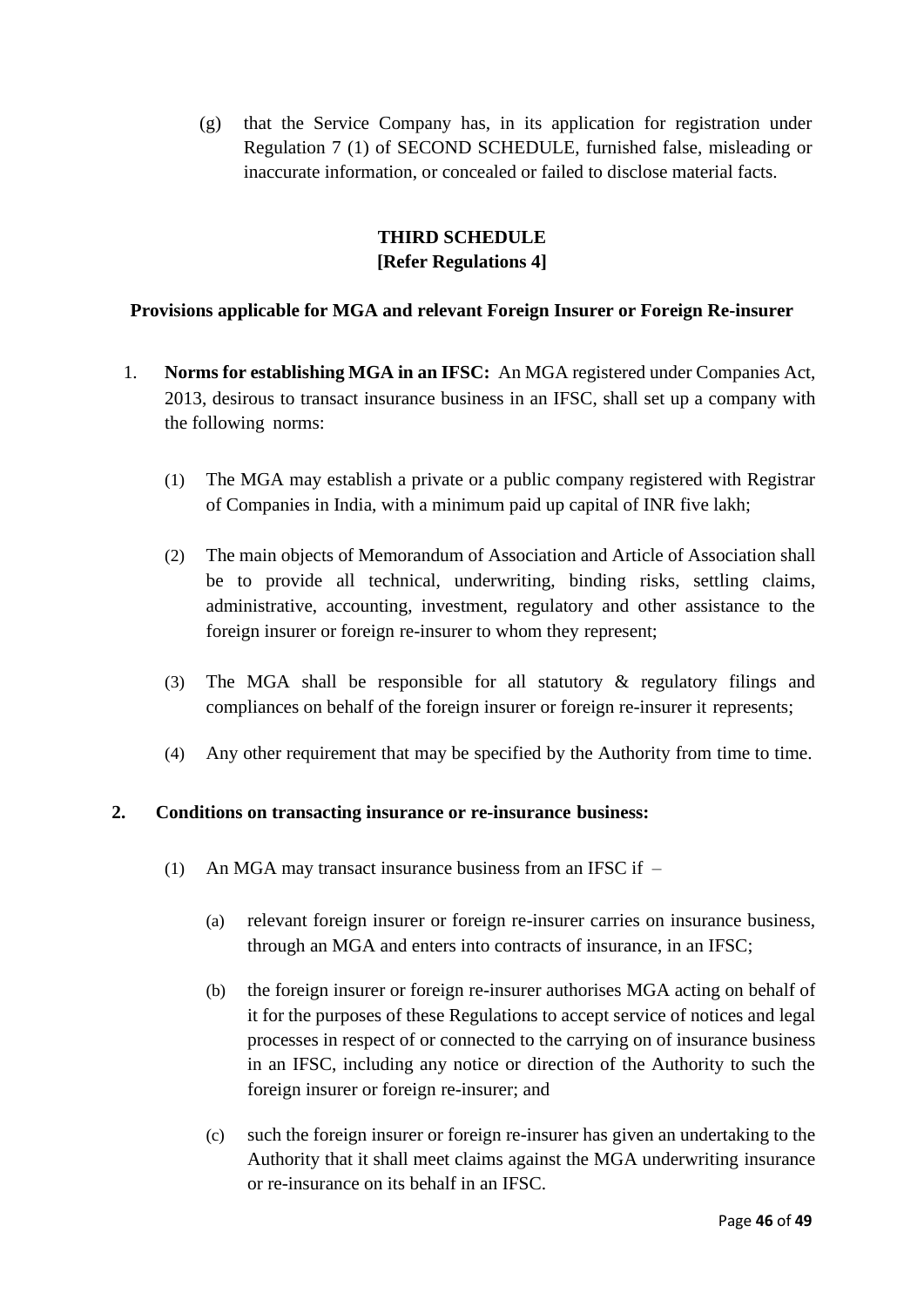- (2) The MGA shall submit an undertaking through which it agrees to comply with all relevant rules and requirements of relevant foreign insurer or foreign re-insurer for acting on its behalf from an IFSC and also compliance with the local legal, fiscal, taxation and regulatory authorities;
- (3) The MGA shall also submit certified copy of *'binging agreement*' which provides detailed information on the proposed MGA, including but not limited to the following:
	- (a) the level of underwriting and claims authority granted to the MGA,
	- (b) the business strategy for the MGA,
	- (c) details relating to principal staff operating in the MGA,
	- (d) financial information,
	- (e) professional indemnity details,
	- (f) classes of business to be underwritten by the MGA,
	- (g) the approach the MGA will take to ensure compliance with registration requirements
	- (h) other requirements as may specified by relevant foreign insurer or foreign re-insurer.
- (4) The MGA under the 'binding agreement' shall be responsible for the following
	- (a) Binding insurances and amendments thereto on behalf of foreign insurer or foreign re-insurer;
	- (b) Acting on behalf of foreign insurer or foreign re-insurer for the purpose of receiving premiums from insured, re-insured's and settling refunds and to receive claims money prior to onward transmission to insured, re-insured's;
	- (c) management and control of expenses;
	- (d) employment of underwriting staff;
	- (e) Any other task that may be entrusted to it by foreign insurer or foreign reinsurer to carry out the business of re-insurance in an efficient manner.
- (5) The MGA shall undertake the following
	- (a) issuance of documents evidencing the contracts of insurance, endorsements and other such documents evidencing cover as may be agreed in writing by the foreign insurer or foreign Re-insurer;
	- (b) collect and process premiums and return premiums on behalf of the foreign insurer or foreign Re-insurer;
	- (c) handle claims and/or settle claims, if authorised;
	- (d) shall use prominently the name of the foreign insurer or foreign Re-insurer which it represent and that the MGA is merely writing on such foreign insurer or foreign Re-insurer's capacity and not acting as insurers themselves;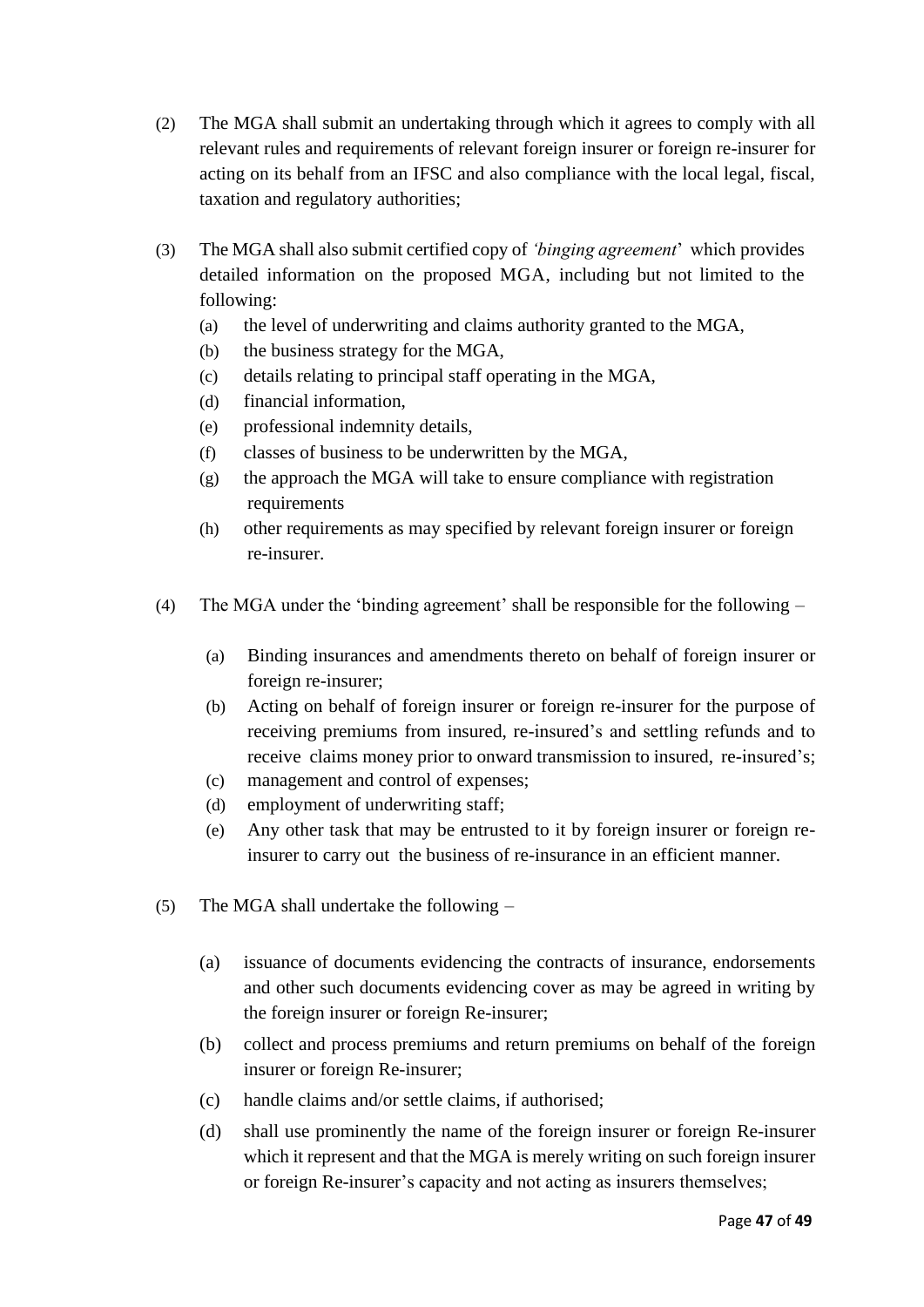- (e) compliance of Act, rules, Regulations, guidelines, circulars issued by the Authority from time to time;
- (f) An MGA shall be responsible for accepting and responding to notices and legal processes to concerned foreign insurer or foreign Re-insurer transacting insurance business in an IFSC under these Regulations;
- (6) Any other requirement that may be specified by the Authority from time to time.

## **FOURTH SCHEDULE [Refer Regulations 7]**

#### **FORM - A**

| <b>INTERNATIONAL FINANCIAL SERVICES CENTRES AUTHORITY</b>                                                                                                                                                                          |  |
|------------------------------------------------------------------------------------------------------------------------------------------------------------------------------------------------------------------------------------|--|
| <b>CERTIFICATE OF REGISTRATION</b>                                                                                                                                                                                                 |  |
| Registration Number.                                                                                                                                                                                                               |  |
| In exercise of the powers conferred by section 12 and 13 of IFSCA Act, 2019 read with sub-section                                                                                                                                  |  |
| (2A) of section 3 of the Insurance Act, 1938 (4 of 1938), the Authority hereby grants a certificate of<br>registration to (entity name and address) to transact the class(es) of business specified in the schedule                |  |
| below.                                                                                                                                                                                                                             |  |
| This certificate of registration is subject to the provisions of The International Financial Service Centres<br>Authority Act, 2019, The Insurance Act, 1938, and IFSCA (Registration of Insurance Business)<br>Regulations, 2021. |  |
|                                                                                                                                                                                                                                    |  |
| <b>Authorized Signatory</b><br><b>INTERNATIONAL FINANCIAL SERVICES CENTRES AUTHORITY</b><br>(Seal of the Authority)                                                                                                                |  |
| Schedule                                                                                                                                                                                                                           |  |
| Classes of business which may be transacted:--<br><u> 1989 - Johann Barn, mars ar breithinn ar chuid ann an t-Alban ann an t-Alban ann an t-Alban ann an t-Alban a</u>                                                             |  |
|                                                                                                                                                                                                                                    |  |